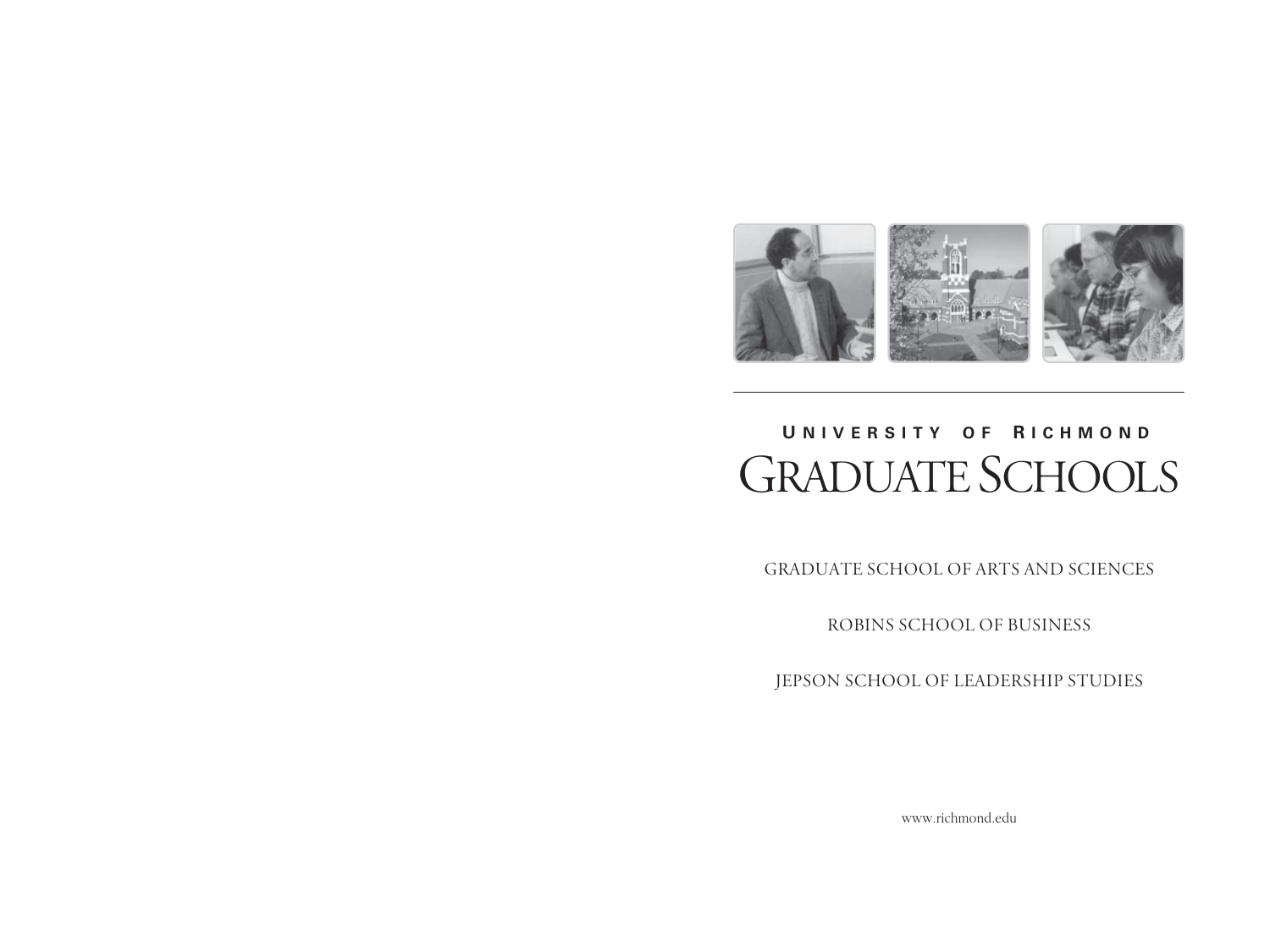# **CONTENTS**

| <b>University of Richmond 3</b>                    |
|----------------------------------------------------|
| <b>University Resources</b><br>and Services  5     |
| <b>Ethics and Conduct  10</b>                      |
| <b>Graduate School of Arts</b><br>and Sciences  13 |
| <b>Graduate Programs16</b>                         |
| <b>Admission  18</b>                               |
| <b>Academic</b><br><b>Procedures  20</b>           |
| <b>Financial Affairs  25</b>                       |
| Curricula 28                                       |
| Faculty 53                                         |
| <b>Robins School of</b><br>Business  60            |
| MBA Program  64                                    |
| <b>Admission  67</b>                               |
| Academic<br>Procedures  68                         |
| Financial Affairs  72                              |
| Curriculum 73                                      |
| Faculty <u></u> 77                                 |
| Jepson School of<br>Leadership Studies  79         |
| Directory 82                                       |
| Index to Buildings 84                              |
| Campus Map  87                                     |



# **U NIVERSITY O F R ICHMOND**

# **Purpose**

The University of Richmond is an independent, privately endowed institution of higher education that provides a comprehensive academic program for men and women. It offers the intimacy of a small university and the diverse educational opportunities that derive from undergraduate degree programs in the liberal arts and sciences, business and leadership studies, as well as graduate and professional programs in law, business, leadership and selected areas of the arts and sciences.

The University also provides a variety of credit and continuing education programs as well as cultural events to the larger community.

*The educational objectives of the University are:*

- ~ To cultivate in students the interest, capacity, and skills necessary for independent intellectual inquiry and life-long learning;
- ~ to convey to students a representative portion of that body of knowledge that has accumulated and endured through the history of world cultures;
- ~ to encourage and aid students in the development of basic beliefs, values and attitudes, including those of cooperation and tolerance;
- ~ to assist students in selecting and preparing for careers and study in graduate and professional schools;
- ~ to foster in students personal habits that contribute to health and physical fitness.

To achieve these objectives, the University is committed to:

- ~ an educational environment conducive to the development of the whole person—intellectually, socially, spiritually, physically and morally;
- ~ an academic setting that guarantees and encourages freedom of thought, expression and association;
- $\sim$  an undergraduate curriculum that requires

mastery of essential intellectual tools, awareness of the diversity of human cultural experiences, extensive knowledge of at least one area of study, and opportunities for interdisciplinary and integrative inquiry;

- a faculty dedicated to excellent teaching and dialogue with students, and active engagement in scholarship, scientific inquiry and artistic creativity;
- ~ a diverse, largely full-time and residential student body that participates in a broad range of University activities including opportunities for research, leadership, and the development of civic responsibility;
- the essential resources for learning, such as libraries, laboratories, studios, information and communications technology, and media resources;
- ~ opportunities for internships, social commitment and public service, and other domestic and international learning experiences;
- a program of varied social, spiritual and physical activities that provide occasions for growth, fun and fellowship;
- an administration and staff that preserve and enhance the University's environment and resources, and that represent the institution to the broader community it serves.

# **Organization and History**

Several colleges and schools are incorporated to form the University of Richmond with authority and responsibility vested legally in the Board of Trustees and the President of the University. The several colleges and schools award no degrees individually, but all degrees for work done in any one of them are conferred by the University of Richmond.

The University originated with Richmond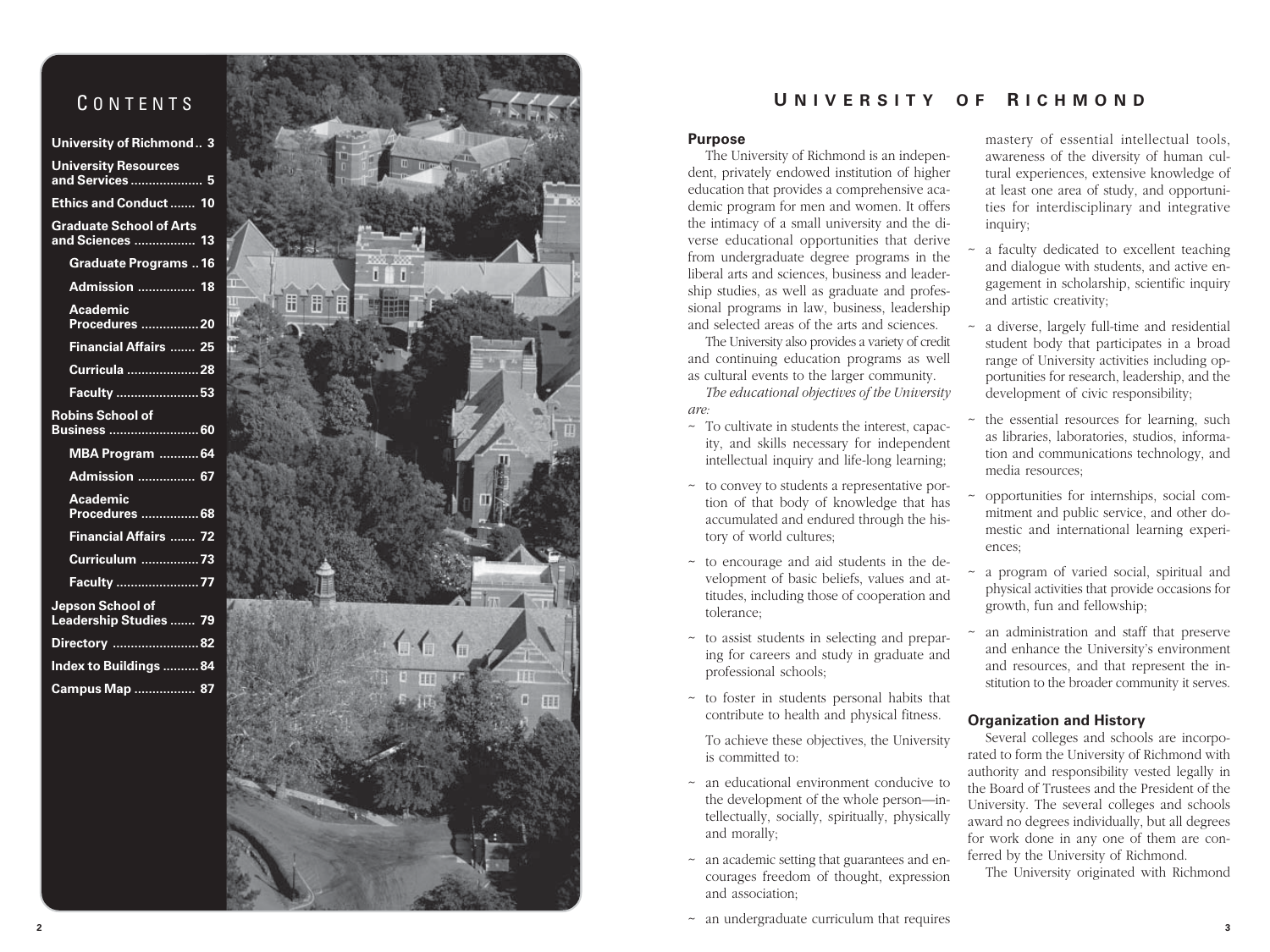College, a college of liberal arts and sciences for men, founded in 1830. Around this nucleus were established The T.C. Williams School of Law (1870); Westhampton College, a college of liberal arts and sciences for women (1914); the Graduate School, for advanced study in the liberal arts and sciences (1921); The E. Claiborne Robins School of Business (1949); School of Continuing Studies (formerly University College), for evening, summer, and continuing education (1962); and the Jepson School of Leadership Studies (1992). These schools enroll about 2,900 full-time undergraduates, most of whom live on campus; some 500 full-time graduate and law students; and, largely from the Richmond community, 1,300 part-time students.

Each school has its own dean or director, student body and institutional life. The University Senate, which includes representatives of all the faculties, provides for intercollegiate cooperation.

# **University Commitment**

The University of Richmond is afforded a distinctive opportunity to offer an education that is powerful in developing human capabilities. The University benefits from a heritage of ethical and religious values, a residential character, and a commitment to liberal and general education through intimate colleges and schools joined into a substantial whole.

The University's exceptional natural advantages of campus and location provide another distinctive characteristic, that of uncommon attractiveness. The campus consists of some 50 major buildings, of a splendid Collegiate Gothic architectural style, set on 350 acres of lawns, lake, and woodlands. The University is situated in a state whose leading colleges and universities enjoy an especially positive image. The City of Richmond, though located in the densely populated eastern corridor and

near the nation's capital, is not overwhelmed by the problems of congestion and modern urban life. The city and region offer countless cultural and educational resources that enhance the University's special character.

The University's educational program uses these advantages. It aims to be a model of coherence, both in relating various approaches to knowledge in a fragmented intellectual world and in connecting knowledge with ethical sensitivity and civic responsibility. Through curricular emphases, student involvement in volunteer service, the honor tradition, athletics, the work of the chaplaincy, and special academic programs, the University of Richmond is an institution able to make a genuine human difference through the educational program that it offers.

# **Accreditation**

The University of Richmond is accredited by the Commission on Colleges of the Southern Association of Colleges and Schools (1866 Southern Lane, Decatur, GA 30033-4097; telephone 404-679-4501) to award the associate, baccalaureate, master and juris doctor degrees.

The University also is certified by the Virginia State Board of Education to offer teacher licensure programs. Various departments and divisions have more specialized accreditation. Included in this category are the music program, accredited by the National Association of Schools of Music; and the chemistry program, accredited by the American Chemical Society. In addition, The E. Claiborne Robins School of Business is accredited by The Association to Advance Collegiate Schools of Business (AASCB International) at the undergraduate and graduate levels, and the University of Richmond School of Law is accredited by the American Bar Association.

# **U NIVERSITY R ESOURCES & S ERVICES**

#### **Career Development Center**

The Career Development Center (CDC), located on the ground level of Richmond Hall, provides comprehensive career services for undergraduate and graduate students. The CDC exists to help students identify and achieve their career goals, and is committed to providing resources and services to students and alumni, based on the fundamental belief that career decision-making is a life-long process, integral to the University's educational objectives.

Staff members provide individualized career counseling and help students develop systematic approaches to job or graduate school searches. Programs, which often feature alumni and area employers, are presented throughout the year on job search strategies, connections between careers and majors, internships, transitions from student to work life, and other relevant topics.

The Career Development Center houses a library that contains a variety of print and multimedia materials. The library also has computer stations with FOCUS II (a career guidance program), graduate school admissions test preparation software, and Internet access. The Internet enhances the CDC's ability to communicate with and provide services to students. Over the Web, students can access complete graduate and professional school catalogs, full-time job vacancies, and more than 20,000 internship listings on the award-winning Internship Exchange and its companion Intern Center. Résumé Expert Systems Web software allows students to sign up for on-campus recruiting events, and to register their résumé and job targets online for referrals to employers and internship sponsors. Students should visit the CDC on the Web to view all available resources and a calendar of upcoming events.

# **Information Services - Library and Computing Resources**

In 1997, the University Libraries and University Computing were combined under one umbrella, Information Services. The two areas work in tandem to provide the University community with access to a wide variety of information, maximizing the use of technology.

# **Library Resources**

The University libraries are the center of intellectual activities outside the classroom. They are composed of the Central Library, Business Information Center and Media Resource Center in Boatwright Memorial Library; the Science Library in the Gottwald Science Center; and the Music Library in the Modlin Center for the Arts. The Law Library in the University of Richmond School of Law is administered separately.

Boatwright Memorial Library, facing Westhampton Lake and in the center of campus, is the central library containing over 450,000 volumes; nearly 1,800 social sciences, humanities, fine arts and business periodicals; microform collections; and numerous electronic databases. The University of Richmond has been a designated depository library for U.S. government documents since 1900; Boatwright Library contains over 300,000 items in print, microfiche and electronic formats, including publications from Congress, the Department of State and the Census Bureau.

The Galvin Rare Book Room contains nearly 25,000 rare books, first editions, maps, photographs and manuscripts. Boatwright Library seats up to 800 students and has individual and group study rooms.

An integral part of the library system is the Business Information Center of The E. Claiborne Robins School of Business, located on the second floor of Boatwright Library. The Center provides reference services to the campus and to the Richmond business commu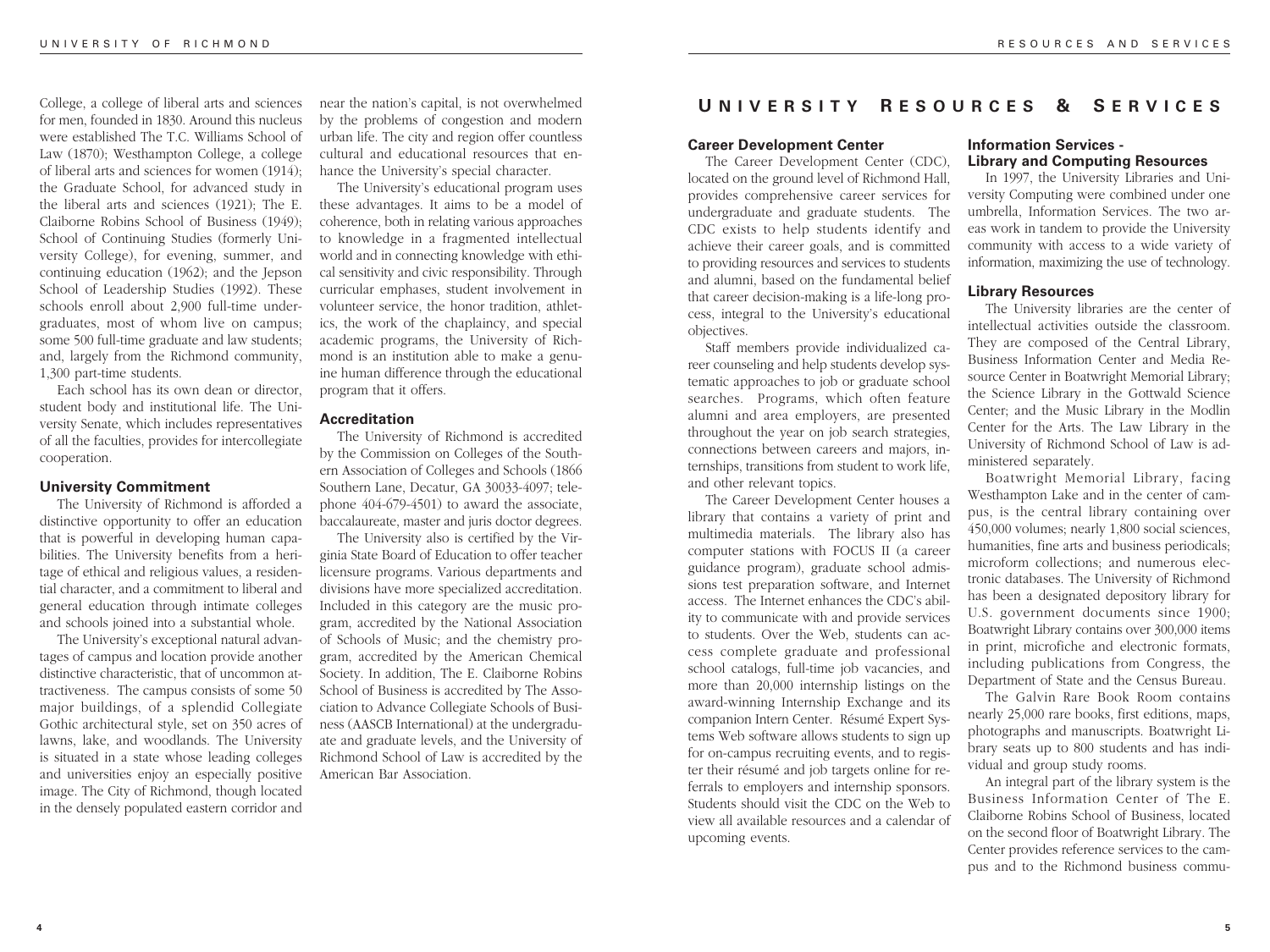nity, and contains an extensive reference collection and a number of electronic databases.

The Billikopf Media Resource Center, located on the second and third floors of Boatwright Library, provides audiovisual materials, equipment and production services to the campus community. The MRC contains collections of films and videos, spoken art audiocassettes, recorded books, and a variety of media equipment. Many international programs are received from satellite transmission, and the campus cable system is utilized for instruction and academic assignments. The facilities of the MRC include the Adams Auditorium, classrooms, seminar rooms, and the Curriculum Materials Center located on the third floor of Boatwright Library.

The Music Library holds over 10,000 volumes of printed music, books and journals and nearly 10,000 musical sound recordings on LP, CD and audiocassette.

The Science Library has a collection of approximately 80,000 volumes, subscribes to over 900 journals, and several electronic databases.

The libraries provide individual and group instruction on the use of various library and information resources, including the Internet and other electronic databases. A computer classroom is located in Boatwright Library for both group instruction and individual student use. The online catalog provides access to the collections of all the libraries on campus. The libraries belong to several local, state, regional and national consortia, and can obtain materials not held locally. Collections in various Richmond area libraries also are available for research and consultation, including those of Virginia Commonwealth University, the Medical College of Virginia, the Library of Virginia and Archives, Union Theological Seminary, Randolph-Macon College, and the Richmond public libraries.

The Virginia Baptist Historical Society's library contains the finest collection of early Baptist materials in the South. Housed in a separate wing of Boatwright Memorial Library, the Society's facility is designated as a memorial to the Virginia Baptists who struggled to secure religious liberty in America. The library holdings include some 18,000 books by and about Baptists, 5,000 manuscripts, and over 400 collections of personal papers. The Society is the repository of Virginia Baptist church records. Over 3,100 original church record books are on deposit in the collection, making it one of the largest archives of congregational records of any denomination. The Society also manages the University Archives, a large collection of books, papers, photos and memorabilia related to the history of the University of Richmond.

Libraries are open to the entire campus community.

The Lora Robins Gallery of Design from Nature, entered separately on the lower level of Boatwright Library, houses an extensive collection of gems and jewels, minerals, seashells and corals, fossils and cultural artifacts.

# **Computing Facilities**

The largest computing facility on campus is located in Jepson Hall. The ground floor of the building is dedicated to computer services. Jepson Hall houses three IBM-compatible teaching labs equipped with multimedia projection systems. When classes are not in session, these rooms may be opened for general student use. There are two student computing labs open for general use. They are equipped with a combination of Macintosh, IBM-compatible, and Sun SPARC stations. University Computing also maintains a training lab that is used primarily for administrative and technology training sessions, and a Technology Learning Center that is largely a faculty resource.

Richmond provides computer lab facilities for teaching, research and learning at several other campus locations. IBM-compatible systems are the primary platform at the University, although there are Macintosh labs for departments that prefer them. Computer labs located in many of the academic buildings are dedicated to the special requirements of a particular department or discipline. The depart-

ments of Physics, Music, Psychology, Journalism and Education have facilities that are populated primarily with Macintosh computers. The Gottwald Science Center, the departments of Modern Languages and Literatures and Classical Studies have lab facilities that utilize IBM-compatible systems or a mixture of IBM and Macintosh. Math and Computer Science students have access to systems running Unix and Windows NT.

In the fall of 1997, the Boatwright Memorial Library opened the new Boatwright Computer Classroom. This multimedia classroom has IBM-compatible student stations. When it is not scheduled for classes, this classroom is open for general student use during normal hours of operation.

A major renovation of the building that houses The E. Claiborne Robins School of Business was completed in 1999. The building has 10 multimedia classrooms with desktop access to network services, including email and Internet access for all student stations. The building also contains a new IBMcompatible computer lab.

In addition, the University is committed to an ongoing initiative to equip classrooms around the campus with multimedia capability, including network and Internet access.

#### **Chaplaincy**

Religious activities center in the Office of the Chaplaincy, which is easily accessible in the E. Carlton Wilton Center for Interfaith Campus Ministries. The University is interested in the spiritual needs and growth of all of its students regardless of faith or belief. This is appropriate because the religious groups represented in the student body are many and diverse.

There are numerous denominational organizations for students of various faiths including Jewish, Christian, Muslim, Unitarian Universalist, and Hindu. Religious activities and dinners are open to all to promote interfaith understanding. Each Sunday morning, there is an interdenominational Christian worship service in Cannon Memorial Chapel. Roman Catholic liturgy is held on Sunday evening,

and a Sabbath evening service is held on Friday. The City of Richmond has well over 300 places of worship, each of which welcomes students to participate.

The Chaplaincy offers help, through individual counseling or group workshops, to students facing personal problems or critical decisions, or who have spiritual needs.

# **Counseling and Psychological Services**

The University maintains an office for Counseling and Psychological Services (CAPS) in addition to the academic advising and religious counseling services described above. The office is staffed by counseling and clinical psychologists who are prepared to help students meet academic, personal or emotional challenges while they are enrolled at the University. The services correspond to students' needs and include short-term counseling and psychotherapy, assessment, crisis intervention, psychoeducational presentations, individual consultations and referral services. Confidentiality is maintained with all services guided by the standards of the American Psychological Association and the licensing laws of the Commonwealth of Virginia.

#### **Disability Accommodations**

The University seeks to comply with all applicable federal, state and local laws regarding the rights of individuals with disabilities. To facilitate such compliance, the vice president for student affairs serves as the University's Disability Coordinator. The University does not discriminate on the basis of disability in admission. Therefore, applicants are not required to provide information about their physical condition or disability status prior to admission. Individuals with disabilities are invited to contact the Disability Coordinator regarding any accommodations they may require in visiting the campus or upon matriculation. The University provides reasonable adjustments or accommodations in its academic programs as necessary for equal opportunity and participation for qualified students with disabilities.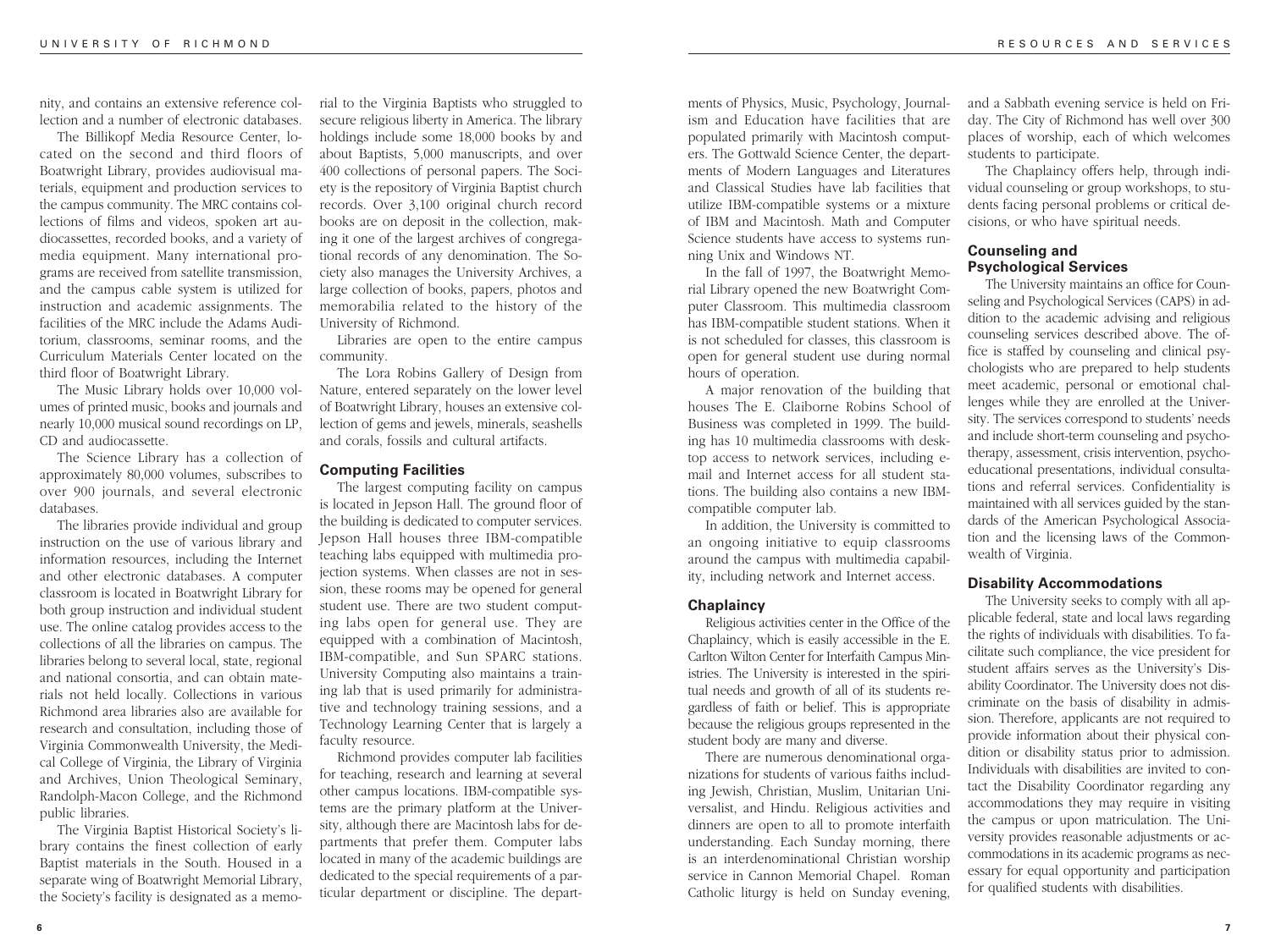# **International Students and Study Abroad**

The Office of International Education, located in the administrative wing of Boatwright Library, serves all undergraduate and graduate students, in arts and sciences, business, leadership studies and law. It offers advising on study abroad opportunities and procedures, and a wide variety of services for international students including orientation, visa, work, health insurance, taxes, and cultural and social activities.

Graduate students who wish to explore opportunities for study abroad as part of their degree program should contact the Office of International Education. The University now has exchange agreements with universities in Argentina, Australia, Austria, China, Denmark, England, France, Germany, Ghana, Ireland, Italy, Mexico, the Netherlands, New Zealand, Poland, Scotland, Spain and Sweden. New exchange agreements are added each year.

# **Multicultural Affairs**

Working closely with the Office of Admission, the Office of Multicultural Affairs is the focus of the University's efforts to increase and maintain a diverse student population. The office develops and implements programs of specific interest to students of diverse ethnic backgrounds, and assists them in becoming acclimated to the University's environment.

#### **Recreation**

The Campus Recreation Department is dedicated to the concept of providing quality recreational opportunities for the campus community. To meet the diverse needs and interests of these members, a comprehensive and innovative program has been developed. The program is composed of seven components: aerobics and fitness, informal recreation, intramurals, outdoor adventure, special events, sport clubs and wellness. The Spider Sports Center, the hub of the Campus Recreation program, is located in the lower level of the Robins Center. The facility includes more than 9,000 square feet of recreational space for aerobics and conditioning. The recreational equipment available includes Nautilus, Stairmasters, Lifecycles, Ergometers, treadmills, free weights and more.

# **Student Health Center**

The Student Health Center offers a comprehensive program in health education and health maintenance, as well as treatment for illness and injury. The Health Center staff includes board-certified family practice physicians and registered nurses. Services include acute care for illness and injury, general medical care, gynecology, allergy shots and immunizations.

Students living on campus are eligible for the services provided by the Student Health Center because the cost of these services is included in the housing fee. Student Health Center privileges are available to off-campus students for a per-semester fee. The cost of prescription drugs, some laboratory tests, hospital emergency room treatment, hospitalization, X-rays, and referral off campus for consultation with medical specialists are not covered by any student fees. These costs will be billed separately by the provider.

Hours of operation (subject to change) are 8:00 a.m. to 5:00 p.m. Monday through Friday, and 1:00 p.m. to 5:00 p.m. on Saturday and Sunday. Registered nurses are on duty at all times. The doctors maintain regular office hours Monday through Friday. If a physician's services are required after hours, an off-campus referral to a private facility will be made. The telephone number is (804) 289-8064, and the fax number is (804) 287-6466.

Upon arrival at the Student Health Center, each patient may initially be evaluated by a nurse who will advise the proper treatment for the patient's medical complaint. If the evaluation indicates a need, an appointment with the doctor will be made. Appointments are made only after evaluation by the nurse except for annual gynecological examinations, doctor-requested follow-up visits, allergy shots, immunizations (influenza, tetanus, MMR, Hepatitis B, Hepatitis A), and PPD (tuberculosis) tests.

Allergy shots are given by appointment on weekdays during specified hours. Detailed instructions from the referring physician must accompany the allergy serum. This service requires a fee, which is payable at the time of the visit.

A fee for immunizations is payable at the time of the injection and is based on the cost of the serum. This also applies to PPD skin tests.

Legal and ethical standards pertaining to confidentiality and health matters are observed by the Student Health Center staff.

# **Food Service**

The main food center at the University of Richmond is the spacious E. Bruce Heilman Dining Center. This well-equipped building is located on a particularly attractive site overlooking Westhampton Lake. The main dining area accommodates 2,200 students; a lower level is used as a catering area for University functions and the University Club. The Heilman Dining Center is open seven days a week during the academic year. Each meal features a wide variety of selections, including both hot and cold entrees.

Standard service hours are: **Monday-Friday**

> Breakfast: 7:00 a.m. - 10:00 a.m. \*Lunch: 11:00 a.m. - 2:45 p.m. Dinner: 4:30 p.m. - 7:00 p.m. \*Limited service from 2:00 - 2:45 p.m.

#### **Saturday and Sunday**

Brunch: 10:30 a.m. - 2:00 p.m. Dinner: 4:30 p.m. - 7:00 p.m.

The Tyler Haynes Commons houses Tyler's Grill, a fast food facility, that serves primarily hot and cold sandwiches, snack items, soft drinks and desserts. The hours of operation are:

Monday - Friday: 7:30 a.m. - 8:00 p.m. Saturday: Closed Sunday: 4:00 p.m. - 8:00 p.m

Also located in the Tyler Haynes Commons is The Cellar, a late night gathering space that serves entrees, desserts, hors d'oeuvres and assorted beverages, including beer and wine. The Cellar plays a wide selection of music through a state-of-the-art sound system, and also offers live music one or two nights a week. Students may use their One-Card, cash, checks, MasterCard or Visa at The Cellar.

Hours of operation are:

Thursday: 5:00 p.m. - 12:00 midnight Friday - Saturday: 7:00 p.m. - 2:00 a.m. Sunday: 7:00 p.m. - 12:00 midnight

*Off-Campus Students* may select from a variety of meal plans if they choose (refer to Dining Services Web page for specific information). Please note that only meal plan participants can use their One-Card at Tyler's Grill or the Heilman Dining Center. Meals under all meal plans are served during the days and times stated in the calendar for the School of Arts and Sciences.

All University students may sign up for the University's Spider account, a declining balance program that allows students to access previously deposited funds via their University One-Card. The Spider account allows students the ability to make purchases without carrying cash and can be used by all students in Edible Bites, the Bookstore, Whitehurst, the Student Health Center, The Cellar, laundry facilities, most vending machines, and pinball and video games. Students on a meal plan also may make purchases with their One-Card at Tyler's Grill and the Heilman Dining Center. Students will be mailed information each semester for One-Card sign-up. A minimum initial deposit is required. Complete information on the One-Card is available in the University brochure.

Please refer to the Dining Services Web page for more specific information on hours, dates of operation, menus, service policies, box meals, nutrition counseling, and other specialty services. The ID/Meal Card is **nontransferable**.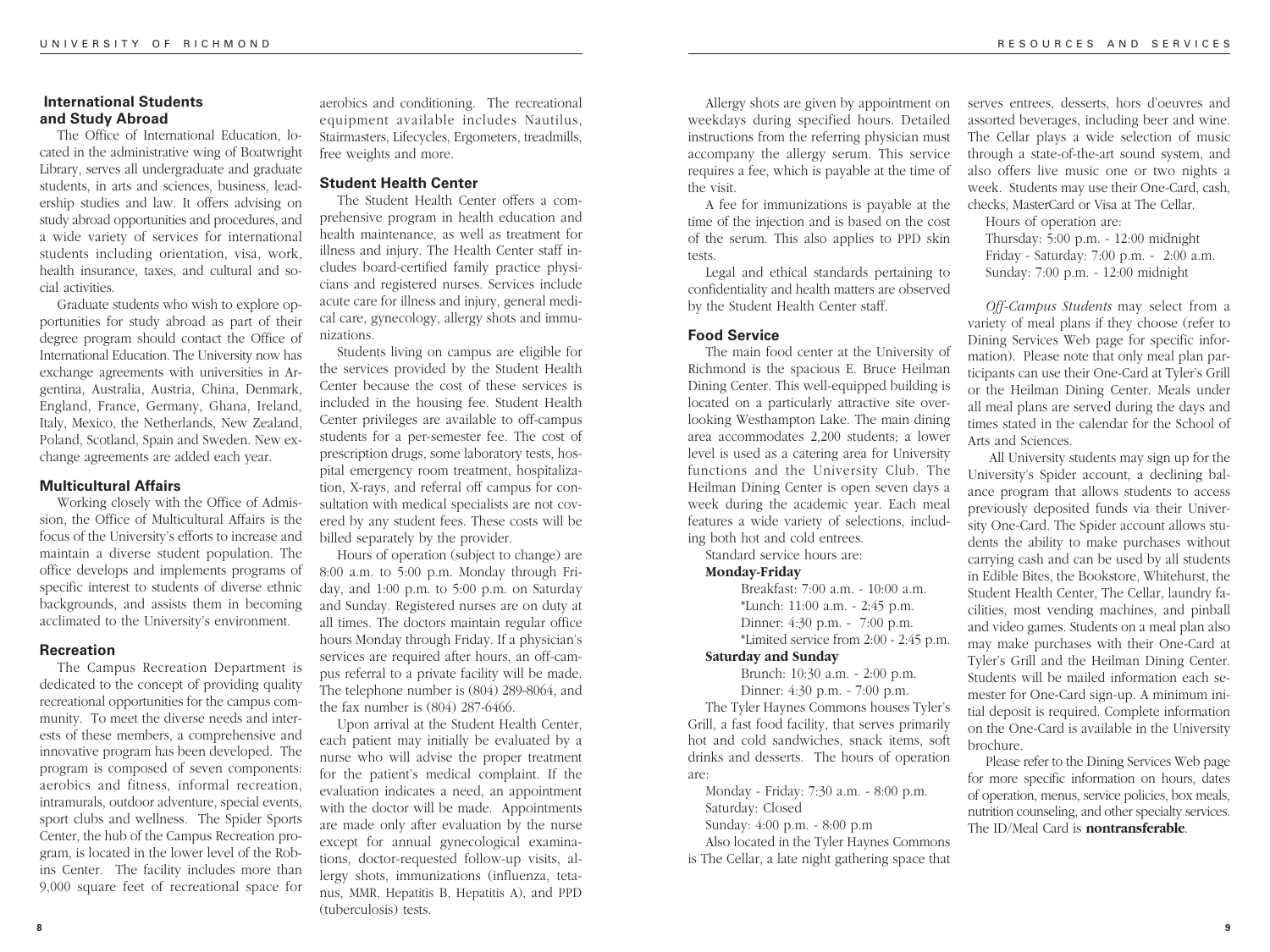# **Identification Card**

Graduate students should apply to One-Card Services in Tyler Haynes Commons to receive an identification card with their picture on it.

Identification cards are necessary to enjoy University services such as cashing checks, checking out books from libraries, and using athletic facilities. They are not transferable.

#### **Parking**

All students must obtain a parking permit from the campus police office. A nominal fee is charged.

# **Housing**

The University does not provide on-campus housing for graduate students.

# **ETHICS AND CONDUCT**

# **Policies**

The University of Richmond is governed by policy statements that guide individual members in their actions toward each other and toward the larger community. These policy statements support the University's educational mission while seeking to assure that both individual and majority rights are appropriately observed and maintained.

# **University Academic Honor Statute**

All schools within the University of Richmond operate under an Academic Code of Ethics; copies are available in the appropriate dean's office. Breaches of the code include cheating, plagiarism, violation of a signed pledge, lying, academic theft, and in general breaking one's word of honor in any circumstance. Any person who violates these standards shall be subject to disciplinary action ranging from reprimand up to and including expulsion from the University. Determination of guilt or innocence and imposition of penalties, when necessary, will be effected according to established procedures, with procedural fairness observed, and with appropriate appeal procedures available.

# **Standards of Conduct**

The University of Richmond considers cultivation of self-discipline and resolution of issues through processes of reason to be of primary importance in the educational process and essential to the development of responsible citizens. All members of the University community have a responsibility for complying with local, state and federal laws, and with all published University policies and regulations. In a community of learning, individual or group conduct that is unlawful, that disrupts or interferes with the educational processes, that causes destruction of property, or otherwise infringes upon the rights of others or of the University itself, cannot be tolerated.

The Trustees of the University of Richmond have authorized a Policy Statement on Standards of Conduct, Penalties and Disciplinary Procedures to guide the conduct of students and their guests. This statement sets forth those standards of conduct which the University of Richmond deems essential for fulfilling its educational mission. Any person who violates the standards of conduct and regulations of the University of Richmond shall be subject to disciplinary action and, if necessary, legal action. Disciplinary action may range from reprimand/

disciplinary warning up to and including dismissal or expulsion from the University. Penalties will be imposed after proper determination has been made in accordance with established disciplinary procedures of the University, with fair procedures observed and with appropriate appeal procedures available, as outlined in the Policy Statement and any approved revisions thereof.

A copy of this Policy Statement and/or any officially approved revisions is readily available to each student who matriculates. All members of the University community should familiarize themselves with this Policy Statement and revisions, and with any other official publications, handbooks or announcements issued from time to time by the University of Richmond or by individual colleges and schools of the University.

# **Alcoholic Beverages and Other Drugs**

The legal age for the consumption and possession of alcohol is 21 in the Commonwealth of Virginia; the law governs all sites within the Commonwealth and all persons including temporary visitors from other places. The University supports the laws of the Commonwealth, and has policies to educate and regulate its campus constituencies regarding the consumption of alcohol. Similarly, there are statutes as well as University policies prohibiting the possession, distribution, sale or use of illegal drugs or narcotics, including marijuana and hallucinogens. Moreover, each person is responsible for his or her destructive, obstructive, or otherwise inappropriate behavior whether under the influence of any substance or not. Persons in violation of the law are subject to prosecution by law enforcement agencies as well as disciplinary proceedings by the University.

# **Jeanne Clery Disclosure of Campus Security and Campus Crime Statistics Act**

The security of all members of the campus community is of vital concern to the University of Richmond. Information regarding crime prevention advice, the law enforcement authority of the University Police, policies concerning the reporting of any crimes that may occur on the campus, and crime statistics for the most recent three-year period may be requested from the University of Richmond Police Department, Special Programs Building, 31 UR Drive, University of Richmond, VA 23173, or accessed on the University's Web site at http://oncampus.richmond.edu/administration/police/ccra/. A paper copy of the security report will be provided upon request and may be obtained at the University Police Department, located in the Special Programs Building.

# **Motorized Vehicles**

Each automobile, motorcycle, motorbike, or other such motorized vehicle operated on the campus must be promptly registered with the University, and the campus automobile permit fee paid. Individuals operating vehicles must abide by the regulations governing registration, use and parking. The University Police Department administers the registration and monitors compliance. Inquiries should be directed to that office.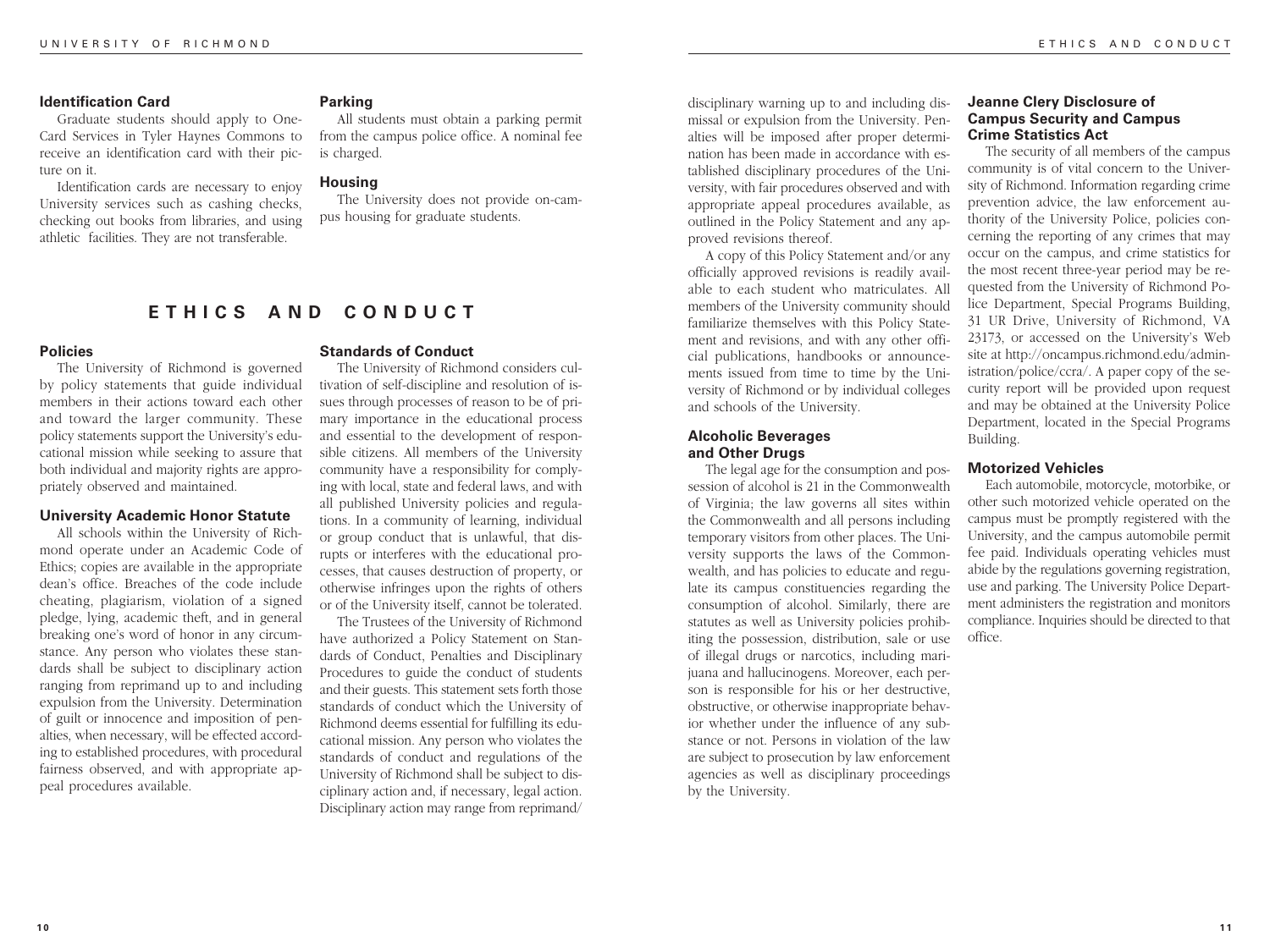# **CONFIDENTIALITY**

University of Richmond procedures and the Family Educational Rights and Privacy Act of 1974 (P.L. 93-380) as amended, prohibit the unauthorized release of confidential information about individual students. However, directory information is not considered to be confidential and may be published or otherwise released. The University of Richmond has designated the following items as directory information: student name; permanent, campus, local (off-campus), e-mail address and campus computer network (IP) addresses, and associated telephone numbers; date and place of birth; school or college; major and/or minor fields of study; degree sought; expected date of completion of degree requirements and graduation; degrees conferred; awards and honors (e.g. Dean's list); full or part time enrollment status; dates of attendance; previous institutions attended; participation in officially recognized activities and sports; weight and height of members of athletic teams; and photographs. Further information on the University's policy is available on the Office of the University Registrar's Web page at http://oncampus.richmond.edu/academics/registrar/policy/ ferpapolicy.html or by contacting the Office of the University Registrar. A student may opt to have his or her directory information withheld. To exercise this option, the appropriate form must be obtained from the Office the University Registrar, completed and returned to that office. Once filed this form remains in effect until withdrawn by the student in writing to the Office of the University Registrar. For further information, contact the Office of the University Registrar.

#### **RIGHTS WITH RESPECT TO EDUCATION RECORDS**

The Family Educational Rights and Privacy Act (FERPA) affords students certain rights with respect to their education records. They are:

- 1) The right to inspect and review their records within 45 days of the date the University receives a request for access.
- Students should submit to the University Registrar, dean, head of the academic department, or other appropriate official, written requests that identify the record(s) they wish to inspect. The University official will make arrangements for access and notify the student of the time and place where the records may be inspected. If the records are not maintained by the University official to whom the request was submitted, that official shall advise the student of the correct official to whom the request should be addressed.
- 2) The right to request the amendment of education records that the student believes are inaccurate or misleading.

Students may ask the University to amend a record that they believe is inaccurate or misleading. They should write the University official responsible for the record, clearly identify the part of the record they want changed, and specify why it is inaccurate or misleading.

If the University of Richmond decides not to amend the record as requested by the student, the University will notify the student of the decision and advise the student of his/her right to a hearing regarding the request for amendment. Additional information regarding the hearing procedures will be provided to the student when notified of the right to a hearing.

3) The right to consent to disclosures of personally identifiable information contained in the education records, except to the extent that FERPA authorizes disclosure without consent.

One exception which permits disclosure without consent is disclosure to school officials with legitimate educational interests. A school official is a person employed by the University in an administrative, supervisory, academic or research, or support staff position (including law enforcement unit personnel and health staff); a person or company with whom the University of Richmond has contracted (such as an attorney, auditor, or collection agent); a person serving on the Board of Trustees; or a student serving on an official committee, such as disciplinary or grievance committee, or assisting another school official in performing his or her tasks.

A school official has a legitimate educational interest if the official needs to review an education record in order to fulfill his or her professional responsibility.

4) The right to file a complaint with the U.S. Department of Education concerning alleged failures by the University of Richmond to comply with the requirements of FERPA. The name and address of the Office that administers FERPA are: Family Policy Compliance Office, U.S. Department of Education, 400 Maryland Avenue, SW, Washington, DC 20202-4605.

The University of Richmond's complete FERPA Policy Statement is available as part of the Office of the University Registrar's Web page at http:/oncampus.richmond.edu/academics/registrar/policy/ferpapolicy.html or by contacting the Office of the University Registrar.



# **G RADUATE S CHOOL O F A RTS AND S CIENCES**

The Graduate School at the University of Richmond offers programs leading to the Master of Arts in English, history, and psychology; the Master of Science in biology; and the Master of Liberal Arts.

These programs serve a diverse constituency. Most accept both full-time and part-time students and meet a variety of individual needs and interests. Broadly speaking, the Graduate School accommodates three kinds of students: 1) those seeking, for professional purposes, a capstone to their formal study; 2) those seeking a transition to doctoral study; and 3) those seeking personal intellectual enrichment. In

some programs a certain kind of student predominates while other programs have a greater mix: History and English, for example, will have students in all three categories.

The salient feature of the Graduate School is its small size. While this means that the Graduate School cannot offer an extensive array of courses, it also means that students can enjoy the close attention of faculty. Classes are small and professors are very accessible. Students can expect careful advising and guidance of their work and ample opportunities to work with faculty in the library and laboratory.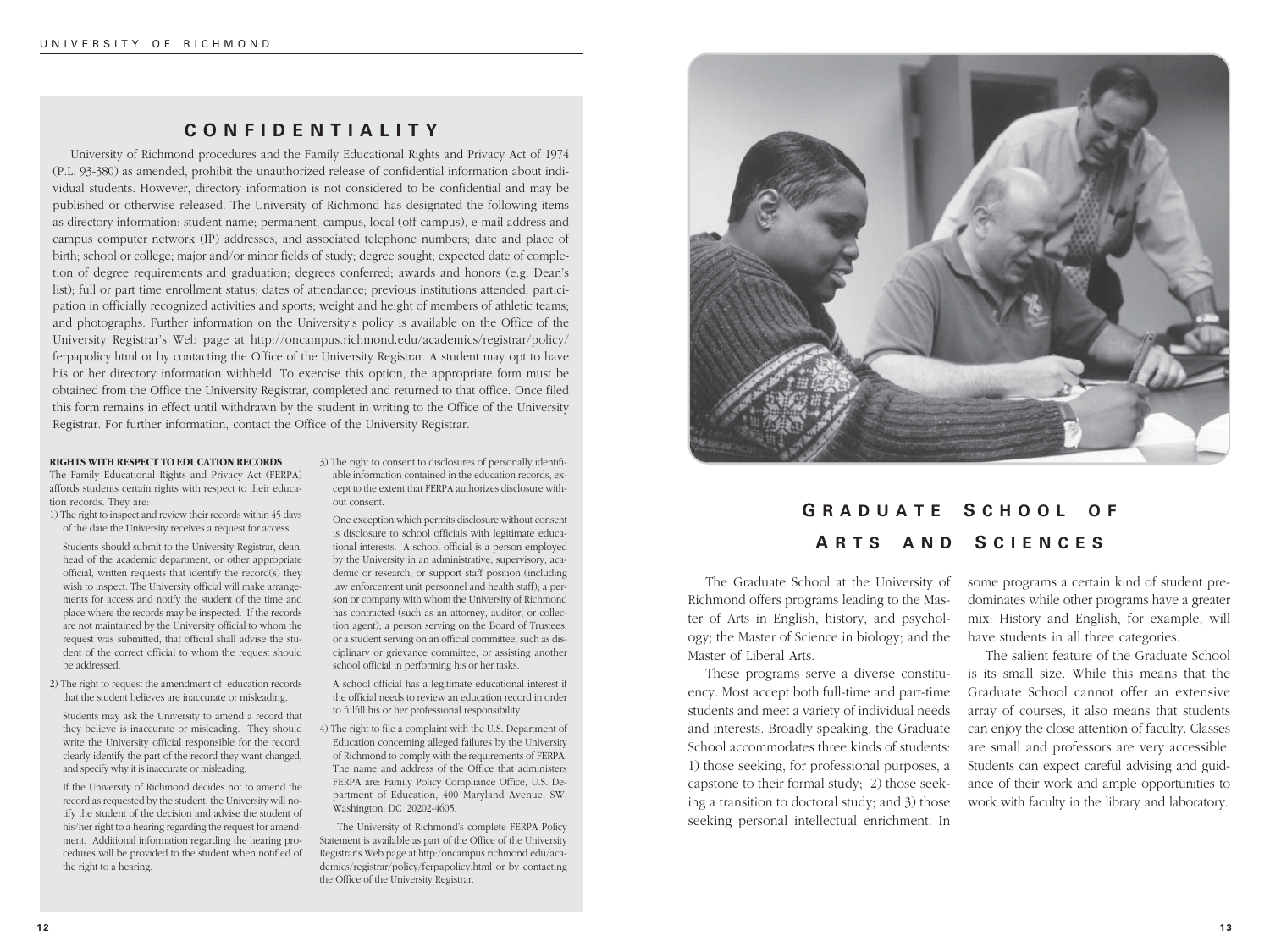# 2002-03 **G RADUATE S CHOOL C ALENDAR FALL SEMESTER 2002**

### **SPRING SEMESTER 2003**

| Apr. 21-26, Mon.-Sat.  Spring term examination period |  |
|-------------------------------------------------------|--|
|                                                       |  |
|                                                       |  |

#### **SUMMER SESSION 2003**

The 2003 Summer School Calendar will be announced in January 2003.

# 2003-04

|  |  |  |  |  |  | FALL SEMESTER 2003 |  |  |
|--|--|--|--|--|--|--------------------|--|--|
|  |  |  |  |  |  |                    |  |  |

# **SPRING SEMESTER 2004**

| Apr. 26-May 4, Mon.-Tues.  Spring term examination period |  |
|-----------------------------------------------------------|--|
|                                                           |  |
|                                                           |  |

The list below is intended to familiarize the University community with major religious holidays affecting many throughout the campus. Inclusion on this list does not imply that the day is a University holiday, but is provided to alert members of the Richmond community to possible scheduling conflicts. See the Class Attendance and University Holidays section of the catalog for details.

#### **Christian Holidays 2002-2004**

| Holiday | 2002-2003 |
|---------|-----------|
|         |           |
|         |           |
|         |           |
|         |           |

**Holiday 2002-2003 2003-2004** Dec. 25, Thur., 2003 April 9, Fri., 2004 April 11, Sun., 2004 April 12, Mon., 2004

#### **Jewish Holidays 2002-2004**

| Holiday                                                     | 2002-2003 | 2003-2004                     |
|-------------------------------------------------------------|-----------|-------------------------------|
|                                                             |           | Sept. 27-28, Sat.-Sun., 2003  |
|                                                             |           | Oct. 6, Mon., 2003            |
|                                                             |           | Oct. 11-12, Sat.-Sun., 2003   |
| Shemini Atzeret/Simchat Torah  Sept. 28-29, Sat.-Sun., 2002 |           | Oct. 18-19, Sat.-Sun., 2003   |
|                                                             |           | Dec. 20-27, Sat.-Sun., 2003   |
|                                                             |           | April 6-7, Tues.-Wed., 2004   |
|                                                             |           | April 12-13, Mon.-Tues., 2004 |
|                                                             |           | May 26-27, Wed.-Thur., 2004   |

Jewish holy days, religious festivals, and the weekly Sabbath begin at sunset. On these days, observant Jews do not engage in daily activities or fulfill routine commitments.

Many Jews who do not observe all holy days prefer to celebrate at their synagogue or at home on Rosh Hashanah, Yom Kippur, and the first two evenings of Passover.

\*\*This holiday does not require absence from routine commitments.

#### **Islamic Holidays 2002-2004**

| Holiday | 2002-2003 | 2003-2004            |
|---------|-----------|----------------------|
|         |           | Nov. 25, Tues., 2003 |
|         |           | Feb. 1. Sun., 2004   |
|         |           | Feb. 22, Sun., 2004  |

All Islamic dates begin at sunset the preceding evening.

The Islamic year is based on the lunar cycle, consisting of twelve months of 29 or 30 days each, totaling 353 or 354 days. Each new month begins at the sighting of a new moon. Actual dates may differ by a day or two from the above dates. In many places, the moon sighting is often determined in advance by astronomical calculations.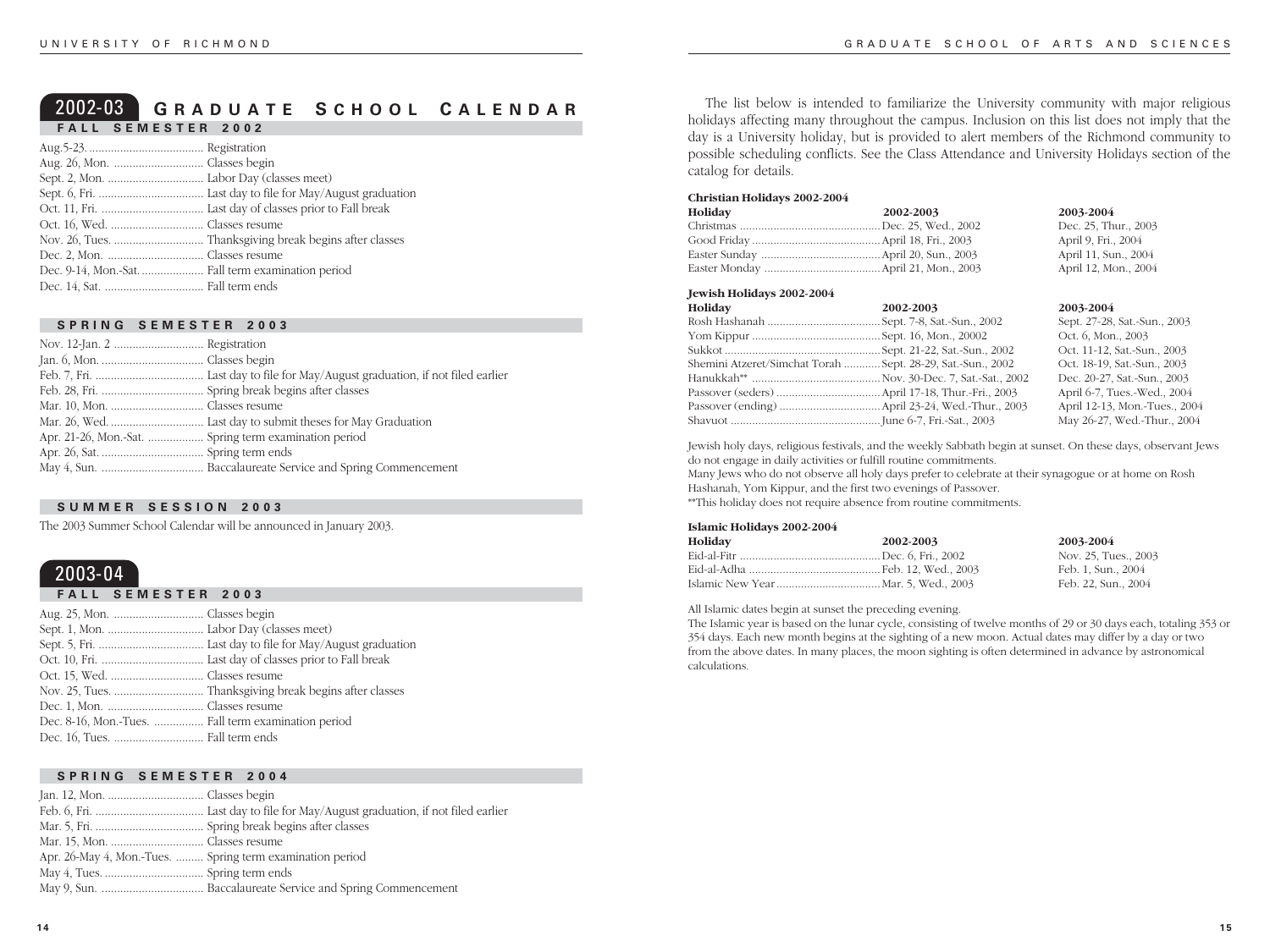# **G RADUATE P ROGRAMS**

# **Master of Arts and Master of Science Degrees**

The Master of Arts (M.A.) and the Master of Science (M.S.) degrees are awarded for the successful completion of programs that include research and usually a thesis in the major field. They may serve as terminal degrees or may lead to further graduate work in doctoral programs at other institutions.

# **I. Specific Admission Requirements**

In addition to satisfying the general admission requirements the applicant must present the following:

- 1. Undergraduate work of a quality that clearly indicates ability to pursue graduate study successfully. Generally, this means an overall undergraduate average of *B* or better.
- 2. Appropriate preparatory study at the undergraduate level in the graduate major. Background study in mathematics, laboratory sciences, and foreign languages may be stipulated by the major department. For information regarding departmental preparation requirements, see the appropriate departmental listing in the section entitled Curricula. Courses taken at the University of Richmond to remove deficiencies in preparation will not be credited toward the master's degree.
- 3. A satisfactory score on the General Test of the Graduate Record Examinations (GRE). Because some departments may also require scores on the Subject Test in the area of specialization, applicants should have these scores sent as well. The requirement for GRE scores may be waived by the Director of the Graduate School on recommendation of the department. Waivers will be granted only for unusual circumstances such as the holding of another graduate degree.
- 4. The Department of English requires a 10- 20 page writing sample.
- **II. Degree Candidacy Requirements**
- 1. Successful completion of a minimum of nine semester hours of graduate work in a master's degree program approved by the student's major department.
- 2. Satisfactory performance on written or oral qualifying examinations if required by the major department.
- 3. Permission of the major department to continue work toward the master's degree, based on the quality of completed graduate work.
- 4. Approval of the Director of the Graduate School.

# **III. Degree Requirements**

The following are general Graduate School requirements. For specific departmental requirements, please see the appropriate departmental listing in the section entitled Curricula.

- 1. Successful completion of a minimum of 27 semester hours (including the thesis course) of graduate study. In programs which require 27-30 hours, a minimum of 15 semester hours (including the thesis course) must be in appropriate courses at the 500 level. In programs requiring more than 30 hours, at least one half of the required hours must be taken at the 500 level. The entire program must be approved by the student's major department.
- 2. A grade point average of at least 3.00 for all graduate coursework.
- 3. Proficiency in foreign languages if required by the student's major department.
- 4. In some programs, a thesis in the major field, representing the results of individual research on the part of the student. An abstract of the thesis must be published in

Masters Abstracts. Publication of the thesis through University Microfilms International is encouraged but not required. Written instructions for the preparation of final copies of theses and abstracts may be obtained from departmental coordinators and the Graduate School office. Copies of masters' theses are placed in Boatwright Library and the University Archives and can be checked out by library patrons and ordered by other institutions through interlibrary loan.

**Note**: M.A. students in the English program may substitute for the thesis requirement one 3-semester-hour 500-level course. M.L.A. students do a final project in MLA 599.

- 5. In some programs, a comprehensive examination in the student's graduate field, which may be oral or written, or both.
- 6. Completion of degree requirements within five years from admission to the degree program. Extension of time or reinstatement to a program after a lapse of time requires special permission of the Graduate Council and may entail additional course requirements. A re-entering student must fulfill the requirements of the catalog in effect at the time of re-entrance.

# **Master of Liberal Arts Degree**

The Master of Liberal Arts is a cross-disciplinary program designed for students who wish to work toward a master's degree without limiting their study to a single discipline. Students take a required introductory course (MLA 500) and then, in consultation with the program coordinator, design their own course of study, choosing courses from throughout the liberal arts that support a theme, topic, or focus approved by the coordinator. In a final required seminar (MLA 559), each student completes a culminating project which grows out of his or her course of study.

# **I. Specific Admission Requirements**

The applicant must meet the general admission requirements. While standardized test scores are not normally required, they are required of those (full-time) students applying for assistantships. These students must submit results of the General Test of the Graduate Record Examinations (GRE).

# **II. Degree Candidacy Requirements**

- 1. Satisfactory completion of nine semester hours of graduate work.
- 2. Permission of the coordinator of the Master of Liberal Arts Program to continue work toward the degree after review of the quality of the graduate work already completed in the program.
- 3. Approval of the Director of the Graduate School.

# **III. Degree Requirements**

- 1. Successful completion of a minimum of 30 semester hours of graduate work. Of these 30 hours, six hours in two specific courses are required of all candidates; the remainder are selected in consultation with the Coordinator.
- 2. A grade point average of at least 3.00 for all graduate coursework.
- 3. Completion of the program within five years from admission to degree candidacy. Extension of time or reinstatement to the program after a lapse of time requires special permission of the Graduate Council and may entail additional course requirements. A re-entering student must fulfill the requirements of the catalog in effect at the time of re-entrance.

# **Cooperative Programs**

A cooperative program offered by the Graduate School and the University of Richmond School of Law enables a student to earn both a Juris Doctor and a Master's degree. The program affords unusual opportunities for interdisciplinary study and research. In the recent past, students have combined their legal studies with graduate work in history and biology.

# **Research Fund**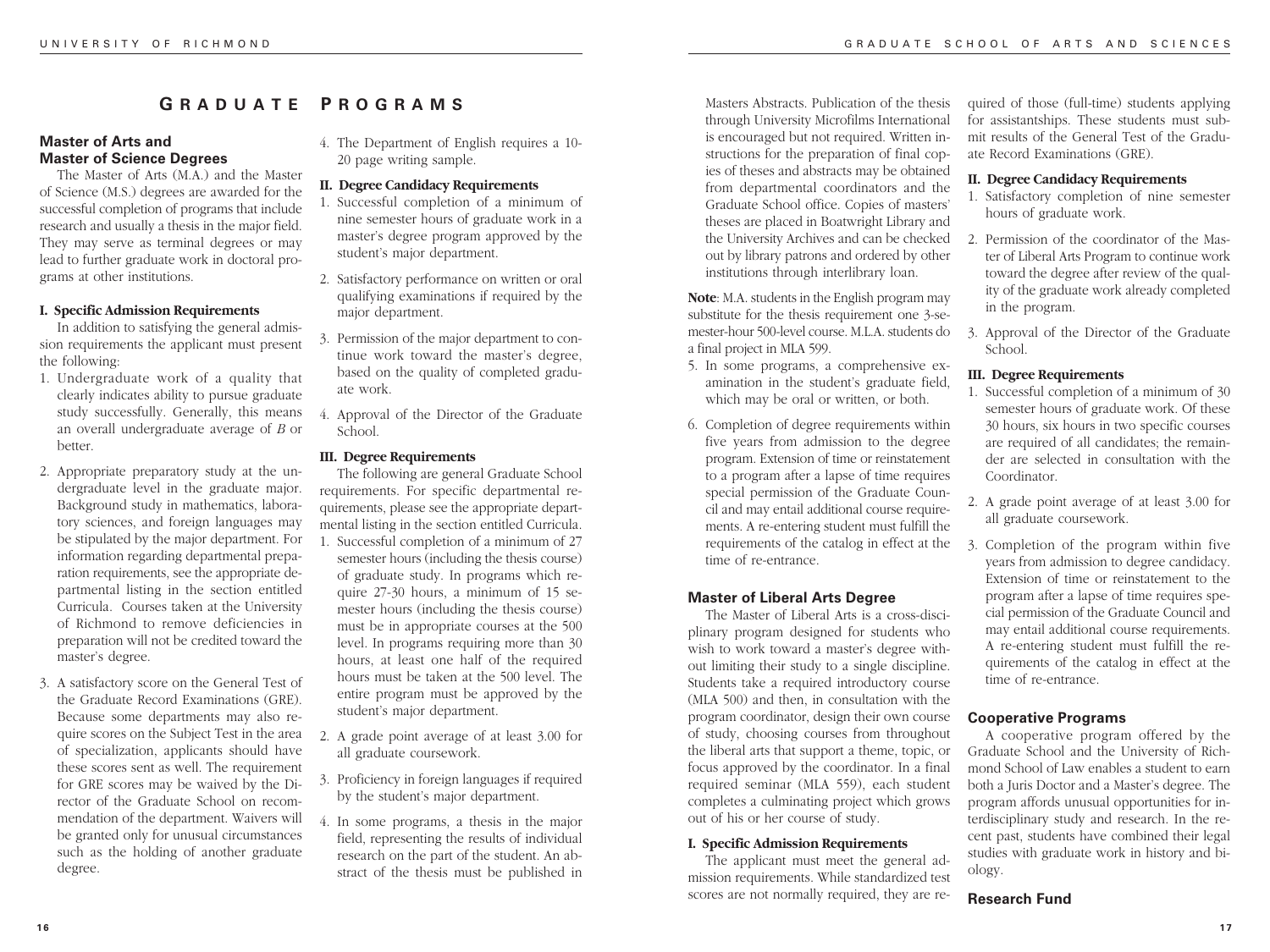# **ADMISSION**

Admission to the Graduate School is based on qualifications and space availability. **All students who wish to enroll in the Graduate School must apply and be accepted for admission.** A student may apply to the Graduate School before the bachelor's degree is conferred; however, the final acceptance, including permission to register, is dependent on the student's receiving the undergraduate degree (or, in the case of international students, its equivalent) and being otherwise acceptable to the graduate major department. In all cases, final acceptance and permission to register are given by the Director of the Graduate School.

Students may be admitted in either of two categories:

**Graduate student:** a student engaged in a program leading to a master's degree

**Non-degree seeking student:** a student taking a course for graduate credit, but who is not pursuing a graduate degree. Not all programs accept students for non-degree seeking student status; a list of those that do can be obtained from the Graduate School office.

# **Application**

Application for admission should be made on the application form in the back of this catalog or on a similar form requested from the Graduate School.

Persons may apply to only one program in the Graduate School at a time. Those not admitted to the program of their first choice may re-apply to another program by submitting a new application and fee.

Completed applications (including all supporting credentials, statements, and letters) are due at the Graduate School on the following dates preceding the fall semester in which the applicant wishes to begin study:

| Master of Arts |
|----------------|
|                |
|                |
|                |

Master of Liberal Arts ......... June 15 Master of Science

Biology ................................ March 15 Applications received after these dates will

be reviewed if space is available in a given program. The Graduate School will be glad to inform prospective applicants if openings still exist in a program. Completed applications for the spring semester are due in the Graduate School Office by November 15, for all programs except Psychology, which typically accepts new students only for the fall semester

Applicants are reminded that they should allow 4-6 weeks for GRE and GMAT scores to be reported to the Graduate School. They should take such examinations far enough in advance for the results to reach the Graduate School on time. Those trying to meet a March 15 deadline, for example, should take their examination no later than February.

All application materials become the property of the Graduate School. Only manuscripts and publications will be returned to applicants if requested. No materials will be reproduced or forwarded elsewhere for application purposes.

The completed application and supporting materials should be sent to:

*Director of the Graduate School Graduate School of Arts and Sciences University of Richmond, VA 23173*

# **Admission as a Graduate Student**

To be considered for acceptance as a Graduate Student, the applicant's file in the Graduate School office must include the following items:

1. A completed application form.

- 2. The \$30 application fee.
- 3. Official transcripts of all previous college work mailed directly to the Graduate School Office from the originating institutions.
- 4. Three letters of recommendation mailed directly to the Graduate School Office from persons qualified to evaluate the applicant's undergraduate record and potential for graduate study.
- 5. A Statement of Purpose.
- 6. **If the student's native language is not English**, scores on the Test of English as a Foreign Language (TOEFL), administered by the Educational Testing Services, Princeton, NJ 08541.
- 7. Any other documents required by a particular degree program. Please see the section entitled Graduate Programs for the specific admission requirements of each program.
- 8. Students applying from outside of the United States who are not permanent residents or U.S. citizens and who wish to study fulltime in the graduate program, must furnish evidence of adequate financial support in the form of a bank letter. For the 2002-2003 year, the total amount required is \$34,708 (tuition, room, meals, books, personal expenses, and health insurance). For the current amount of finances required, please contact Krittika Onsanit at konsanit@richmond.edu or by telephone, (804) 287-6499. Once a student has been admitted and has provided evidence of adequate financial support, the International Student Advisor, Ms. Onsanit , will send the I-20 form necessary to apply for the F-1 student visa.

# **Admission as a Nondegree-seeking Unclassified Student**

To be considered for admission as an unclassified student, applicants must submit the following:

- 1. A completed application form (no application fee required).
- 2. Official transcripts of all previous college work mailed directly to the Graduate School office from the originating institutions.

#### 3. A Statement of Purpose.

With the exception of students wanting to take courses offered by the Master of Liberal Arts program, completed applications for Unclassified Student status are due at the Graduate School on the following dates: To begin study Fall Semester:

August 1

To begin study Spring Semester: December 1

Applications for admission as an unclassified student to take Master of Liberal Arts courses are due two weeks prior to the last day of registration for the term in which the applicant wishes to begin study.

Those who have been denied admission to a degree program may not apply for unclassified student status in the same academic year for which they requested admission. Unclassified non-degree seeking students are not eligible for financial aid.

Admission as an unclassified student involves no commitment to admit the applicant as a degree-seeking graduate student. If an unclassified student decides to pursue a program leading to the Master's degree, he or she must apply for admission and meet all the requirements in the section entitled Admission as a Graduate Student.

Although there is no limitation on the number of courses an unclassified student may take, no more than six hours in 3-hour courses and eight hours in 4-hour courses taken as an unclassified student may later be applied to a graduate degree program.

Not all departments admit unclassified students and some do so with further restrictions. Information about specific department policies are available from the Graduate School Office. The student should consult with the appropriate departmental graduate coordinator before enrolling in any graduate-level course.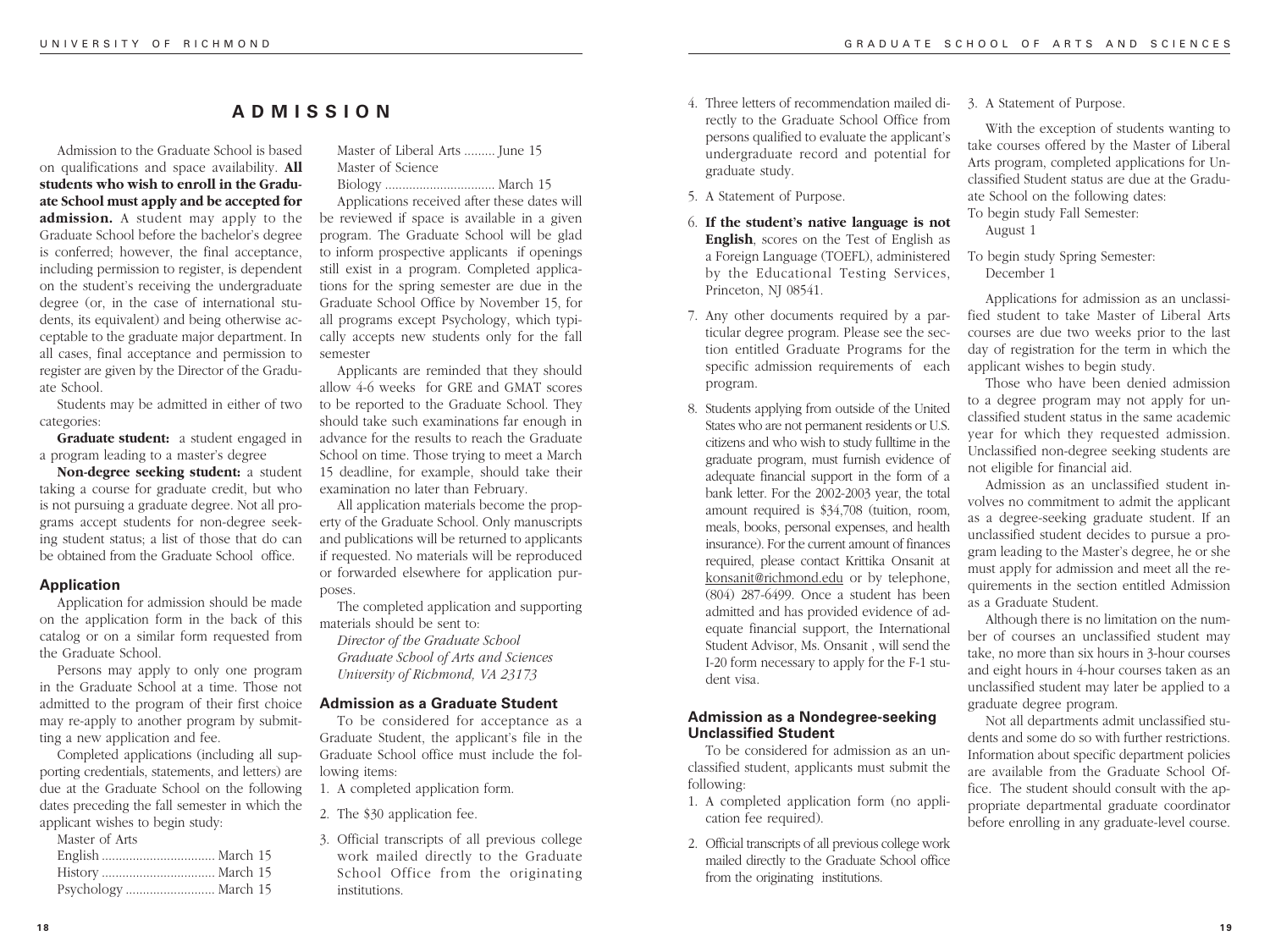# **A CADEMIC PROCEDURE S**

#### **Degree Candidacy**

Admission to the Graduate School does not admit a student to candidacy for a degree. To be accepted as a degree candidate, a student must have met the candidacy requirements listed for that degree.

# **Registration**

#### *Matriculation*

Information concerning matriculation procedures and schedules of classes will be mailed approximately one month before the opening of each semester to all currently enrolled students and to those who have been accepted for admission.

Students shall register each term according to the instructions published by The Graduate School and the University Registrar. A calendar is published concurrently with pertinent dates.

Students are able to register for classes through *BannerWeb,* a secure Web site that may be accessed over the Internet through the Registrar's Web page at http:// oncampus.richmond.edu/academics/registrar/ or via the following link: https://bannerweb. richmond.edu/.

Through *BannerWeb*, students can register for classes, drop classes, view their class schedules, view grades for a specific term and view their unofficial University of Richmond transcript. Students are responsible for all activity on their *BannerWeb* account including PIN maintenance, registration, and security. If a student has questions or needs assistance with any aspect of *BannerWeb*, he or she should contact the Office of the University Registrar at (804) 289-8639 or registrar@richmond.edu.

Once registered, students may change their registration (drop/add) according to the published schedule. For a regular term, generally adds and withdrawals without academic record may be made during the first two weeks of classes. After that time only withdrawals-withrecord are possible. The grade to be recorded during the withdrawal-with-record period is left to the instructor's discretion. A fee is charged students who fail to complete matriculation (payment of fees and registration for classes) by the close of registration on the dates indicated.

#### *Limits of Work*

A full-time student carries from nine to 16 semester hours in one semester. Full fees will be charged for nine semester hours or more. The maximum load for a graduate student in one semester is 16 semester hours.

A full-time student usually requires a minimum of one academic year and a summer session to complete requirements for a degree. A more typical period of full-time study is one and a half to two academic years.

All students are urged to bear in mind that graduate work requires much more time and effort for reading, research, and organization of material than does undergraduate work and to make every effort to limit outside work. If outside employment is an economic necessity, students should consult their department coordinator concerning the advisability of limiting their academic load.

# *Audit*

A student who wishes to audit a class without receiving credit must first obtain permission from the instructor and pay the specified fee for auditing. No change from credit to audit status or from audit to credit status may be made after registration.

# *Undergraduates in Graduate Courses (500-level)*

Undergraduates (usually majors) with a GPA of at least 3.50 in the discipline and a 3.00 overall may enroll, under certain conditions, in 500-level graduate courses. Students must have at least four courses of advanced work in the discipline. Participation is by written permission of the instructor and the graduate coordinator.

Credit for undergraduates taking 500-level courses will be at the undergraduate level, and will be so noted on the student's permanent academic record.

#### *Master's Degree Study, Early Beginning*

University of Richmond students who are near completion of the undergraduate degree may begin study in a Master's Degree program in the Graduate School. To qualify for this option, a student must have passed at least 100 semester hours of coursework before beginning his/her seventh semester of study; have an overall grade point average of at least 3.30; and be admitted to the Graduate School as a regular student through the normal application process. Individual departments may set a higher minimum grade point average (both overall and in the major) for students seeking to qualify for this option and/or restrict the courses that may be taken under it. Until students have completed requirements for the bachelor's degree, they may take no more than three courses for graduate credit and no more than two in any given semester. Although a student who begins graduate study early will be enrolled in undergraduate and graduate courses simultaneously, the undergraduate and graduate transcripts will be kept separately. Courses taken for graduate credit will not apply to the bachelor's degree. The student will register as an undergraduate and pay the undergraduate tuition rate until the bachelor's degree is completed.

# **Academic Standards**

#### *Class Attendance*

Each student is expected to attend all meetings of all classes, including lectures, seminars, laboratories and drills, in which he or she is enrolled. The specific attendance policy in each course, however, is determined by the instructor of the course, subject to the section on University Holidays below. The specific attendance policy for each course will be announced to the students and distributed on the course syllabus at the beginning of each semester.

Faculty members will honor an official notification from the appropriate dean that a student is to be excused for participation in a University-sponsored event, such as choral performances off campus, intercollegiate athletic events, or judicial hearings at which the student must be present.

A student generally will be held responsible for all work of a class or laboratory missed during an absence. Acceptance of any excuse for an absence, other than those excused by the appropriate dean in the previous paragraph, and any provision for makeup, will be at the discretion of the instructor provided it is consistent with the announced policy for the course and with the University Holiday Schedule below. Missed classes, work, tests and/or excessive absences with or without good cause may result in a poorer grade, or failure, in the course. (NOTE: Students enrolled in Business School or School of Continuing Studies courses must attend at least 75% of the class meetings regardless of the reasons for absence to be eligible to receive credit for the course.)

Generally, absences that may be excused by faculty members include accident or illness, death or serious illness of a family member, bona fide religious holiday observance, or participation in other University activities such as field trips. Students should make arrangements with their instructors as far in advance as possible for the make up of any missed work. Students experiencing difficulty in making reasonable arrangements for make-up work may see their dean.

# **University Holidays**

With the increasing diversity of the University community and the limited flexibility in setting the academic calendar, it is not possible to avoid some religious and secular holidays that are very important to some members of our faculty, staff, and student body. However, the University is very sensitive to the special needs of those who need to ob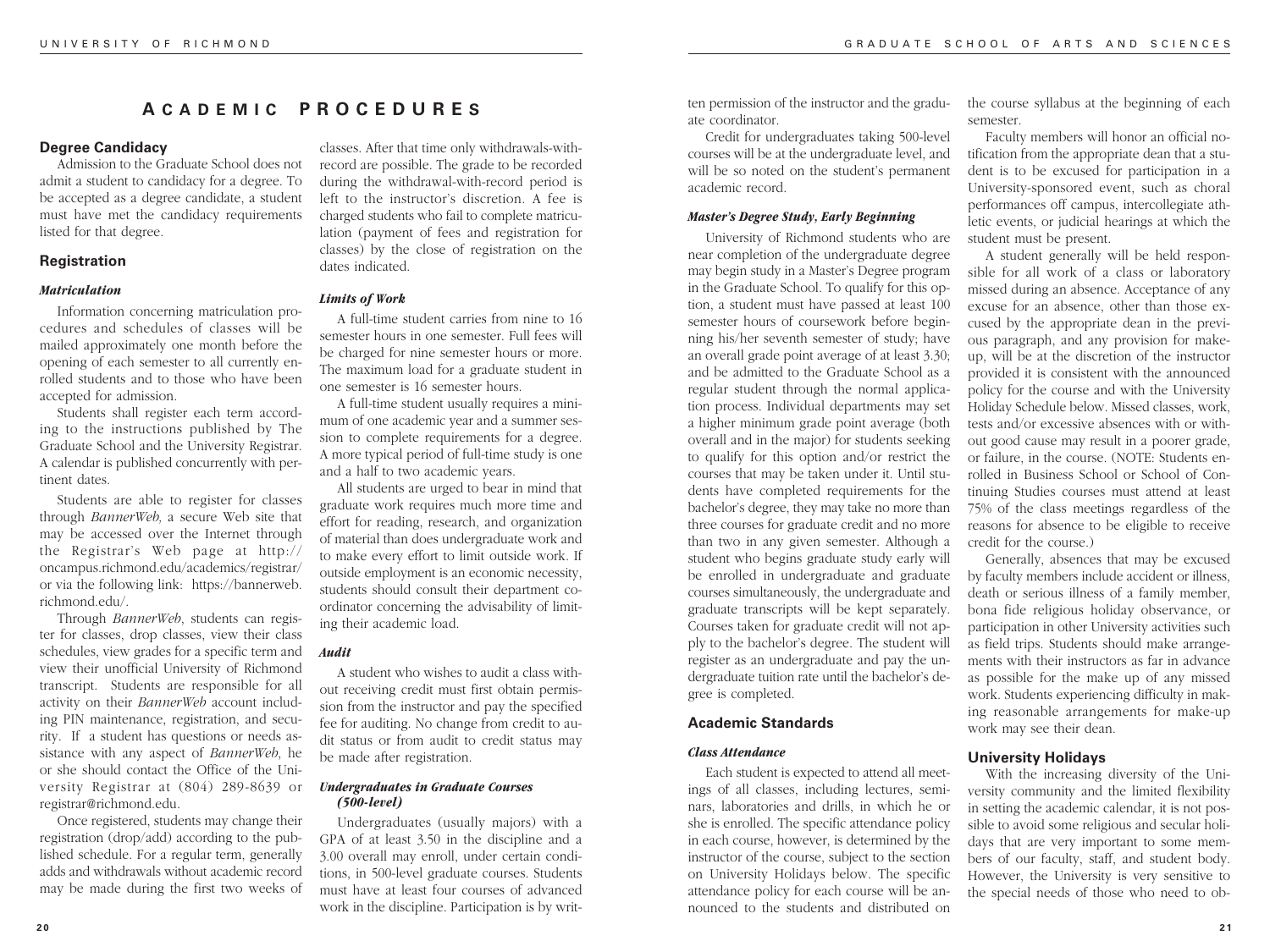serve such holidays and will make accommodations for them to make up the time missed if arrangements are made in advance.

The University is officially closed on New Year's Day, Thanksgiving Day, and Christmas. In addition, some schools are closed for classes on Memorial Day, July 4<sup>th</sup>, and Labor Day while others hold classes on those days. (See the appropriate academic calendar for specifics.)

Other holidays affecting University community members include Martin Luther King Day, Rosh Hashanah, Yom Kippur, the first two days of Passover, Good Friday, and Easter Sunday. In consideration of their significance for our students, students who observe these holidays will be given an opportunity to make up missed work in both laboratories and lecture courses. If a test or examination is given on the first class day after one of these holidays, it must not cover material introduced in class on that holiday. Faculty and staff should be aware that Jewish and Islamic holidays begin at sunset on the evening before the published date of the holiday.

The University recognizes that there are other holidays, both religious and secular, which are of importance to some individuals and groups on campus. Such occasions include, but are not limited to, Sukkoth, the last two days of Passover, Shavuot, Shemini Atzerat, and Simchat Torah, as well as the Islamic New Year, Ra's al-sana, and the Islamic holidays Eid-al-Fitr and Eid-al-Adha.

**Students who wish to observe any such holidays must inform their instructors within the first two weeks of each semester of their intent to observe the holiday even when the exact date of the holiday will not be known until later, so that alternative arrangements convenient to both the student and instructor can be made at the earliest opportunity. Students who make such arrangements will not be required to attend classes or take examinations on the designated days, and faculty must provide reasonable opportunities for such students to make up missed work and examinations. To facilitate this, faculty will announce and distribute all anticipated test and examina-** **tion dates on the course syllabus, distributed at the beginning of each semester. Students should be aware that faculty may need to adjust these dates as necessary.**

#### **Grades**

The evaluation of students' performance in classwork and examinations is indicated by letter grades. Grades in the *A* and *B* categories are necessary for graduate credit (see "Credit" below). These letter grades may be accompanied by a plus (+) or minus (-) to indicate a relative position within the grade category. *P* shows credit has been earned in a Pass/Fail course, and *Z* shows that a course was audited. *S* and *U* indicate satisfactory or unsatisfactory performance in nonacademic courses or in a Pass/No-credit course. *W* indicates that the student withdrew from a course with a passing average. Marks indicating failure and included as such in the grade point average are *F, M* (withdrew from a course with a failing average), and *V* (failure because of excessive absences). The *X* indicates that the grade has not been received from the instructor.

*I* and *Y* mean that coursework has not been completed by the end of the term. The *I,* which provisionally counts as a failing grade, is given when the reasons for incomplete work are deemed unjustifiable by the instructor. The work is to be made up by the date the instructor specifies, but no later than 45 calendar days from the last class day of the term in which the *I* was given. If the work is not made up during the 45-day period, the *I* will be converted to *F*. The *Y,* which does not count as a failing grade, is given when the reasons for incomplete work are deemed justifiable by the instructor, or at the end of the first term of a course that continues into a succeeding term. There is no deadline for completion of the work unless the instructor so specifies. In all cases, it is the student's responsibility to make arrangements for and progress toward the completion of an incomplete course.

Not counting a *Y* grade given for thesis or internship courses and barring extraordinary

reasons such as ill health, students may take no more than one incomplete (*I* or *Y*) in any given semester and carry no more than two at any given time. Students who exceed the limit will not be allowed to enroll in further courses until they have cleared the excess incompletes.

#### *Grade Point Average*

The University of Richmond uses the semester hour value. A semester hour is determined by a combination of factors that include contact time with a faculty member in a formal setting and expectations of independent student work through a nominal 15-week semester.

The grade point average is based on two factors:

*GPA Hours/Attempted Semester Hours*— The accumulation of academic semester hours that have grades to which grade point values are assigned; and

*Grade Points*—Given for each semester hour's grade according to this scale:

| A+ $4.0$ B+ $3.3$ C+ $2.3$ D+ $1.3$ |  |  |  |
|-------------------------------------|--|--|--|
| A 4.0 B 3.0 C 2.0 D 1.0             |  |  |  |
| A-3.7 B-2.7 C-1.7 D-0.7             |  |  |  |
| F 0.0 I 0.0 M 0.0 V 0.0             |  |  |  |

*Calculation*—The grade point average is calculated by dividing the total number of grade points earned by the total number of GPA/ semester hours attempted.

The accumulations and average are shown for the term on the student grade report. Also shown on the grade report is Earned Semester Hours/Passed Semester Hours which is the accumulation of academic semester hours in which the student has earned passing grades.

Grades are available through Banner Web. Students can also check grade changes, incomplete make-ups, and posting of transfer credits throughout the year. Grades are deemed correct unless notification is received by the University Registrar within three (3) months after the close of the term specified.

#### *Academic Achievement*

Students are expected to maintain at least a *B* (3.00) average to remain in the Graduate School. A student who earns less than *B-* (2.7) in two graduate courses will not be permitted to continue in the degree program. A student who has been dropped from a program must reapply if readmission is desired. Readmission would not take place before the next application/admission cycle (i.e. one semester).

#### *Graduate Course Credit*

Graduate credit is allowed only for courses approved for graduate credit in which grades of *B-* (2.7) or better are received. No credit toward graduation will be given for an Arts and Sciences graduate course in which the student earns a grade lower than *B-* (2.7).

Certain undergraduate courses may be taken for graduate credit. Graduate students are expected to achieve at a higher level and to complete more work than the undergraduates in these courses. Undergraduate courses approved for graduate credit have course numbers below 500 and are shown in the Curricula section following. In registering, a student must indicate that an approved course below the 500 level is being taken for graduate credit; otherwise, the course will be counted as undergraduate. A student cannot change the level at which such a course is being taken after the first 10 class days in a semester. Courses taken for undergraduate credit cannot be counted toward hours required for a graduate degree even though undergraduate coursework may be required to remove deficiencies in preparation.

All work taken becomes a part of the student's permanent record regardless of the course level and whether it is taken to make up deficiencies, to earn professional certification, or as an elective.

#### *Thesis Regulations*

An advising committee shall be appointed for each candidate writing a thesis to complete his or her degree program. The committee will supervise the preparation of the thesis. The committee shall have a minimum of three faculty, at least two of whom must be from the candidate's department. One member of the committee, with the approval of the Director of the Graduate School, may be from outside the University, but cannot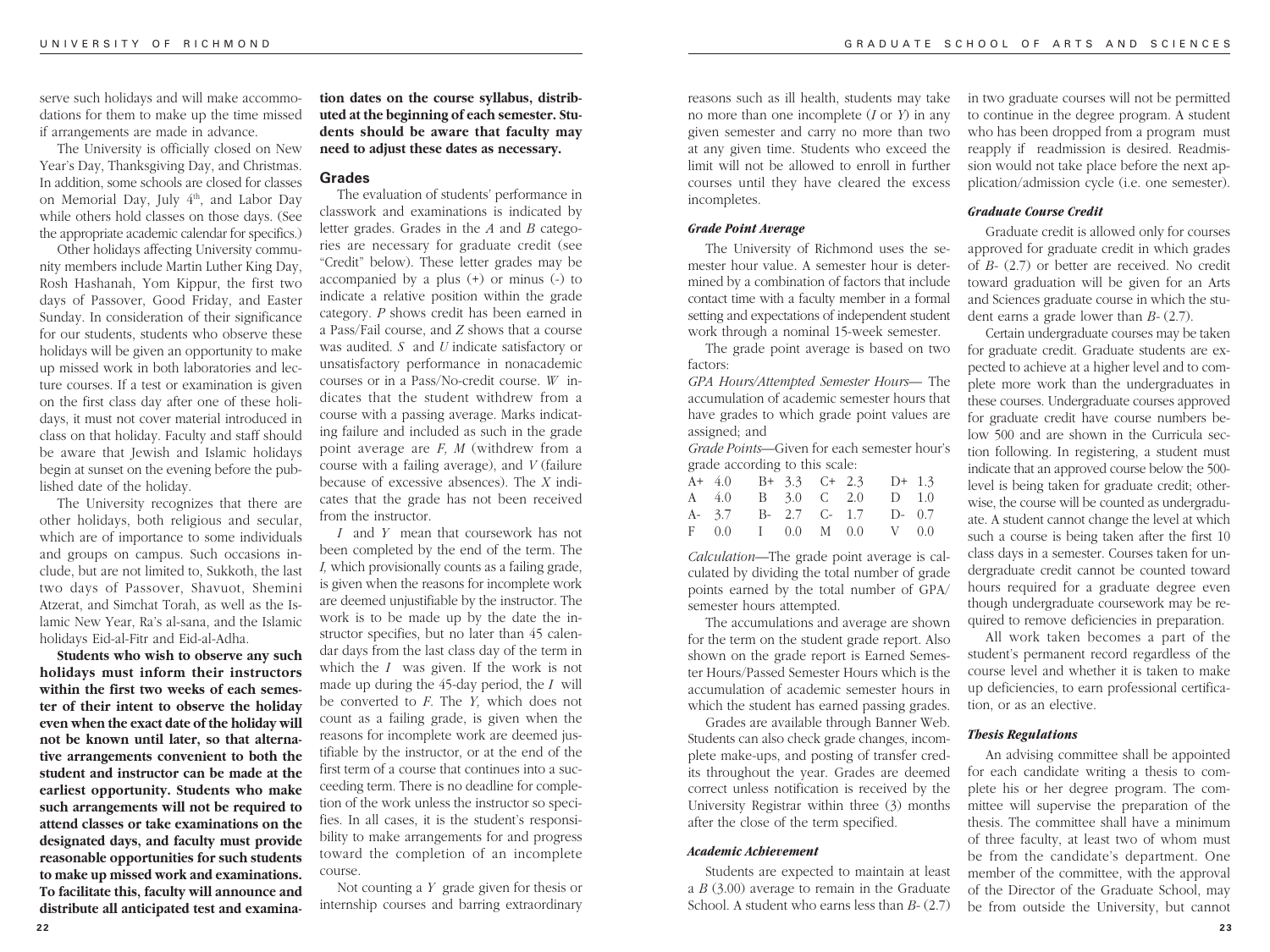shall be the candidate's principal advisor, but all members of the committee are expected to read and comment on the thesis.

Final copies of theses must be submitted to the Graduate School office for binding by the last Wednesday in March for May graduation and the first Thursday in August for August graduation. The Master's degree will not be awarded, nor will a diploma be released, until the required number of copies for binding have been submitted and all binding and microfilming fees have been paid. The copies of the theses retained by the University are deposited in the author's home department, Boatwright Library, and the University Archives. Theses in Boatwright Library are available to be checked out by library patrons and can be ordered by other institutions through Interlibrary Loan.

# **Graduation** *Application for Degree*

To graduate, students must file a degree application and comply with the graduation attendance policy. Degree applications for the May or August graduation must be filed in the Office of the University Registrar by the second Friday in September. Students who are enrolled in the summer term only and plan to graduate in August must file by the third Friday in June. Degree applications are available in the offices of the Director of the Graduate School and the University Registrar.

#### *Participation in Commencement*

Degrees are awarded in person except by decision of the University not to do so. A student who expects to graduate in the spring commencement may request absentia status by explaining in writing the circumstance which prevents participation in the ceremony.

serve as chair. The chair of the committee This request must be received by the Univer-<br> **FINANCIAL AFFAIRS** This request must be received by the University Registrar no later than eight working days before the ceremony. The Registrar will notify the degree candidate of the status granted by the University. Unless approved as "absentia," a candidate for graduation who does not participate in the commencement ceremony does not graduate. Such candidate may graduate by again filing a degree application and by following the appropriate graduation policy.

> August degrees are conferred as of the date specified in the Academic Calendar, and diplomas are mailed to those qualified. **Note**: No degree is conferred if the student's responsibilities to the University have not been met. These responsibilities include, but are not limited to, such matters as the payment of fees, parking fines and library fines, and the return of library books.

# *Transfer Credits*

It is assumed that all work for a master's degree will be done at the University of Richmond. Under certain circumstances, with the approval of the appropriate department and the Director of the Graduate School, a maximum of six to eight semester hours may be accepted in transfer, but such credit may be transferred only after students have demonstrated the quality of their work in at least three graduate courses (minimum of nine semester hours) taken at the University of Richmond. All coursework transferred must be completed at an institution accredited as degree-granting by a recognized regional accrediting body for higher education at the time the coursework is completed. Only courses with the grade of *B-* (2.7) or better will be considered for transfer credit. Approval by the department and the Director must be obtained in advance if a graduate student in a degree program plans to take work elsewhere for transfer credit.

Work in other graduate degree programs of the University may be applied to an M.A. or M.S. program only on the prior recommendation of the department and the approval of the Director of the Graduate School.

| Fees: 2002-03 Schedule                                                                                          | <b>Semester</b> | Year        |
|-----------------------------------------------------------------------------------------------------------------|-----------------|-------------|
| <b>General Fee:</b> 9 - 16 semester hours inclusive \$11,180.00                                                 |                 | \$22,360.00 |
|                                                                                                                 |                 |             |
| Fewer than 9 hours:                                                                                             |                 |             |
|                                                                                                                 |                 |             |
|                                                                                                                 |                 |             |
| <b>Other Fees</b>                                                                                               |                 |             |
|                                                                                                                 |                 |             |
| Campus vehicle permit for daytime courses after 3 p.m.  20.00                                                   |                 |             |
|                                                                                                                 |                 |             |
|                                                                                                                 |                 |             |
|                                                                                                                 |                 |             |
|                                                                                                                 |                 |             |
|                                                                                                                 |                 |             |
| Fee is \$30 if account balance is under \$500.                                                                  |                 |             |
| Meal Plans - Meals are served Monday thru Friday, three meals a day;<br>Saturday and Sunday, brunch and dinner. |                 |             |
|                                                                                                                 |                 | \$2,694.00  |
|                                                                                                                 |                 | 2,656.00    |
|                                                                                                                 |                 | 2,616.00    |
|                                                                                                                 |                 | 1,366.00    |
|                                                                                                                 |                 | 2.980.00    |

#### **Optional Fees**

|  | \$170.00 |
|--|----------|

Spider 100 ............................................................................................ 761.00 1,522.00

Single students not living on campus may pay this fee for which they will receive medical attention and Health Center privileges. Students not under a meal plan with the University dining center will be charged for meals while in the Health Center. The services of the University physician are available only in the Health Center.

Information about a student accident and sickness insurance policy is available from Human Resources, (804)289-8167.

- $\sim$  Regardless of the school of the University in which a course is taken, the student pays the tuition and fees of the academic school to which he or she has been admitted and which is considered the academic school of record. Any special fee associated with a particular course, such as a laboratory fee, is charged based on registration in the course.
- ~ The University reserves the right to increase the fees listed herein and the charges for room and board if conditions should make such changes necessary or advisable. The changes will be announced as far in advance as feasible.
- ~ Fees and charges will increase for the 2003-04 school year and will be announced as soon as possible.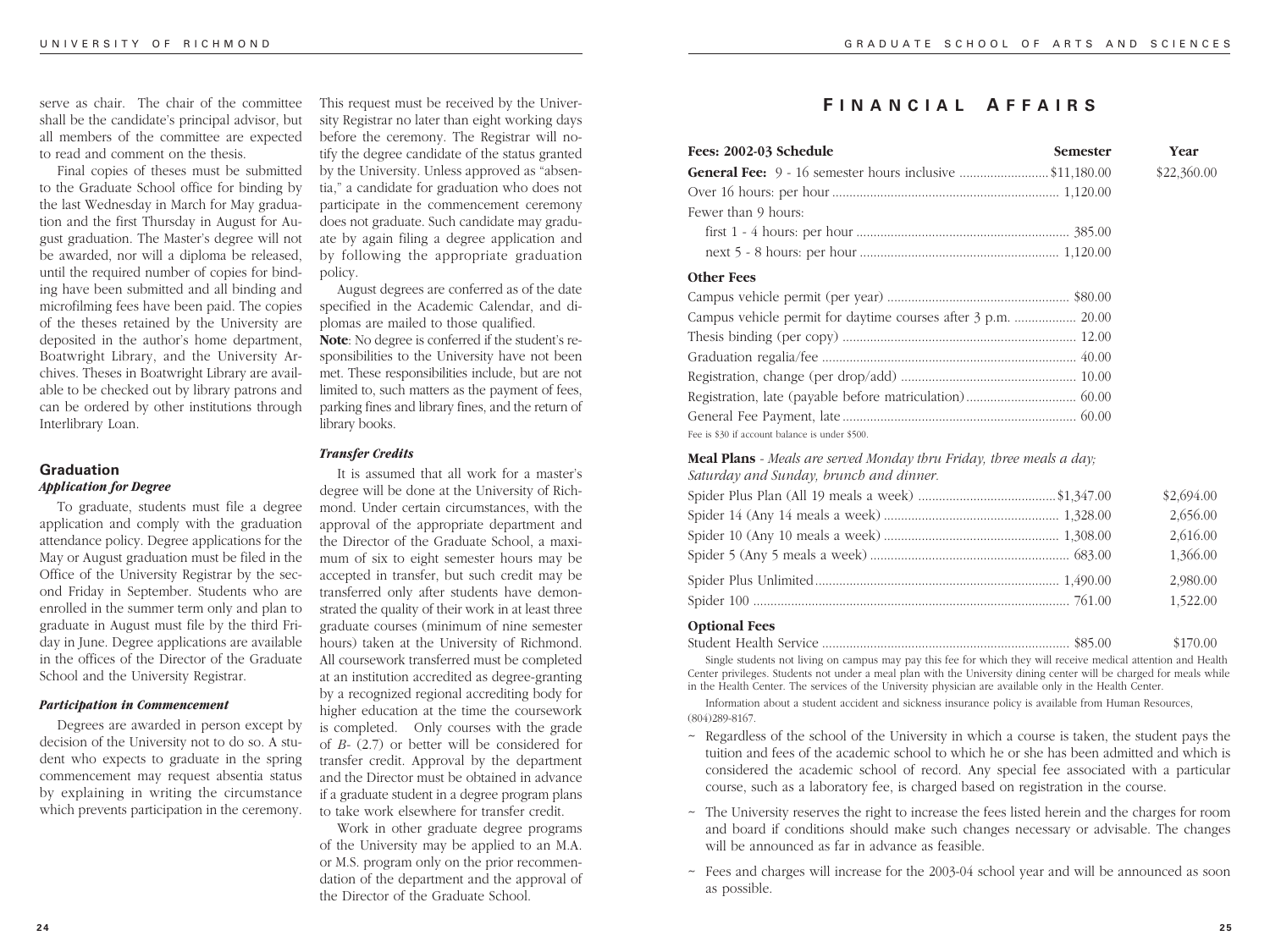# **Part-Time Students: Classification and Fees**

Graduate students who take fewer than nine semester hours of studies per semester are part-time students.

In order to serve as broad a spectrum of the community as possible, the Graduate School offers a special tuition remission to part-time graduate students from the greater-Richmond metropolitan area. The resulting reduced fee for the 2002-03 session is \$385 per semester hour rather than the regular \$1,120 per semester hour. The reduced rate applies to the first four, or fewer, hours of enrollment of qualified part-time students. A single course in the social sciences or humanities carries three semester hours of graduate credit and would, therefore, cost \$1,155 at the special reduced rate. Most courses in the natural sciences and in psychology carry four semester hours of credit for a reduced rate of \$1,540. Certain one-hour courses may also be taken in addition to a regular three-hour course at the reduced rate.

**Note**: The part-time fees apply only to students in the Graduate School of Arts and Sciences and not to graduate students in the School of Business.

# **Fees For Degree Candidates**

A degree candidate whose program includes the thesis must pay the fees for thesis binding. Payment is due at the beginning of the semester or term when the student expects to receive the diploma.

Degree candidates will also be charged a graduation fee. The fee is nominal and includes diploma fees and academic regalia for the Commencement ceremony . The regalia, including the master's hood, are the student's to keep.

Further details are available from the Graduate School office.

# **General Fee, Room and Board Refund**

Students are matriculated by semester. If a student withdraws from classes or is dropped from the University for whatever cause, a refund of fees for a fall or spring semester shall be made in accordance with the University's refund policy, based on the following schedule. This schedule is adapted for summer terms.

Students who withdraw from the University and who are receiving any financial assistance may be required to return such assistance per Public Law 668.22 and institutional policy. The University of Richmond complies with all federal regulations governing recipients of federal Title IV funds. Information regarding financial aid refund policies is available in the Office of Financial Aid.

*Any special fee associated with a particular course is non-refundable after the first day of class.*

| Tuition, fees and<br>room refund               |                    | <b>Board refund</b> |
|------------------------------------------------|--------------------|---------------------|
| Withdrawal on or before the first day of class | 100% less deposits | Prorated            |
| Withdrawal during the first week of classes    | 85% less deposits  | on a daily          |
| Withdrawal during the second week of classes   | 70%                | basis through       |
| Withdrawal during the third week of classes    | 50%                | the sixth week      |
| Withdrawal during the fourth week of classes   | 25%                | of classes.         |
| Withdrawal during the fifth week of classes    | 25%                |                     |
| Withdrawal during the sixth week of classes    | 25%                |                     |
| Withdrawal after the sixth week of classes     | None               |                     |
|                                                |                    |                     |

# **Appeals Process**

The University of Richmond has an appeals process for students and parents who believe individual circumstances warrant exceptions from published policy. All appeals must be in writing and directed to Annemarie Weitzel, Bursar, Box R, University of Richmond, VA 23173 or bursar@richmond.edu.

# **Financial Aid**

The University offers graduate students various forms of financial support drawing on state, federal and institutional resources. Financial aid is awarded without regard to race, color, religion, national origin, sex, disability, or age. Applicants for financial aid must be enrolled or unconditionally accepted for enrollment on at least a half-time basis in a degree or certificate program at the University. Details on the specific aid programs are outlined below. There are basically three types of aid, described in further detail below, available from the University:

Although not all financial aid is awarded on the basis of need, all applicants interested in financial aid of any kind must have a statement of their need on record in the Financial Aid Office. This is accomplished by completing the Free Application for Federal Student Aid (FAFSA). The FAFSA should be completed by mid-February to ensure its receipt by the processor no later than February 25. Applications are available in the Financial Aid office or students may apply online at www.fafsa.ed.gov.

Eligibility for need-based financial aid is evaluated annually based upon completion of the FAFSA. In addition, students must meet certain standards of satisfactory academic progress as outlined by the Financial Aid Office. Generally, graduate students are eligible for need-based financial aid for a total of four semesters if they are full-time students; 10 semesters if they are part time. All graduate students must maintain a 3.0 grade point average.

For information on and applications for financial aid, write or call: *Financial Aid Office University of Richmond, VA 23173 Telephone: (804)289-8438 E-mail: finaid@richmond.edu*

#### *Graduate Assistantships/Fellowships*

The Graduate School awards a number of full- and partial-tuition assistantships on the basis of academic promise and need. Some are awarded purely on merit. They require up to 12 hours of service a week to the recipient's department or to the University.

There are also a limited number of servicefree fellowships available to help students with living expenses. Among these are two endowed fellowships, the Spencer D. Albright, Jr., and Margaret Hyatt Albright Fellowship for a student in history, and the Robert Poore Roper Memorial Fellowship. Both of these fellowships are reserved for students who demonstrate financial need.

Assistantships and fellowships awarded by the Graduate School are available only to fulltime students and are usually awarded for the regular academic year (late August to early May). To be considered for an assistantship or fellowship, applicants must check the appropriate box on the Graduate School Application Form and must also complete the FAFSA, as outlined above. Master of Liberal Arts students interested in an assistantship or fellowship are reminded that they must submit scores from the General Test of the Graduate Record Examination (GRE).

#### *Virginia Tuition Assistance Grant*

Grant funds for up to two academic years are available to graduate students who are bona fide Virginia residents. Students must be enrolled for full-time study and making satisfactory academic progress. These applications are subject to final approval by the State Council of Higher Education. Applications are available in the Graduate School and the Financial Aid Office. Deadline is July 31.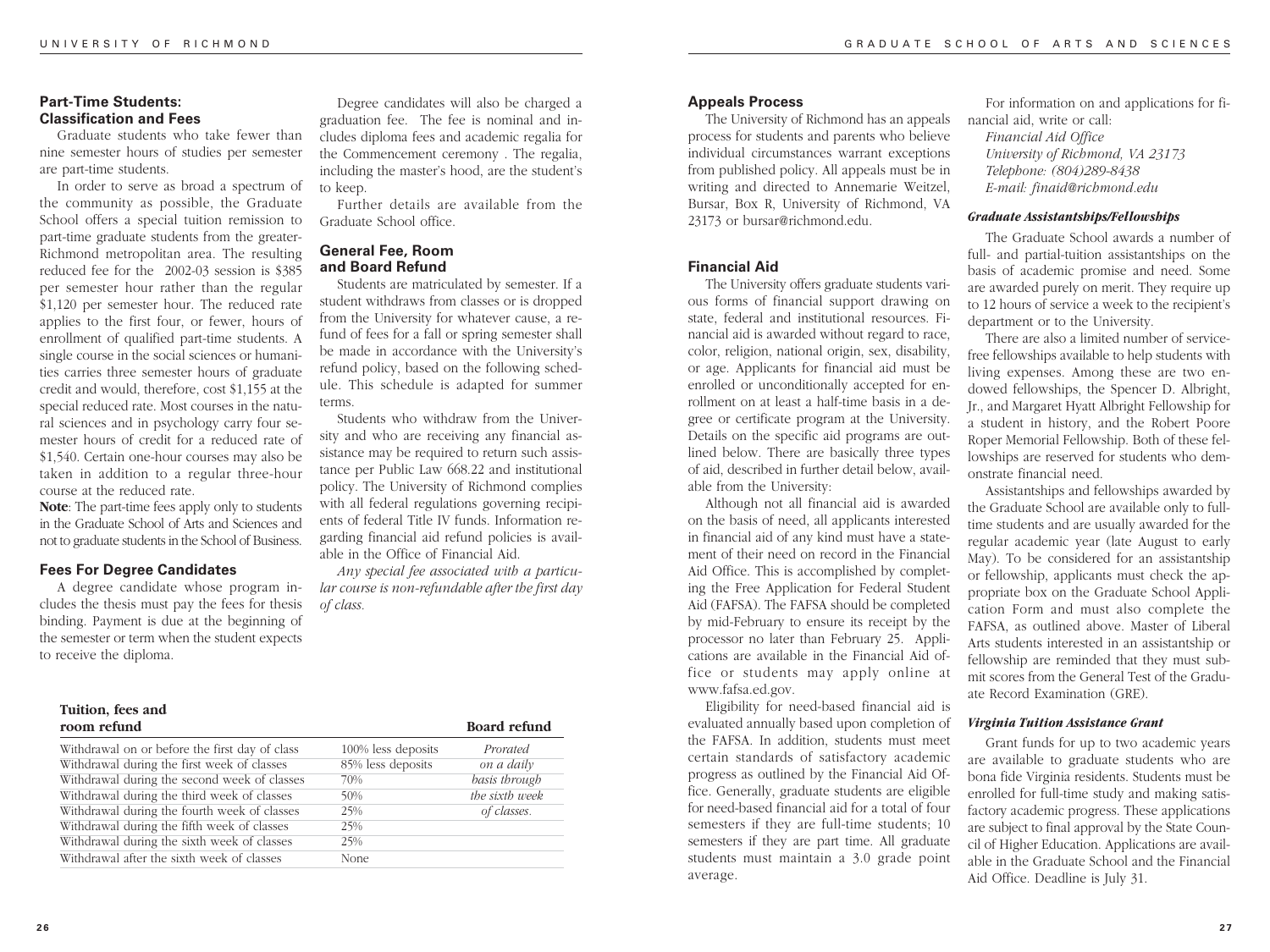#### *Loans*

The Federal Direct Loan program allows graduate students to borrow up to \$18,500 per academic grade level. The FAFSA must be filed. In addition, a separate loan application, available from the Financial Aid Office, must be filed.

# *Work Programs*

The University provides work opportunities for graduate students through the Federal Work-Study Program. This is a need-based program in which students are awarded eligibility to work, and earn funds up to a given limit of eligibility. The FAFSA is required for consideration for the Work-Study Program.

There are other work opportunities available on campus through the University Work Program. This program is not need-based and most students are eligible for employment. Students should contact various departments for whom they may wish to work during the academic year.

# *Veterans Benefits*

Students eligible to receive educational benefits under Veterans Readjustment Acts, or other laws for veterans, active service persons, children, wives, or widows of deceased or disabled veterans, must submit applications to the Veterans Administration prior to registration. Certificates of eligibility must be presented to the Veterans Administration Coordinator, Registrar's Office, University of Richmond, VA 23173.

#### *Residence Life Staff Positions*

Opportunities to work as Resident Assistants in undergraduate residence halls are available for a limited number of graduate students. Those interested in working in women's residence halls should contact the Associate Dean of Westhampton College; those interested in working in men's residence halls should contact the Dean of Richmond College. Application for these positions must be made by January 1.

# **CURRICULA**

Designated courses numbered below 500 are open to both graduates and undergraduates, as explained in the section entitled Graduate Course Credit on page ??25. Graduate students enrolled in courses numbered below 500 for graduate credit are expected to achieve at a higher level and to complete more work than the undergraduates in these courses.

Courses numbered 500 and above normally are open to graduate students only; however, undergraduates may be admitted to 500-level courses under certain circumstances as outlined on page ??23.

Students may be required to take certain courses to remove deficiencies in their undergraduate work. Such courses are numbered below 500 and will not carry graduate credit in the particular student's program.

Not all courses listed by departments are offered every session. Schedules of specific courses to be offered will be distributed in advance of each regular semester and the summer session. The University reserves the right to make changes in the offerings as circumstances may dictate.

# **Biology**

Valerie Kish, *Chair*

*Professors* Bishop, Hayden, Kish

*Associate Professors* de Sá, Kingsley, Radice *Assistant Professors* Reynolds, Smallwood, Stenger,

Wohl

*Directors of Biology Laboratories* Lessem, Reiner, Smith *Manager of Biology Laboratories* Farrell

A general description of the Master of Science program, with admissions and degree requirements, is on pages 16-19. Applicants must satisfy the general admission requirements.

In order to receive the Master's degree students must, in addition to completing the program of graduate courses listed below, complete the following courses at the undergraduate level:

- 1. Twenty-eight semester hours of approved biology courses
- 2. One year of college chemistry
- 3. One year of college mathematics, including applications of statistics (Mathematics 129 or equivalent).

Physics and organic chemistry are strongly recommended. Students who have not completed one or more of these courses when they are admitted must make them up. They may be taken concurrently with graduate courses, but will not count as part of the 28 hours required for the M.S. degree. Degree candidates must take the Advanced Biology Test of the Graduate Record Examinations.

Twenty-eight semester hours are required for the degree, 15 of which must be at the 500 level, including Biology 525-528, Seminars I-IV, and Biology 549-550, Thesis.

A cooperative program offered by the Department of Biology and the University of Richmond School of Law provides for a student to earn the Juris Doctor and the Master of Science degrees. The program affords unusual opportunities for interdisciplinary study and research, and should appeal to students interested in environmental, forensic, patent, and product liability issues. Information about the program may be obtained from the Department of Biology or the Law School.

**501 Microbiology.** Morphology and physiology of bacteria, with laboratory emphasis on techniques of culturing and handling organisms. Three lecture and three laboratory hours a week. *4 sem. hrs.*

**503 Plant Morphology.** Structure, life histories, and phylogeny of major divisions of algae, fungi, and terrestrial plants. Three lecture and three laboratory hours a week. *4 sem. hrs.*

**505 Plant Anatomy.** Microscopic structure of vascular plants with emphasis on function, development, and evolution. Three lecture and three laboratory hours a week. *4 sem. hrs.*

**506 Systematic Botany.** Identification and classification of vascular plants; emphasis on local flora; principles of systematics. Two lecture and four laboratory hours a week. *4 sem. hrs.*

**507 Advanced Cell and Molecular Biology.** Analysis of molecular mechanisms by which cells interact with each other and the environment. Topics include signal transduction, cell cycle regulation and molecular models of cancer, and microbial pathogenesis. *3 sem. hrs.*

**508 Comparative Vertebrate Anatomy.** Comparative anatomy and biology of several systems of organs of representative vertebrates. Two lecture and four laboratory hours a week. *4 sem. hrs.*

**509 Invertebrate Zoology.** Morphology, physiology, development, and relationships of representative invertebrate animals. Three lecture and three laboratory hours a week. *4 sem. hrs.*

**511 Microanatomy.** Microscopic structures and functions of vertebrate tissues and organs. Laboratory emphasizes quantitative light and electron microscopy and computer-assisted image analysis. Three lecture and three laboratory hours a week. *4 sem. hrs.*

**512 Developmental Biology.** Development of animals, including embryogenesis, metamorphosis, and regeneration. Emphasizes mechanisms of cell differentiation and pattern formation. Three lecture and three laboratory hours a week. *4 sem. hrs.*

**514 Molecular Genetics.** Examination of DNA structure, transactions (replication, homologous recombination, transposition, repair, and mutagenesis) and function with emphasis on regulation of gene expression in both procaryotes and eucaryotes. Introduces methods of recombinant DNA and their application to fundamental biological problems. Three lecture and three laboratory hours a week. *4 sem. hrs.*

**518 Field Biology.** Introduction to theory and practice of field biology research, including sampling, monitoring, and experimental design. Emphasis on both gathering quantitative information and understanding the natural history of the study organism. Three lectures and three laboratory hours a week. *4 sem. hrs.*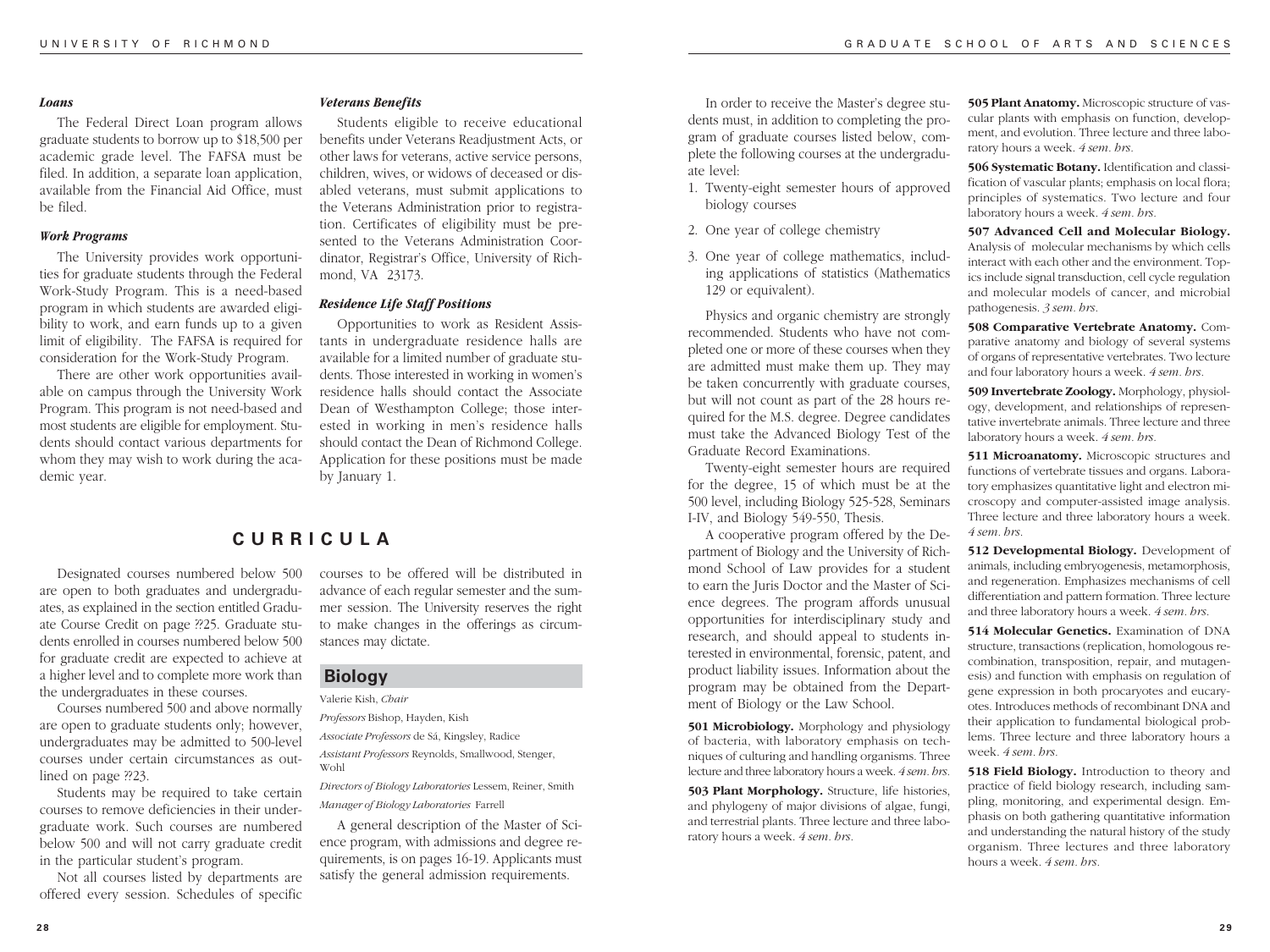**525 Molecular Evolution.** Introduction to molecular evolution with focus on genome structure, mutation selection, and random genetic drift at molecular level. Evolution by gene duplication, exon shuffling, and transposition. Lab focuses on cloning and recombinant DNA techniques. Strong lab component, two lecture and four laboratory hours a week. *4 sem. hrs.*

**528 Vertebrate Zoology.** Comprehensive survey of vertebrate classes emphasizing phylogeny, natural history, and systematics. Two lecture and four laboratory hours a week. *4 sem. hrs.*

**530 Ecology.** Interrelationships of organisms and their environments. Three lecture and three laboratory hours a week plus two overnight field trips. *4 sem. hrs.*

**532 Tropical Marine Biology.** Introduction to marine biology and other oceanographic disciplines using tropical marine habitats as specific examples. Three lecture hours a week and laboratory portion composed of field trips and exercises including Spring Break field experience in Caribbean (extra fee required). Three lecture hours a week. *4 sem. hrs.*

**533 Microbial Ecology.** Examination of ecological role of microorganisms in terrestrial, freshwater, and marine habitats with emphasis on role of microorganisms in flow of materials and energy through global ecosystem. Laboratory includes independent research project. *4 sem. hrs.*

**534 Oceanography.** Integrated introduction to biological, geological, chemical, and physical oceanography. Multidisciplinary approach to ocean processes. Three lecture hours a week and laboratory and field trips. *4 sem. hrs.*

**535 Freshwater Biology.** Physical, chemical, and biological properties of fresh waters. Three lecture and three laboratory hours a week. *4 sem. hrs.*

**538 Comparative Animal Physiology.** Introduction to major characteristics of animal function at the level of the whole organism and component structures and organ systems. Emphasis on physiological function and processes related to survival in the natural environment. Topics include respiratory physiology, blood and oxygen transport systems, gut anatomy and digestion, energy metabolism, body size, pressure physiology (altitude, deep-sea and diving), temperature adaptation and heat balance, water relations, locomotion and biomechanics, and information control and integration. Three lecture and three laboratory hours a week. *4 sem. hrs.*

**539 Physiology of Marine Organisms.** Physiological adaptations of organisms to marine environments. Comparative studies of processes will be conducted from cellular to whole organismic levels. Three lecture and three laboratory hours a week. *3 sem. hrs.*

**540 Introduction to Immunology.** Overview of immunology. Current theories and their explanation of pertinent contemporary issues included. Three lecture and three laboratory hours a week. *4 sem. hrs.*

**541 Animal Physiological Ecology.** Introduction to animal physiological adaptation to the natural environment. Emphasis will be on physiological responses of animals to both biotic and abiotic factors and interaction with ecology and population dynamics of species. Topics covered will stress interdisciplinary relationship between physiology and both the natural biological sciences (ecology, natural history, behavior, and evolution) as well as the applied sciences (population management and conservation biology). *4 sem. hrs.*

**542 Biology of Cancer.** Provides a historical perspective on principal developments in cancer research. Topics focus on the molecular basis of cancer: selection and clonal evolution of cancer cells, oncogenes and tumor suppressor genes, control of tumor growth and metastasis, RNA and DNA transforming viruses, carcinogenesis induced by chemicals and radiation, and the molecular basis of cancer treatment. Three lecture and three laboratory hours a week. *4 sem. hrs.*

**544 Behavioral Ecology.** Introduction to analyses of behavior of organisms, including humans, by studies of how behavior affects survival and reproduction. Behaviors studied include foraging, aggression, cooperation, and reproduction. Verbal, graphical, and mathematical models to describe and predict behavior are studied and tested. Three lecture and three laboratory hours a week, may include overnight field trips. *4 sem. hrs.*

**545-546 Seminar I and II.** Selected topics. *1-1 sem. hrs.*

#### **547-548 Seminar III and IV.** Selected topics. *1-1 sem. hrs.*

**549-550 Thesis.** Research problem pursued under the guidance of a staff member. *2-2 sem. hrs.*

**551 Special Topics.** Special course areas covered when sufficient interest. Considers subject matter not covered in other biology courses. *1-4 sem. hrs.*

**559-560 Research.** Research problem pursued under the guidance of a staff member. This research may not be counted as thesis research and does not count in the 28 semester hours required for the master's degree. *2-2 sem. hrs.*

**574 Evolutionary Biology of Lower Tetrapods.** Introduce students interested in organismal biology to amphibians and reptiles to understand fundamental transitions in vertebrate evolution. *4 sem. hrs.*

**580 Philosophical Issues in Evolutionary Biology.** Philosophical problems within evolutionary biology and its influence on society. Issues range from how natural selection works (at what levels, to what ends), to how human traits (intelligence, sexual preference, altruistic and violent tendencies) may be influenced by our evolutionary history, and how such influences should be considered in our ethical and legal codes. Lecture/seminar format, with student oral presentations and term papers. *3 sem. hrs.*

**583 Tropical Biology and Conservation.** Introduction to tropical biology and conservation, including historical and economic components. *4 sem. hrs.*

**584 Eukaryotic Genetics.** Principles underlying gene expression in higher eukaryotes, examined through selected genetic pathologies. The course seeks to increase students' facility in making creative use of the primary scientific literature. *3 sem. hrs.*

# **English**

Raymond F. Hilliard, *Chair*

*Professors* Dance, Givens, Hickey, Hilliard, Loxterman, Nelson, W. D. Taylor

*Associate Professors* Barza, Gruner, Hewett-Smith, S. Jones, MacAllister, Russell, Schwartz, Tremaine

*Assistant Professors* Allen, Cheever, Grove, Larkin, Marx, Saal

*Director of Writing Center* Essid

Students enrolling in the Graduate Program in English may choose between two M.A. tracks with different curricular requirements.

#### **Track One: Master's Degree in English Literature**

The program of study for the master's degree in English literature can be completed in one year. Students are required to take seven courses and a comprehensive examination administered in August. Since the exam is administered through the University's Web site, it will not be necessary for students to reside in Richmond upon completion of their coursework. The one-year track, while open to domestic students, has been designed especially to make it more feasible for international students to earn a master's degree in the United States.

#### **Track Two: Master's Degree in English Literature with an Interdisciplinary Concentration**

Students enrolled in this program of study choose an area of concentration to be investigated within an interdisciplinary framework. Examples of interdisciplinary concentrations include American Studies, Women's Studies, Renaissance Studies, Medieval Studies and Comparative Literature. Students may create their own concentrations depending on the availability of relevant courses. Completion of the degree requires 10 courses and a thesis. Three of these courses must be taken outside of the English department and must be relevant to the student's chosen area of concentration. Completion of this degree requires one and a half to two years. This option should be particularly attractive to students intending to continue their studies at the Ph.D. level, since it will allow them to acquire a significant degree of expertise in a particular field in preparation for more specialized research. The interdisciplinary component of this track should also appeal to students for whom the M.A. will be a terminal degree since it encourages the investigation of literary texts in the larger context of cultural production, and it offers a capstone experience through the process of thesis writing.

# **Track One & Track Two Requirements**

In both tracks, students will have to meet the following curricular requirements:

1. One pre-1660 British Literature course One 1660-1900 British Literature course One American Literature course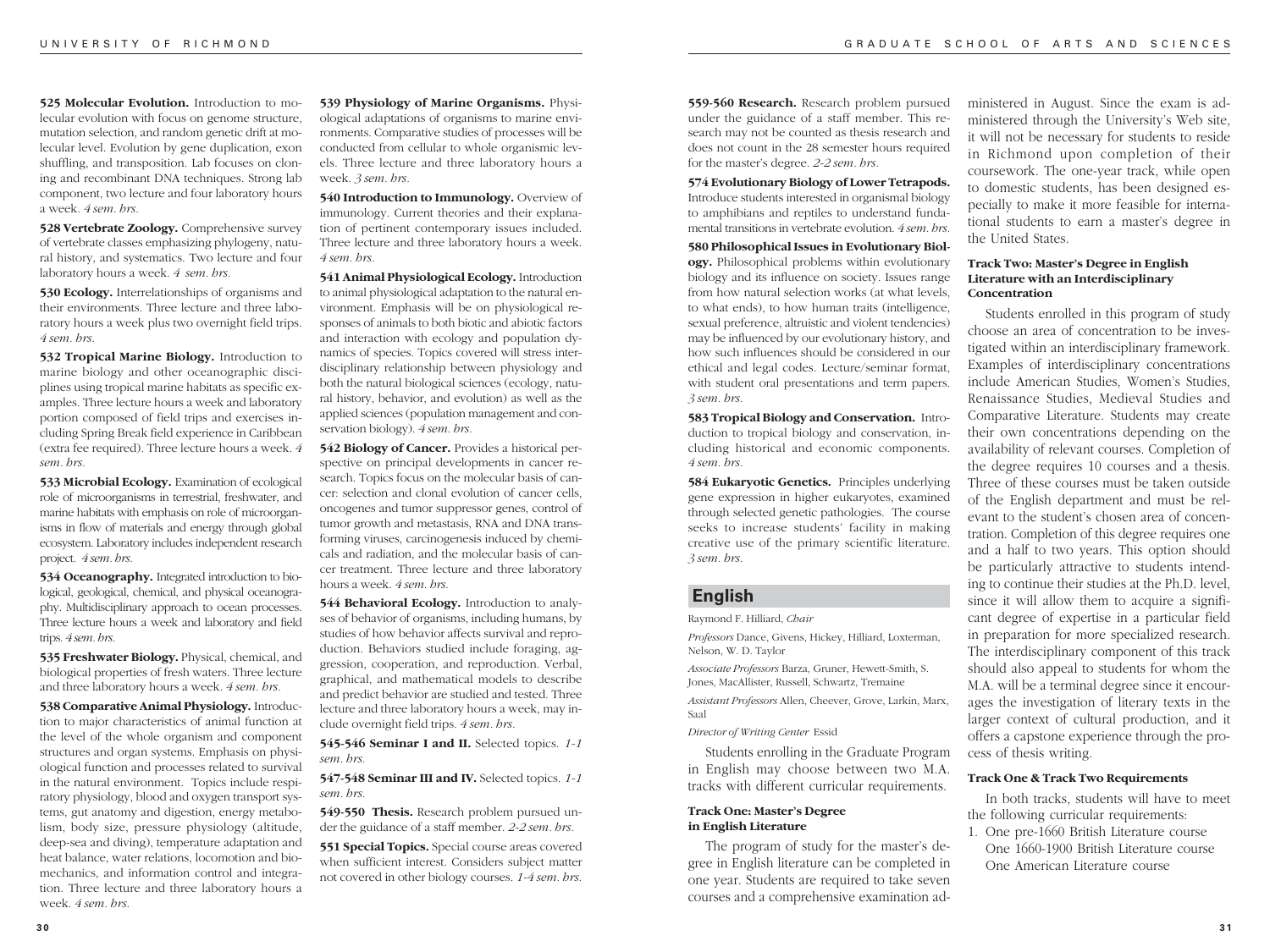Some of these course requirements may be waived depending on previous coursework fulfilled by the student. In all cases, students must select their courses in consultation with the Graduate Coordinator. Students wishing to transfer graduate course credit from other institutions must apply to do so at the beginning of the program. Students may transfer no more than two courses.

- 2. Students must show competency in one foreign language. This requirement may be satisfied by:
	- a. Satisfactory completion of at least six semester hours of the language above the elementary level at the student's undergraduate institution.
	- b. Placement at the student's undergraduate institution at a level equivalent to the end of the second year (intermediate level).
	- c. The completion of six semester hours in the language above the elementary level in the course of graduate study at the University of Richmond.
	- d. Satisfactory performance on an examination administered by the appropriate language department at the University of Richmond.
	- e. Satisfactory performance on a standardized test approved by the English Department.

Courses taken at the University of Richmond to satisfy the language requirement will not count toward the master's degree.

3. No more than three of the English Literature courses in each track may be taken at the undergraduate level. For Track Two, courses outside the English Department must be taken at the advanced level, and special work arrangements must be made with instructors to receive graduate credit for these courses.

4. Students in both tracks are required to participate in a series of orientation sessions offered by reference librarians at Boatwright Library at the beginning of the academic year. These sessions will introduce them to research methods and skills.

# **Track One Comprehensive Examination for Master's Degree:**

- Students will be required to choose three out of a possible four literary texts to prepare for this exam (for example, a long poem or collection of poems; a play/film; a novel). Students will be expected to be very knowledgeable of the spectrum of relevant critical approaches to these works. The four texts will be selected by members of the English Department and announced at the beginning of the second semester of study.
- The exam will consist of three questions, one on each work prepared by the student. Student responses will be limited to six typed pages per question, and students will have three days to complete the exam.
- The exam will be administered on Blackboard in the first week of August. Since the exam will be administered through the University's Web site, it will not be necessary for students to reside in Richmond upon completion of their coursework.
- Possible exam grades will include "Pass," "Fail," and "Honors."
- If students fail one or two of the three questions, they will be allowed to retake those sections within two months.
- Students are encouraged to contact relevant faculty for advice on developing a bibliography for each of the works they will be preparing.

# **English Courses**

**301 Literature of the Middle Ages.** Studies in British and Continental medieval literature from Beowulf through the 15th century with attention to social, cultural, and political backgrounds. *4 sem. hrs.*

**302 Literature of the English Renaissance.** Studies in literature and cultural traditions of 16thand early 17th-century Great Britain. *4 sem. hrs.*

**303 Chaucer.** Selected early works, *Troilus and Criseyde*, and *The Canterbury Tales*, with attention to Chaucer's life in context of late 14th-century culture and ideology. *4 sem. hrs.*

**304 Shakespeare. Comedies, Tragedies, Histories.** *4 sem. hrs.*

**305 Critical Approaches to Shakespeare.** Selected plays, with attention to different modes of critical analysis. *4 sem. hrs.*

**306 Milton.** Detailed study of the life and work of John Milton with attention to cultural, political, and intellectual backgrounds. Selected major and minor poems and prose with emphasis on *Paradise Lost*. *4 sem. hrs.*

**310 Topics in British Literature Before 1660.** Selected topics in British Literature from the 7th through the later 17th century, with attention to intellectual backgrounds and cultural context. Topics will vary by semester. May be taken more than once for credit. *4 sem. hrs.*

**311 English Literature of the Restoration and 18th Century.** Focus on representative British authors of the late 17th and 18th centuries. *4 sem. hrs.* **312 English Literature of the Romantic Movement.** Focus on major British authors of the early 19th century with some attention to European currents and backgrounds. *4 sem. hrs.*

**313 English Literature of the Victorian Period.** Focus on representative British authors, 1832-1901, with attention to contemporary social, political, religious, and scientific issues. *4 sem. hrs.*

**320 Topics in British Literature 1660-1900.** Selected topics in British Literature between 1660 and 1900. Topics vary by semester and may focus on a single author, a theme or a genre represented in the literature of the period. May be taken more than once for credit. *4 sem. hrs.*

**321 Early American Literature.** Analysis of major texts produced in colonial British North America and the United States from the first European voyagers to North America in the early 17th century to the writers of the Early National Period. *4 sem. hrs.*

#### **322 Literature of the American Revolution.**

Close study of major literary, political and cultural texts and concerns of the Revolutionary and Early National periods. May often focus on questions related to the formation of a distinctly American culture that arises in the written works of the time. *4 sem. hrs.*

**325 Age of the American Renaissance.** Readings in the traditional American Renaissance canon—Emerson, Hawthorne, Thoreau, Melville, and Whitman—as well as other writers working in the period, such as Poe and Dickinson. *4 sem. hrs.*

**326 From Revolution to Romanticism: American Fiction through 1860.** Selected American novels and short fiction from the early national period through the Civil War, with attention to the political and cultural contexts of these works. *4 sem. hrs.*

**330 Special Topic in American Literature before 1860.** In-depth treatment of topics in American literature before 1860. Topics vary from semester to semester. *4 sem. hrs.*

**331 Literatures of Africa.** Survey of major writers from the African continent, with attention to historical and cultural contexts and to African oral traditions. *4 sem. hrs.*

**332 Literatures of the Caribbean.** Survey of Anglo-Caribbean literatures with emphasis on contemporary works. *4 sem. hrs.*

**333 Literatures of South Asia.** An exploration of the multiple strains of the Indian novel that have emerged since 1950. *4 sem. hrs.*

**334 American Indian Literatures.** An examination of non-Western elements of representative traditional and contemporary American Indian oral and written verbal art. *4 sem. hrs.*

**335 Black Women Writers.** Study of major works by Black women writers from Africa, the Caribbean, and the United States. Focus and content will be announced each semester. *4 sem. hrs.*

**336 Literatures of Globalization.** Selected contemporary fiction and criticism that considers problems of global economy, culture, and language. *4 sem. hrs.*

**337 Postcolonial Literatures.** Survey of major debates and movements in postcolonial literature, with attention to cultural contexts. *4 sem. hrs.*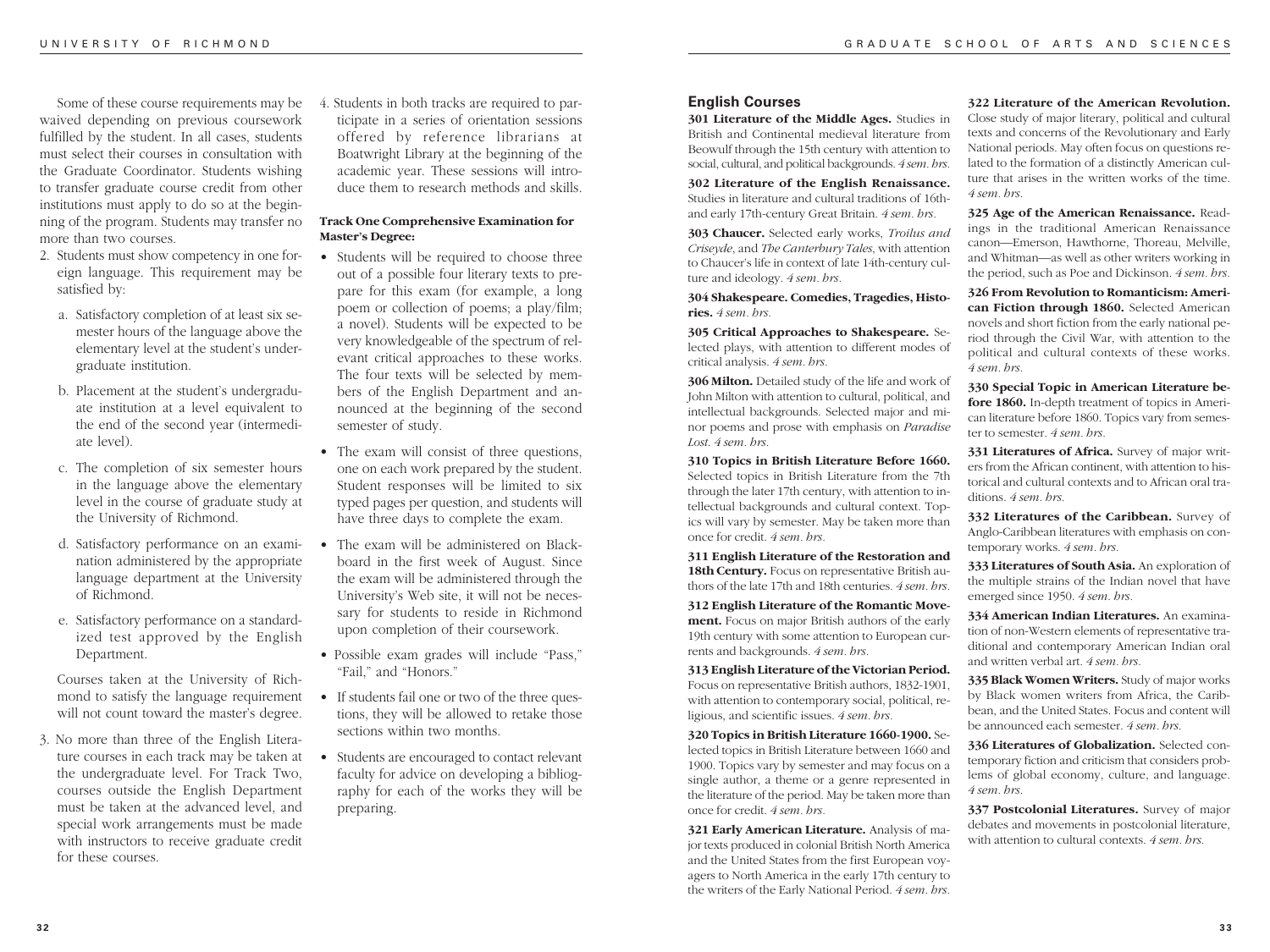**338 Versions of Tragedy.** An exploration of the nature and function of tragedy in the West, based on a study of the theory of tragic drama and of representative works from the Greeks to the moderns. *4 sem. hrs.*

**339 Epic Traditions.** The development of the epic, including works by Homer, Virgil, Dante, and James Joyce. Particular attention will be paid to the role of epic poetry in formulating notions of history and of national and cultural identity. *4 sem. hrs.*

**345 Topics in World Literatures.** Topics stated for term; may change from term to term. *4 sem. hrs.*

**346 Twentieth-Century British Literature.** Reflections of modern sensibility in fiction and poetry of native British and Irish authors and American expatriates. *4 sem. hrs.*

**347 Topics in Twentieth-Century British Literature.** Selected topics in British Literature 1900- 2000. Topics vary by semester. May be taken more than once for credit. *4 sem. hrs.*

**348 Modernist Sexuality.** British fiction in the context of early 20th-century study on sexuality, including psychoanalysis, sexology, and anthropology. *4 sem. hrs.*

**349 Late Imperial Fiction.** Late 19th- and early 20th-century British fiction and culture in the decades before decolonization. *4 sem. hrs.*

**353 American Realism and Regionalism.** American fiction of the late 19th century, with attention to the formation of a national literary culture and the concomitant development of regional voices. Authors studied may include Henry James, Mark Twain, and Edith Wharton. *4 sem. hrs.*

**354 Literature of the American South.** Representative poetry and prose of the Southern states, with attention to cultural, social, and political backgrounds. *4 sem. hrs.*

**355 Race and Ethnicity in American Literature.** Literature by American writers dealing with issues of racial or ethnic identity studied in relation to historical contexts. May be taken more than once as content changes. *4 sem. hrs.*

**356 Twentieth-Century American Poetry.** Analysis of representative works by major American poets, with demonstration of modern technical innovations and discussions of thematic concerns. *4 sem. hrs.*

**357 From Modernism to Postmodernism: Twentieth-Century American Fiction.** Attention to new concerns and new forms of fiction in the 20th century. *4 sem. hrs.*

**358 African-American Women Writers.** Representative prose and poetry written by African-American women. Focus and content announced each semester. May cover range of African-American literature from slavery to present. *4 sem. hrs.*

**359 Contemporary American Literature.** Close study of important recent texts (fiction, poetry, and/or drama by U.S. authors or other contemporary writers who strongly influenced them) with respect to their special social, philosophical, and aesthetic contexts. *4 sem. hrs.*

**360 Studies in the American Novel.** Selected American novels that may be be drawn from the 18th century to the present; period or topic of study will vary. *4 sem. hrs.*

**365 Modern Drama.** British and American drama with attention to European backgrounds. *4 sem. hrs.*

**366 Contemporary British and American Drama.** Developments since World War II. *4 sem. hrs.*

**368 History and Aesthetics of Film.** Topics include major international directors, the conventions and innovations of popular genres, and key aesthetic movements. (Same as Art 370.) *4 sem. hrs.*

**369 American Culture/American Film.** Explores the intersection of American film and culture, with special attention to the dialogue between Hollywood and other institutions, ideologies, and events. Specific topics vary from semester to semester. *4 sem. hrs.*

**370 Literature and Film.** Examines the filmic adaptation of literary works—the Shakespearean drama, the 19th-century novel—with particular consideration given to questions of genre, interpretation, and historical relevance. *4 sem. hrs.*

**372 Topics in Film.** Topics vary from semester to semester. Possible subjects include New Deal Hollywood; Conspiracy: Hollywood and the Cold War; Seeing Red: Films of the 1950s. *4 sem. hrs.*

**375 Critics since Plato.** Ways of looking at art and literature in their philosophical context. Theories applied to variety of literary texts. *4 sem. hrs.*

**376 Modern Literary Theory.** Developments in literary theory from Formalism to the present. Schools and approaches include New Criticism, Feminism, Marxism, Structuralism, Deconstruction, Psychoanalytic Criticism, New Historicism, and Cultural Studies. *4 sem. hrs.*

**377 Poetics.** How creative tools available to poets shape and influence presentation of theme. *4 sem. hrs.*

**378 The Novel in Theory and Practice.** Considers novels in the context of a variety of theoretical approaches, asking what theory can tell us about the novel and, equally importantly, what the novel can tell us about theory. *4 sem. hrs.*

**382 Topics in Advanced Composition.** Special topics in writing with emphasis on the writing process. Can be taken for credit up to three times with change of topic. *4 sem. hrs.*

**383 Introduction to Composition Theory and Pedagogy.** Serves as practicum for writing fellows and students seeking teacher licensure. *4 sem. hrs.*

**389 Women and Creativity.** Selected women writers, their work and relationship to their society. *4 sem. hrs.*

**390 Interdisciplinary Studies in the Middle Ages and Renaissance.** An interdisciplinary approach to the study of Middle Ages and Renaissance. Medieval and Renaissance perspectives on topics such as love, politics, individualism, and the divine will be explored through study of selected works from literature, art, architecture, political theory, theology, and philosophy of both periods. Modern historiographical studies will also be examined in order to evaluate strengths and weaknesses of period constructions. *4 sem. hrs.*

**391 Themes and Methods in Comparative Literature.** Interdisciplinary approach to selected themes or topics in Comparative Literature. While theme may vary from year to year, it will provide basis for the study of literary relations as they exist across various boundaries: generic, historical, disciplinary, and linguistic. This course will also contain component on history and theory of Comparative Literature as a discipline, as well as brief unit on journals, bibliographies, and resources particular to the discipline. *4 sem. hrs.*

**398 Independent Study.** Individually designed course of study conducted under supervision of faculty member. *1-4 sem. hrs.*

**399 Selected Topics.** Topics will vary from semester to semester. *4 sem. hrs.*

**400 Junor/Senior Seminar.** In-depth treatment of topics in genre, historical periods, critical theory, and other areas of literary study. Topics vary from semester to semester. Recently offered topics include Romance, Picaresque Fiction, the Novels of George Eliot and Elizabeth Gaskell, and Poetry of the Native American Renaissance. English majors are expected to take one advanced seminar in the junior year and at least one in the senior year. May be taken more than once for credit, provided topics are different. *4 sem. hrs.*

**502 Chaucer.** Selected works. *3 sem. hrs.*

**503 Shakespeare.** Selected plays with attention to different modes of critical analysis. *3 sem. hrs.*

**505 Milton.** Selected works. *3 sem. hrs.*

**511 Medieval Literature.** Selected medieval works. *3 sem. hrs.*

**512 Renaissance Literature.** Topics in Renaissance Literature and Culture: lyric poetry; romance and epic; Elizabethan and Jacobean drama; single authors; aesthetics, politics, and history; interdiscplinary and comparative approaches. *3 sem. hrs.*

**513 Restoration and Eighteenth-Century Literature.** Selected works of such writers as Dryden, Swift, Gay, and Pope. *3 sem. hrs.*

**514 Romantic Movement.** Various aspects of romanticism and selected Romantic works. *3 sem. hrs.*

**515 Victorian Period.** Major works of the Victorian period, including poems, novels, and other prose writings, considered within the context of social and intellectual history. *3 sem. hrs.*

**516 Modern Literature.** Selected works. *3 sem. hrs.*

520 The British Novel. Selected works by such major British writers as Defoe, Fielding, Austen, Dickens, Eliot, Conrad, Lawrence, and Woolf. *3 sem. hrs.*

**521 Early American Literature.** Analysis of major texts produced in colonial British North America and the United States from the first European voyagers to North America in the early 17th century to the writers of the Early National Period. *3 sem. hrs.*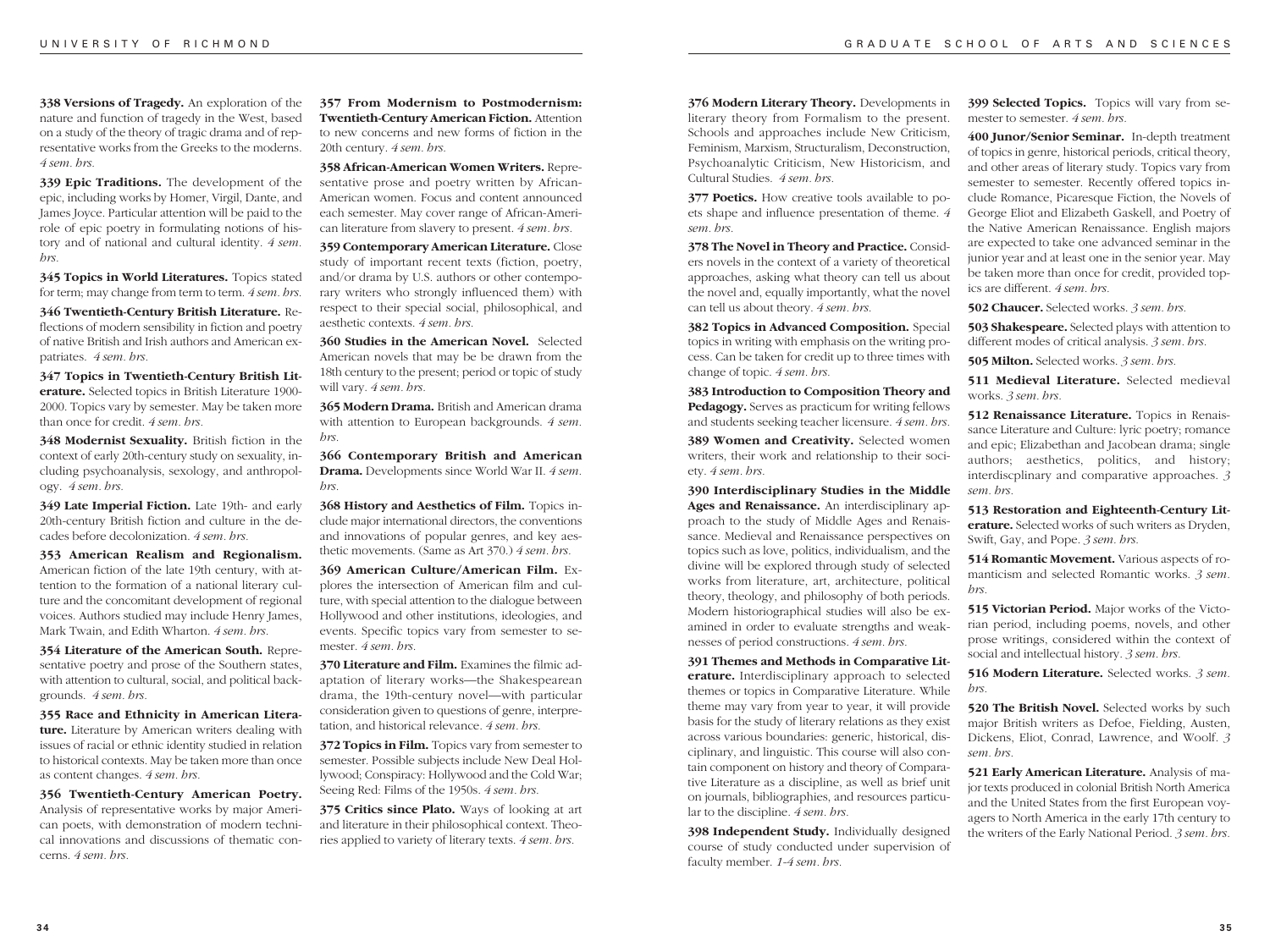**522 Literature of the American Revolution.** Close study of the major literary, political and cultural texts and concerns of the Revolutionary and Early National periods. May often focus on questions related to the formation of a distinctly American culture that arise in the written works of the times. *3 sem. hrs.*

**525 Age of the American Renaissance.** Readings in the traditional American Renaissance canon—Emerson, Hawthorne, Thoreau, Melville and Whitman—as well as other writers working in the period, such as Poe and Dickinson. *3 sem. hrs.*

**526 From Revolution to Romanticism: American Fiction through 1860.** Selected American novels and short fiction from the early national period through the Civil War, with attention to the political and cultural contexts of these works. *3 sem. hrs.*

**531 Modern Drama.** Selected British, American, and Continental dramatists since Ibsen. *3 sem. hrs.*

**533 Literatures of South Asia.** An exploration of the multiple strains of the Indian novel that have emerged since 1950: those "historical" novels written about the Raf and partition, those addressing the classic confrontation between India and the (usually) English Other, and those more recent works that do not defend or explain Indian-ness but instead explore notions of Indian subjectivity from within, and on, its own terms. *3 sem. hrs.*

**534 Literary Criticism.** Thematic history of literary critics and philosophers. Application of theories to a variety of literary texts. *3 sem. hrs.*

**538 Versions of Tragedy.** An exploration of the nature and function of a tragedy in the West, based on a study of the theory of tragic drama and of representative works from the Greeks to the moderns. *3 sem. hrs.*

**539 Epic Traditions.** The development of the epic, including works by Homer, Virgil, Dante and James Joyce. Particular attention will be paid to the role of epic poetry in formulating notions of history and of national and cultural identity. *3 sem. hrs.*

**541 American Literature.** Varied topics in American literature as announced each semester. *3 sem. hrs.*

**545 Topics in World Literature.** *3 sem. hrs.*

**550 Thesis Direction.** *3 sem. hrs.*

**553 American Realism and Regionalism.** American fiction of the late 19th century, with attention to the formation of a national literary culture and the concomitant development of regional voices. Authors studied may include Henry James, Mark Twain and Edith Wharton. *3 sem. hrs.*

**568 History and Aesthetics of Film.** Topics include major international directors, the conventions and innovations of popular genres, and key aesthetic movements. (Same as Art 370.) *3 sem. hrs.*

**569 American Culture/American Film.** Explores the intersection of American film and culture, with special attention to the dialogue between Hollywood and other institutions, ideologies and events. Specific topics vary from semester to semester. *3 sem. hrs.*

**570 Literature and Film.** Examines the filmic adaptation of literary works—the Shakespearean drama, the 19th-century novel—with particular consideration given to questions of genre, interpretation and historical relevance. *3 sem. hrs.*

**572 Topics in Film.** Topics vary from semester to semester. Possible subjects include New Deal Hollywood; Conspiracy: Hollywood and the Cold War; Seeing Red: Films of the 1950s. *3 sem. hrs.*

**573 Special Studies Seminar.** *3 sem. hrs.*

**574 Independent Study.** Individually designed course of study under supervision of a graduate faculty member. *1-3 sem. hrs.*

# **History**

Hugh A. West, *Chair*

*Professors* Bolt, Gordon, Kenzer, Treadway

*Douglas Southall Freeman Professors* Stuart Clark (Spring 2003), Daniel Sutherland (Spring 2004)

*Associate Professors* Bak, Mack-Shelton, Summers, H.West

*Assistant Professors* Basso, Blecher, Brandenberger, Drell, Holton, Lam, Watts

*Joint Appointments:* Roberts (Asst. Professor, Continuing Studies), Wolf (Professor, Law)

A general description of the Master of Arts program, with admission and degree requirements, is on pages 16-19. For admission to the program in history, an undergraduate major in history or its equivalent is preferred. It is strongly recommended that applicants without a history major have a minimum of 18 semester hours of undergraduate work in history.

The degree requirements are:

- 1. Successful completion of 27 semester hours of approved graduate courses. These courses must include History 500-Historiography, History 599-Thesis Direction, one research seminar from courses numbered 551-589, and at least two additional courses at the 500 level. Normally, all work will be done within the Department. Under certain conditions, six semester hours of coursework taken elsewhere or in another University of Richmond department may be accepted.
- 2. Satisfactory performance on an oral candidacy examination administered by a threemember committee of the history faculty. This examination should be taken after the student has completed nine semester hours. It will cover all graduate work taken prior to the examination.
- 3. Completion of a thesis representing the results of research in primary source materials and approved by a thesis director and two other members of the history faculty.
- 4. Successful oral defense of the thesis before a committee consisting of the thesis director and two faculty readers.

#### **History Courses**

**302 Colonial America.** Colonial history from the earliest British settlements to the end of the French and Indian War, 1763. *3 sem. hrs.*

**303 The American Revolution.** The War of Independence and the formation of the Republic, 1763-1788. *3 sem. hrs.*

**305 The Civil War and Reconstruction.** Focus on slavery and sectional controversy, secession, and the war; political, economic, and social problems of Reconstruction. *3 sem. hrs.*

**306 Late Nineteenth-Century American History.** Focus on the social, economic, cultural, and political development of the United States from 1875 to 1900. *3 sem. hrs.*

**307 American Society and Culture 1920-1950: Jazz Babies, Breadlines, and Riveting Rosies.** U.S. society, politics, and culture in the "Roaring Twenties," Great Depression, and World War II.

Sources include films, literature, music, visual iconography, government records, and news accounts. *3-4 sem. hrs.*

**313 History and Culture of the U.S. West: Myths and Realities.** The American West as both a physical place and mythic space with particular attention to its popular culture, multiracial communities, and gendered landscape. *3-4 sem. hrs.*

**317 The Old South.** Political, economic, social, and cultural developments in the South, with emphasis on the period from 1790 to 1860. *3 sem. hrs.*

**320 American Social History.** Topical approach emphasizing the structure of American society and the interplay of its population groups with institutions. Immigration, minorities, labor, women, marriage and family history, and everyday life. *3 sem. hrs.*

**321 American Immigration and Ethnicity.** Examination, through historical and literary materials, of challenges confronting and posed by waves of immigrants who shaped American civilization. *3 sem. hrs.*

**322 Jews in the American Mind.** Interdisciplinary exploration of image of Jews in several spheres of American culture, chiefly letters, higher education, performing arts, and law. *3 sem. hrs.*

**327 American Diplomatic History since 1945.** Emphasis on the Cold War, containment policy, detente, and Third-World challenges to America in the Middle East, Asia, Africa, and the Caribbean. *3 sem. hrs.*

**329 Classical Greece.** Greek history from end of the Bronze Age through career of Philip II of Macedon. *3 sem hrs.*

**330 Hellenistic Greece and Republican Rome.** Investigation of the rise of Roman hegemony in context of the Hellenistic Mediterranean. Special attention is given to role of Hellenistic kings. *3 sem hrs.*

**331 The Roman Empire.** Study of how the Romans and their Byzantine followers maintained an empire in the hostile atmosphere of the first five centuries of our era. *3 sem. hrs.*

**334 The High Middle Ages.** Overview of some of the principal social, political, and cultural developments in Europe c. 1000-1450 with special attention to the increasing vitality of urban culture, the varying position of women, the formation of bureaucratic "states," and the emergence of such concepts as romantic love and individualism. *3 sem. hrs.*

**335 The Renaissance.** Culture, politics, economics, modern science, and overseas expansion of the Renaissance. *3 sem. hrs.*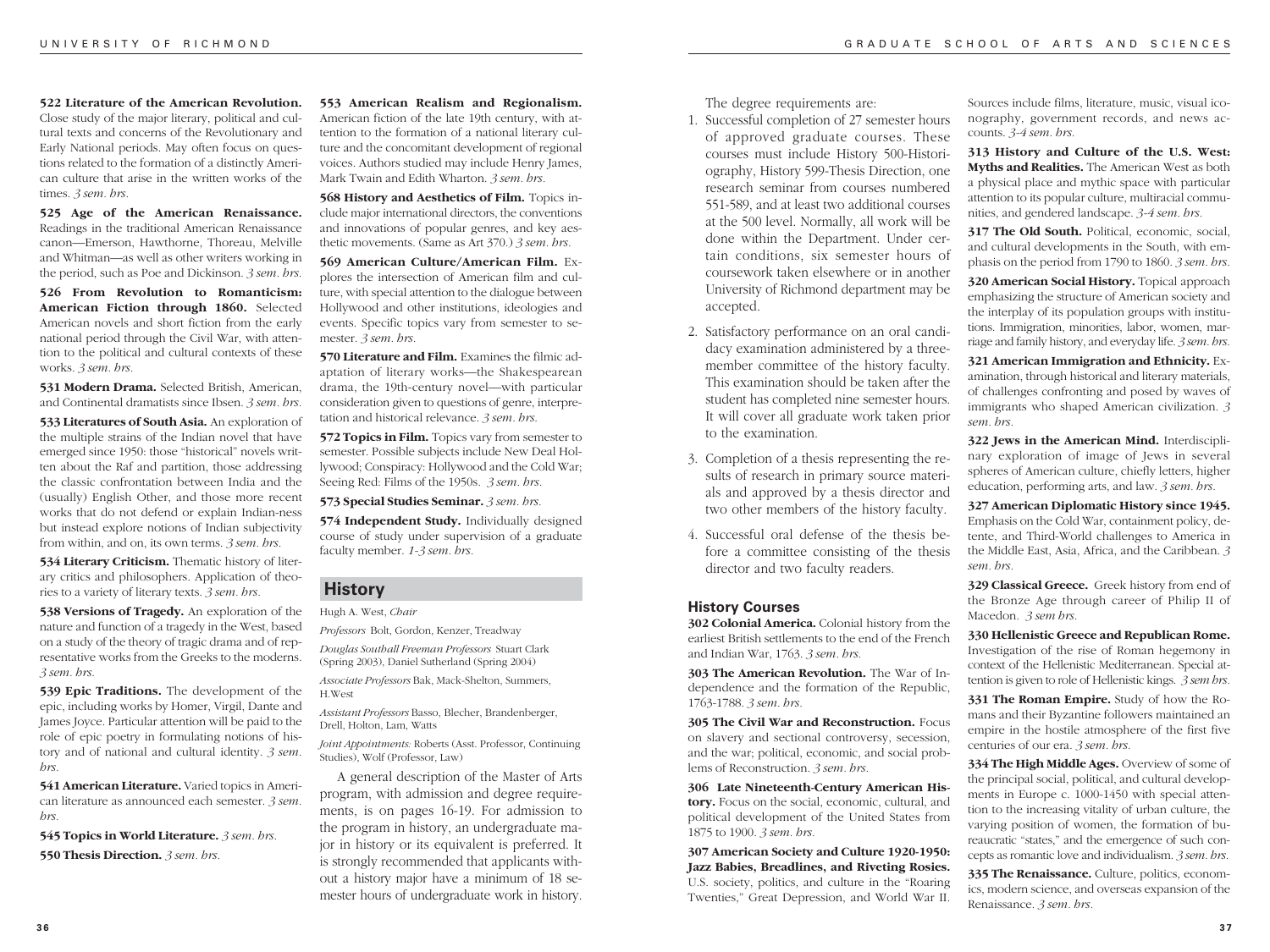**336 The Reformation.** Protestant and Catholic reformations and their impact on political, social, and economic conditions. Emphasis on religious and political thought. *3 sem. hrs.*

**337 Tudor England, 1485-1603.** Political, institutional, social, and cultural study emphasizing the reigns of Henry VIII and Elizabeth I. *3 sem. hrs.*

**338 Stuart England, 1603-1714.** Emphasis on conflict between the Stuarts and Parliament, Cromwell and the Civil War, the Restoration, and Revolutionary settlement. *3 sem. hrs.*

**340 Russia to 1855.** Survey of Russian history from the establishment of the Kievan state to the middle of the 19th century. *3 sem. hrs.*

**341 France, 1589-1815.** History of the social, political, and economic institutions that helped shape the modern French state from the Age of Absolutism through the French Revolution and rise of Napoleon. *3 sem. hrs.*

**342 Family, Sex, and Marriage in Early Modern Europe.** Approach to study of Western European society and culture 1500-1800. Special focus on structures of kinship, fertility and the regulation of sex, and demographic, legal, and religious frameworks that shape the family and household. *3 sem. hrs.*

**343 History of Work in Europe.** Historical study of world of work in early modern and modern Europe. Centers on nature of work itself, how it has framed mentalities, created social classifications, informed economic thought, and shaped the political process. Topics include history of wage labor and guilds, early industry from countryside to cities, working class formation, division of labor in industry, and policing of labor. *3 sem. hrs.*

**351 Modern European Thought, 1650-1850.** Focus on nature and role of science, art, politics, religion, sex, emotion, and history. *3 sem. hrs.*

**352 Modern European Thought since 1850.** Focus on liberalism, Marxism, Freudianism, existentialism, and structuralism. *3 sem. hrs.*

**354 Modern Germany.** Prussia and Germany from 1848 to the present. Emphasis on unification, political movements, Nazism, and origins and effects of World Wars I and II. *3 sem. hrs.*

**355 Georgian Britain, 1714-1837.** Constitutional, political, economic, social, and cultural developments in England, Scotland, and Ireland from the accession of the Hanoverians through the Great Reform Bill. *3 sem. hrs.*

**356 Modern Britain.** Constitutional, political, economic, and social developments in the United Kingdom during the Victorian era and 20th century. *3 sem. hrs.*

**357 Habsburg Empire and After.** Survey of rise and fall of Habsburg Empire beginning with development of the lands of the house of Habsburg from Middle Ages to Napoleonic era; the political, military, diplomatic, economic, social, and cultural issues in the Austrian (later Austro-Hungarian) Empire from Congress of Vienna to end of World War I; and the empire's successor states in Central Europe. *3 sem. hrs.*

**358 Modern Balkans.** Survey of Balkan history in modern times, focusing on development of Bulgaria, Romania, Albania, the Yugoslav lands, and Greece. *3 sem. hrs.*

**360 Russia since 1855.** Survey of Russian history from reforms of Alexander II to the present. *3 sem. hrs.*

**364 The Early Soviet Union.** Union of Soviet Socialist Republics from ideological and political roots of Bolshevik Revolution in 1917 to outbreak of World War II. Special focus on the Revolution, communist doctrine and movements, and Stalin's radical domestic policies. *3 sem. hrs.*

**365 The Late Soviet Union.** Union of Soviet Socialist Republics from outbreak of World War II to collapse of Soviet System. Special focus on domestic impact of World War II, rise of Cold War, attempts to reform and rationalize foreign and domestic policies under Stalin, and rapid disintegration of Soviet Union under Gorbachev. *3 sem. hrs.*

**367 European Diplomacy from Bismarck to Hitler.** Studies in European diplomatic history from mid-19th century to World War II. *3 sem. hrs.* **371 Modern Asia.** Political, social, and economic development during the 19th and 20th centuries. *3 sem. hrs.*

**372 Introduction to Chinese Civilization.** Survey of Chinese history to the mid-19th century; intellectual, institutional, and cultural development. *3 sem. hrs.*

**373 Modern China.** Western impact on China, decay of the Qing, and revolutions of the 20th century. *3 sem. hrs.*

**374 Japan in Premodern Times.** Development of Japan to the 19th century. *3 sem. hrs.*

**375 Modern Japan.** Japan's response to Western pressures and rise to world power in the 19th and 20th centuries. *3 sem. hrs.*

**376 Imperial Spain and the Americas.** Spain's encounter with the Americas: rise of Imperial Spain; conquest of indigenous societies; formation and evolution of colonial Spanish America; Spain's decline and break-up of empire. Emphasis on Hispanic and colonial roots of modern Latin America. *3 sem. hrs.*

**377 Introduction to Modern Latin America.** Introductory survey of Latin American history from independence; focus on quest for political stability, economic development and social change. *3 sem. hrs.*

**378 Women and Gender in Latin American History.** History of women in Latin America and role of gender in evolution of society, culture and politics; from the Conquest to present. *3 sem. hrs.*

**379 The Making of Modern Brazil.** Emphasis on 20th-century conflict over equality, political control, environmental issues and social change. *3 sem. hrs.*

**380 Modern Latin American Social History.** Social conflict and social movements: peasant rebellions, urban labor movements, slavery and race relations, immigration and ethnicity, women's and grassroots movements. *3 sem. hrs.*

**381 The Modern Middle East.** Survey of Middle East from last years of the Ottoman Empire to present. Emphasis on culture, Zionism, Arab nationalism, diplomacy, and the Arab-Israeli conflict. *3 sem. hrs.*

**382 Modern Middle East Topics.** In-depth investigation of selected Middle East topics to include Egypt, Palestine, resurgence of traditional Islam, and other topics important to an understanding of the modern Middle East. *3 sem. hrs.*

**383 Modern Middle East Biography.** Insights into Modern Middle East through study of lives of important individuals, such as Nasser, Asad, King Hussein, Ataturk, Reza Khan, King Abdul Aziz Ibn Saud, Begin and Ben Gurion. *3 sem. hrs.*

**384 Africa, c.1500 to c.1900.** Introduction to economic, social, political, and intellectual history of Africa from time of trans-Atlantic slave trade to colonial conquest. *3 sem. hrs.*

**385 Africa in the Twentieth Century.** Introduction to economic, social, political, and intellectual history of Africa from colonial period to present. *3 sem. hrs.*

**386 South Africa since 1500.** South Africa from pre-colonial period to present, with special attention to conquest, economic development, establishment of a migrant labor system, segregation, and rise and fall of formal apartheid. *3 sem. hrs.*

**387 Women and Gender in African History.** Women's roles in and perspectives on some of the major issues in African history, including slavery, colonialism, and development. *3 sem hrs.*

**392 British Empire and Commonwealth.** British imperialism from end of American Revolution through development of the modern Commonwealth. Emphasizes Canada, India, Africa, and Australia. *3 sem. hrs.*

**393 History of Canada.** Development of Canadian society and state, emphasizing factors of geography, politics, and economics; influences from France and Great Britain; problems of regionalism and nationalism; and Canadian-American relations. *3 sem. hrs.*

**394 World War II.** Survey of World War II. Covers not only military events but also diplomacy, economics, and other aspects of the struggle in an effort to show its transformative effects. *3 sem. hrs.*

**396 The Vietnam Conflict.** Topical study of the United States' war with Vietnam, from its background to its consequences. Examination of Vietnam's historic efforts for independence from foreign domination, using primary documents, readings, documentary and feature films, and visiting speakers. *3 sem. hrs.*

**398 Selected Topics.** Examples include American Biography, Contemporary America, European Biography, Eastern Europe since 1815, Rise of Big Business in America, United States and Central America, and others arranged by the department. *3 sem. hrs.*

# **Master of Arts Foundation Course**

**500 Historiography.** Introduction to principles and practices of historical writing. Although some attention will be paid to the history of historical writing since classical times, the focus will be on contemporary modes of historical writing. *3 sem. hrs.*

# **Reading Seminars**

**510 Selected Topics in United States History.** Examination through readings and discussion of a selected issue, theme, or period in American history. *3 sem. hrs.*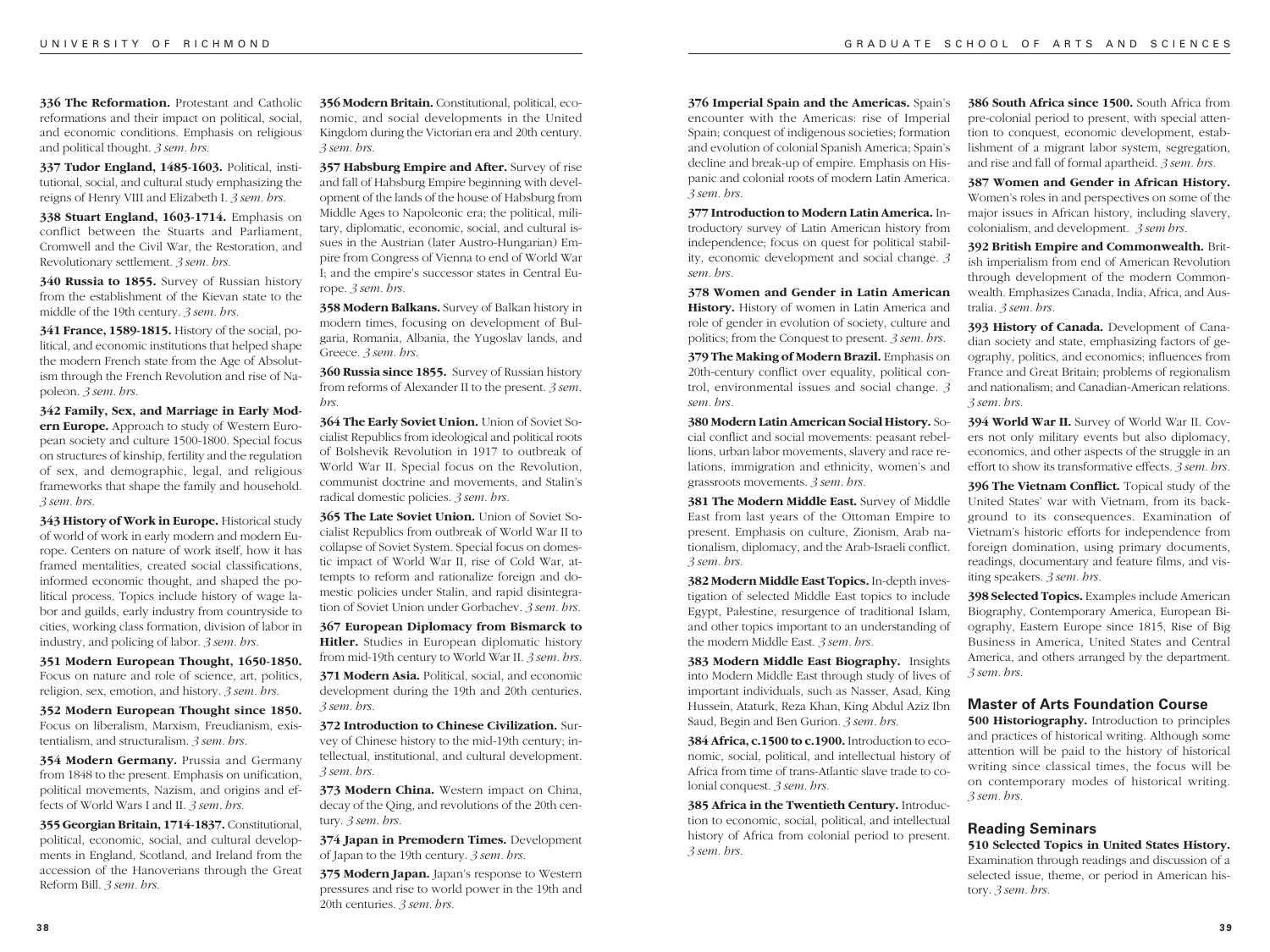**511 American Historiography.** The history of historical writing concerning the United States from the colonial period to contemporary historians. *3 sem. hrs.*

**522 Tudor and Stuart England.** Reading and discussion of 16th- and 17th-century writers, 19th-century historians, and contemporary scholars. Topics to be studied include political thought, institutional development, social and economic concerns, and biography. *3 sem. hrs.*

**530 Selected Topics in Nineteenth-Century European History.** Reading and discussion on a selected aspect of European thought and society between 1815 and 1914. Examples of topics include political ideologies, industrialization, and the rise of nationalism. *3 sem. hrs.*

**531 Selected Topics in Twentieth-Century European History.** Reading and discussion on a selected issue or period in the history of 20th-century Europe. Examples of topics include the origins of World War I; World War I and the peace settlements of 1919; Fascism; the origins of World War II; the Second World War; the Cold War; and postwar Europe. *3 sem. hrs.*

**532 Selected Topics in Modern British History.** Reading and discussion on a selected issue or period in the history of Britain since 1714. *3 sem. hrs.*

**540 The Modern Middle East.** Emphasis on the different forms of Islam, Arab nationalism, and the political histories of the major Arab countries. *3 sem. hrs.*

**542 Topics in Modern Japanese History.** Examination of an issue in 20th-century Japanese history through study of pertinent monographs and articles. *3 sem. hrs.*

**544 Topics in Latin American History.** Overview of major interpretive issues in Latin American history with focus on a selected theme or related themes. *3 sem. hrs.*

# **Research Seminars**

**551 Colonial America.** Research and writing on selected topics in the history of colonial North America to 1763. *3 sem. hrs.*

**552 The American Revolution and the Early Republic.** Research and writing on selected topics relating to the American Revolution and early Republic. *3 sem. hrs.*

**553 Virginia History since 1800.** Focus on methods and mechanics of research and the preparation of a substantial paper utilizing primary sources on a topic in Virginia history since 1800. *3 sem. hrs.*

**554 The Old South.** A research seminar focusing on the South from c. 1790 to 1860. Attention will be given to guides and sources with emphasis on methods and mechanics of research and the preparation of a substantial paper. *3 sem. hrs.*

**555 The Civil War and Reconstruction.** A research seminar with the focus on the years 1861- 1877. In addition to a discussion of the historiography of the era, attention will be devoted to the identification of guides and sources, the methods and mechanics of research, and the preparation of a substantial paper. *3 sem. hrs.*

**557 Twentieth-Century America.** A research course in domestic American history from 1896 to the present. Topics include industrialization, urbanization, demographic movements, growth of the federal government, reform movements, racial and ethnic problems, and political ideologies. *3 sem. hrs.*

**558 American Diplomatic History.** Research and writing of a paper based on original sources and secondary scholarship. The focus will vary, with particular offerings on such topics as containment policy, the Vietnam Conflict, and the Cold War. *3 sem. hrs.*

**571 The Enlightenment.** Analysis of European cultural products from the end of the 17th to the end of the 18th century in terms of the political and social context. *3 sem. hrs.*

**574 Modern Britain.** Supervised research and writing in the field of British history since the early 18th century. *3 sem. hrs.*

**575 Twentieth-Century Europe.** Introduction to research methods and sources for 20th-century European history. A particular topic for study and research, such as Interwar Europe, 1919-1939, will be defined each time the seminar is offered. *3 sem. hrs.*

#### **Independent Study Courses**

**590 Directed Readings.** An individually designed program of reading under the direction of a member of the graduate history faculty. Repeatable for credit toward the degree only with permission of Department. *3 sem. hrs.*

**591 Directed Research.** An individually designed program of research and writing under the direction of a member of the graduate history faculty. Repeatable for credit toward the degree only with permission of Department. *3 sem. hrs.*

**599 Thesis Direction.** Research and writing of a thesis under the supervision of a director assisted by two other members of the graduate history faculty. *3 sem. hrs.*

# **Master of Liberal Arts**

*MLA Committee:* Professor Eakin (Religion, Coordinator), Calvacanti (Sociology), Givens (English), Johnson (Art History), Simpson (Classics), and Hickey, ex officio (English, Director of the Graduate School).

*Faculty from a variety of liberal arts disciplines offer courses which may be taken for credit toward the MLA degree.*

A general description of the Master of Liberal Arts program, with admission and degree requirements, is on page 17-19.

Thirty hours of approved coursework are required for the degree. MLA 500 (Area I) is required and should be taken no later than the second course credited toward the student's MLA program. MLA 599 (Area III) must be taken as the final course in the program.

Working with the program coordinator, the student chooses a topic, focus, or theme that guides the selection of the remaining eight courses. These courses may be chosen from those listed in Area II or from other courses offered for graduate credit throughout the Arts and Sciences curriculum. Students might, for example, choose to focus their studies on such topics as women's experience, the American experience, Latin America, Jewish-Christian traditions, the art and literature of a particular era such as the Classical Age, the Middle Ages, or the Victorian period, or on the contemporary or historical problems of an area of the world, etc. Within this focus, the student will arrive at a narrower focus for the final project which will be completed in MLA 599.

# **Liberal Arts Courses**

#### **Area I: One Course Required**

**500 Methods and Themes in Liberal Studies.** This core course will provide an overview of modes of inquiry, analysis, and research particular to at least two of the following fields of study: Historical Studies, Literary Studies, Social Analysis, and the Visual and Performing Arts. A special theme (which may vary from term to term) will provide focus for the practical application of these methodologies. Will also emphasize writing skills, relevant computer technologies, and library use. To

be offered in fall and summer semesters. Must be taken no later than the second course credited toward the student's program. *3 sem hrs.*

#### **Area II: Eight courses chosen from those listed below or from other approved graduate offerings.**

**501 Greco-Roman Basis of Western Civilization.** Survey of Greek and Roman achievements in politics, literature, art and philosophy, and critical analysis of the legacies of Greece and Rome in the medieval, renaissance and modern worlds. Greek and Roman values will be contrasted with those of at least one non-western culture. *3 sem. hrs*

**502 The Drama of Ancient Athens.** Surviving plays of Aeschylus, Sophocles, Euripides, Aristophanes, and Menander. Conditions of the Athenian stage, contemporary historical circumstances as related to the plays. *3 sem. hrs.*

**503 Pagan and Christian: Conflict of Interest** in the West, A.D. 14-430. Political management of Roman Empire and anomaly of Christian thought working to achieve dominance over the chief images and ideas of pagan literature. Continuity of the bureaucracy, growth of Christianity and synthesis of the new theology with Greek philosophy. Economic and theological conflict between East and West. *3 sem. hrs.*

**504 Greek Philosophy: A Twentieth-Century Perspective.** Historical and philosophical examination of representative selections translated from the classic Greeks. Special attention to Plato-Socrates, Aristotle, the Epicureans, and the Stoics. Emphasizes those issues which bear upon contemporary problems about man, society, morals, religion, and law. Exploration of the roots of contemporary problems and solutions in the philosophical debates of Greek antiquity. *3 sem. hrs.*

**505 The Past as Myth and Reality.** The past's relevance to the present, problems of historical objectivity, and making of historical myths. Role of myth in forming historical consciousness and determining political behavior. Positive and negative aspects of selected subjective interpretations of the past. *3 sem. hrs.*

**510 Jewish and Christian Basis of Western Civilization.** Jewish and Christian religious experience in Western culture, emphasizing issues such as the Biblical bases undergirding and guiding the faith communities, Jewish and Christian relationships, the correlation of religious experience with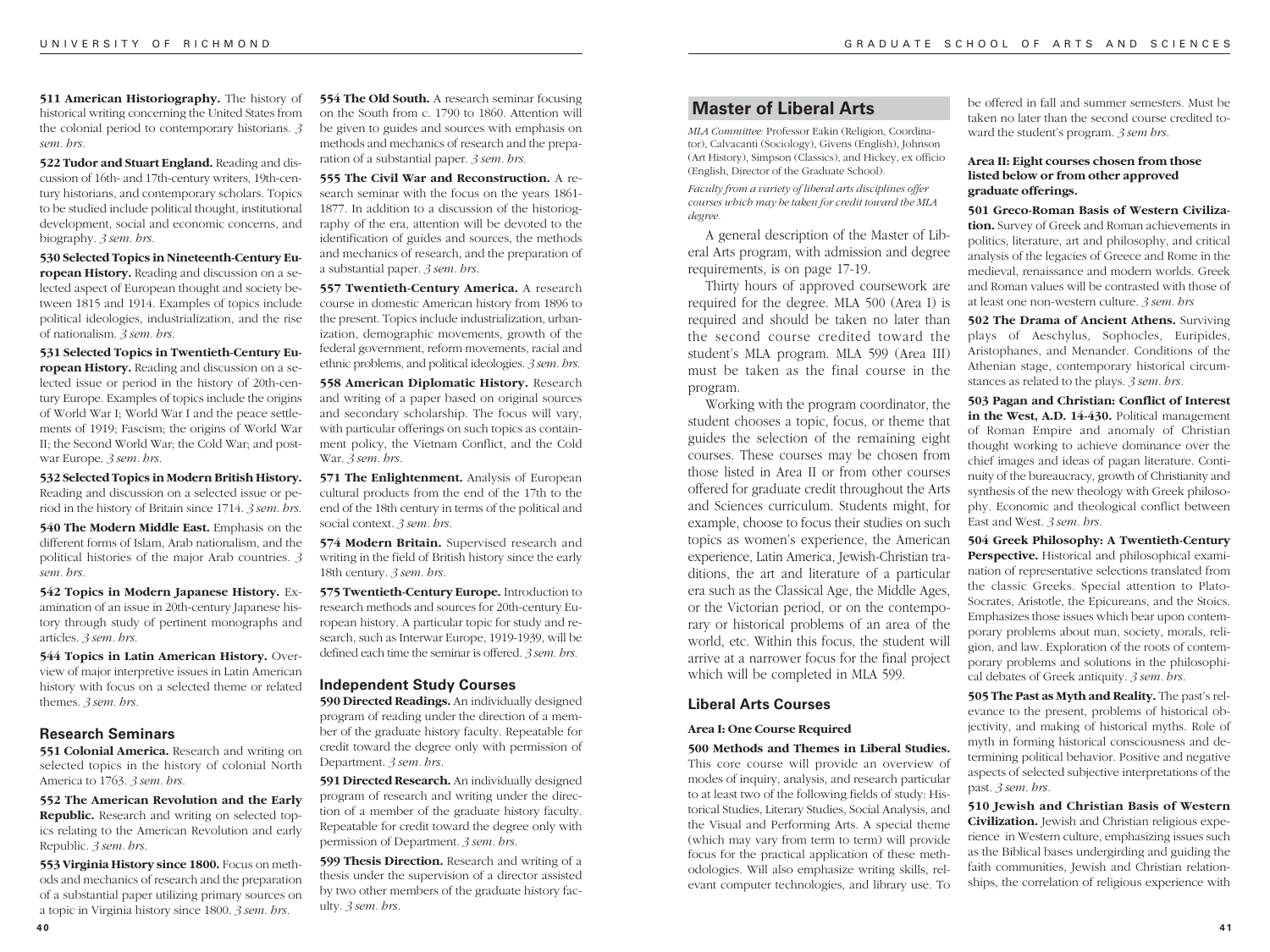individual and corporate values, and various cultural manifestations of faith's commitments, as in art, literature, and architecture. *3 sem. hrs.*

**511 Social and Economic Life in the Middle Ages.** Change and stability in the medieval period: persistence of rural life and customs with growth of trade and cities; social classes of medieval Europe viewed in theoretical and functional ways; role of women; nature of material life. *3 sem. hrs.*

**512 Faith and the Church in the Middle Ages.**

Development and role of institutional church and nature of lay piety in the Middle Ages, with emphasis on topics such as the papacy and monasticism and beliefs and practices of lay people. The church as an "umbrella" institution influencing behavior at all levels of society: education, marriage, beliefs in death and after-life, culture, et al. *3 sem. hrs.*

**513 Reformation.** Protestant and Catholic reformations and their impact on political, social, and economic conditions. Emphasis on religious and political thought. *3 sem. hrs.*

**514 The Renaissance.** Europe in early modern times. Emphasizes Italian Renaissance, nature of humanism, and flowering of arts, literature, and learning. *3 sem. hrs.*

**515 Britain in the Georgian Era.** Selected topics in the constitutional, political, diplomatic, economic, social, and cultural history of England, Scotland, and Ireland from the establishment of the Hanoverian dynasty in 1714 to the accession of Queen Victoria in 1837. *3 sem. hrs.*

**516 The Middle East, Past and Present.** Islam in the past and Arab nationalism in the present. Attention given to continuity of institutions, ideas, and practices from the simpler past to the political, economic, and social complexities of the 20th century. *3 sem. hrs.*

**520 Italian Renaissance Art.** Visual arts of Italian Renaissance as they developed from early 13th century through early 16th century. Art of the period against political, social, economic, and religious background of the era to emphasize the close relationship between Italian life and art. *3 sem. hrs.*

**521 Northern Renaissance Art.** Fifteenth- and 16-century Northern Renaissance art presenting the works of major artists from Jan Van Eyck through Pieter Bruegel the Elder, considered within their historical and cultural contexts. *3 sem. hrs.*

**522 The Arts in Renaissance England.** Study of principle works of painting, sculpture, and architecture which characterized Renaissance developments in England. Attention to political, social, economic, and religious background of the era with particular emphasis on relationship between literary and artistic achievements of the time. *3 sem. hrs.*

**523 Mannerism and the Baroque.** Study of European art from early 16th century to about middle of 18th century with emphasis on social and cultural background of selected important works of architecture, sculpture, and painting. *3 sem. hrs.*

**524 Foundations of Modern Art.** Ideas, themes, and developments from 18th century through the Age of Revolution that serve as a background for contemporary art. Emphasis on the visual arts with pertinent developments in music also cited. *3 sem. hrs.*

**525 Artists, Creativity, and Aesthetics.** Visual art and music from viewpoint of the artist. What is an artist? What motivates the artist? How does the artist conceive of his or her work? Emphasis on meaning of creativity and on relative importance of skill and imagination in artistic enterprise. *3 sem. hrs.*

**526 Contemporary Theater.** Theory and creative processes of modern dramatic production through seminars, reading of plays, and observing and participating in the production of plays. Introduction to major theories of playwriting, acting, directing, and design. *3 sem. hrs.*

**527 Introduction to Music and Music History.** Study of selected compositions representative of Western musical tradition from 18th through 20th century. Emphasis on cultural climate leading to development of various musical forms and styles. *3 sem. hrs.*

**529 Nineteenth-Century Art.** Major art trends during 19th century in Europe. Special attention given to representation of women in art and women artists. *3 sem. hrs.*

**530 America in the Twentieth Century.** Significant transformations in American character, culture, and institutions in the recent past. Emphasis on how these changes have affected the quality of life in America. *3 sem. hrs.*

**531 Social Conflict in Contemporary America.** Conflicting attitudes and values that contribute to the existence of contemporary American social problems and intergroup conflict—between blacks and whites, rich and poor, old and young, men and women, urbanites and suburbanites, radicals and liberals, and intellectuals and the rest of society. Extent to which such social conflict constitutes a

threat to society, and of possibility and ways of achieving greater consensus and cooperation. *3 sem. hrs.*

**532 Evolution and American Social Thought.** Introduction to Charles Darwin's theory of biological evolution and Herbert Spencer's theory of social evolution, followed by survey of American social thought especially influenced by evolutionary theory. Writings of representative figures in various fields of culture, such as religion, literature, and law. Concludes with analysis of "sociobiology," a contemporary attempt to apply evolutionary theory to study of society. *3 sem. hrs.*

**533 The Future of Urban Life in America.** Nature of urban crisis in contemporary America and the prospects for solving problems that have contributed to its existence. Recent creative solutions critically evaluated from the perspective of various humanistic theories of urban life, especially those concerned with the whole man and the ethical and aesthetic principles that underlie the ideal of a good city. *3 sem. hrs.*

**534 Race and Society in America.** Major ideas about and attitudes toward ethnic minorities, such as Blacks, Indians, Jews, and Mexican-Americans, and how these ideas and attitudes were implemented or expressed in law, education, religion, and other social institutions. Historical framework for understanding contemporary race relations in America. *3 sem. hrs.*

**535 Twentieth-Century Art.** Major movements and developments of modern art in Europe and America. Examination of theoretical bases of modern art, concepts of avant-garde and consideration of public's relationship to modern art. *3 sem. hrs.*

**536 Art of the United States.** Art and architecture from 1800 to 1900. Examined in relation to cultural, political and social contexts of 19th-century America. *3 sem. hrs.*

**537 Studies in the History of Photography.** Combines study of the photograph and its interpretation with consideration of technical developments. *3 sem. hrs.*

**540 Principles of Literary Criticism.** Major approaches, traditional and modern, to the study of literature. *3 sem. hrs.*

**541 The Victorian Sage: Nineteenth-Century British Literature and Social Thought.** Major social, political, religious, and scientific concerns of late 19th century as presented by British writers

such as Tennyson, Browning, Carlyle, Arnold, Ruskin, Dickens, Eliot, Trollope, Hardy, and Morris. Shows how major issues of the day were shaped and defined by the Victorian "prophets" and how these issues in turn largely determined form and content of major writings of the period. Continuity of these issues with socio-political concerns of 20th century. *3 sem. hrs.*

**542 Studies in European Literature of the Twentieth Century.** Selected subjects in contemporary European literature. *3 sem. hrs.*

**543 Studies in American Literature of the Twentieth Century.** Selected subjects in contemporary American literature. *3 sem. hrs.*

**544 Representations of Women in Literature.** Female experience as portrayed in novels, plays, poems, and stories. Relationship between literary stereotypes of women and society's attitudes toward women. Emphasis on major changes that have occurred in treatment of women by both writers and society. *3 sem. hrs.*

**551 Major World Religions in the Twentieth Century: The Religious Dimensions of Life in Contemporary Faith.** How life is experienced by the educated, devout adherent of Hinduism, Buddhism, and Islam. Contrasts with Jewish and Christian emphasis. Comparison of religious themes such as interpretations of death experiences, resources for meeting personal crises, and anticipations of life after death. *3 sem. hrs.*

**552 Symbolism in Religion, Literature, and Art.** Nature of the expressive symbol and role it plays in human life, as outlined by two or more such thinkers as Paul Ricoeur, C.G. Jung, and Paul Tillich. Theories applied, criticized, and adapted in study of selected materials from religion, literature, and the plastic arts. Interdisciplinary attempt to arrive at adequate understanding of man's myth-symbol-creating proclivities. *3 sem. hrs.*

**553 American Judaism.** Role of Jews from their entrance into New Amsterdam in 1654 until present, with emphasis on major immigration periods, emergence of anti-Jewish reactions, selected significant personalities, and some major contributions of Jews. *3 sem. hrs.*

**555 The Bible and Western Heritage.** The origin and transmission of the Bible in English, methodologies for Biblical interpretation, with special attention to passages which have had significant cultural impact or which are the focus of interpretive controversy. *3 sem. hrs.*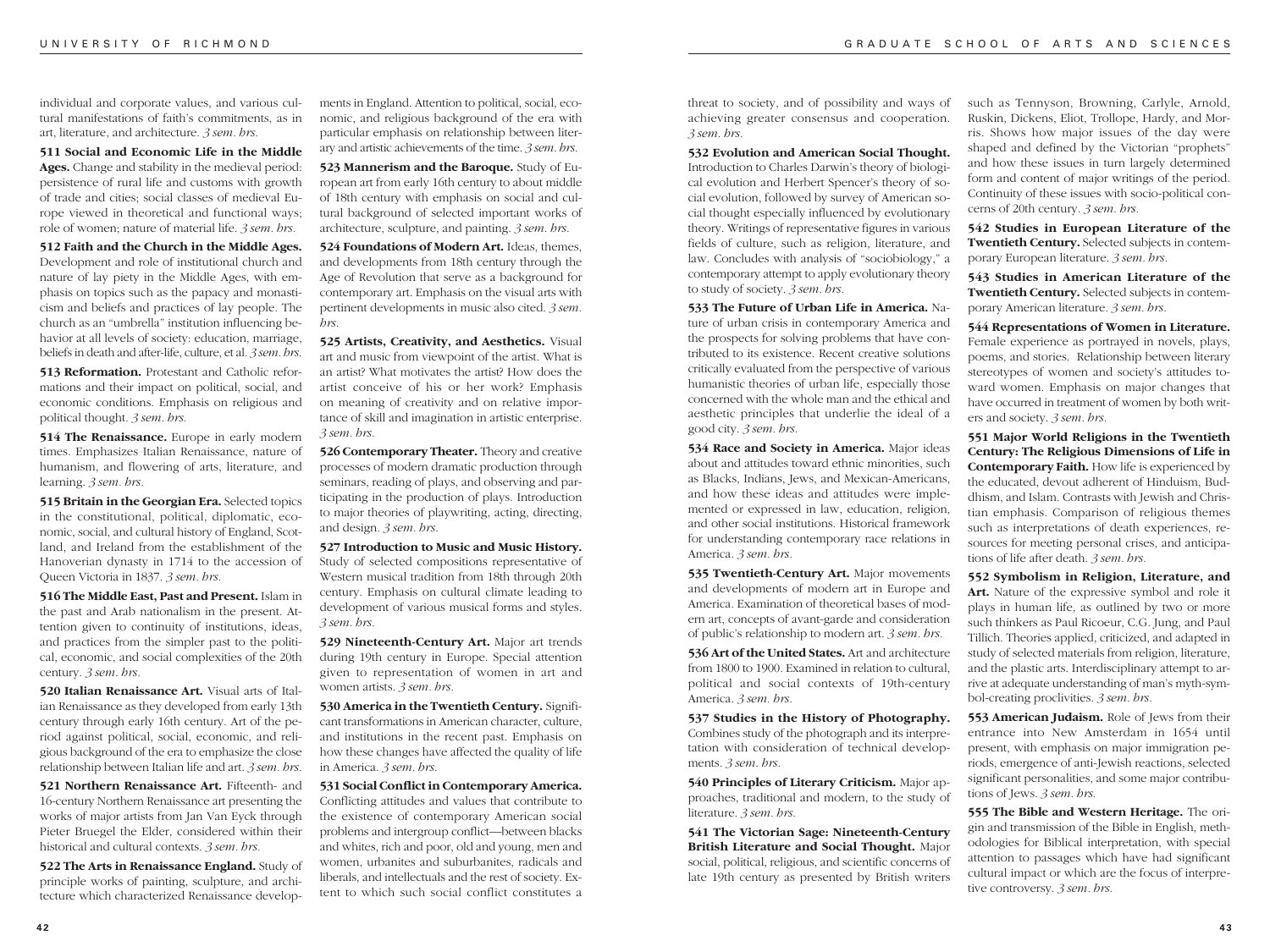**556 Philosophy of Religion.** Is there such a thing as religious knowledge? Can a rational individual believe in God(s)? Alternative conceptions of use and meaning of theological language (description, ritual, belief formation, moral persuasion). Transcendence, mysticism, and logic. *3 sem. hrs.*

**557 The Bible as Literature.** Analysis of literary and historical methodologies for interpreting Biblical text. Attention to both intention of author(s) and message understood by recipients. Emphasis to student's direct involvement in the exegetical process. *3 sem. hrs.*

**560 The Conceptual Development of Modern Science.** Historical consideration of events and philosophies which have led to establishment of contemporary thought and practice in the sciences. *3 sem. hrs.*

**561 Revolutions and Reactions.** Nature, causes, and ideologies of revolutionary and counter-revolutionary movements, with concentration on and comparison of major revolutionary upheavals of the modern era, including those which occurred in France (1789-1799) and Russia (1905-1920). Contemporary revolutionary ideas and movements. *3 sem. hrs.*

**562 Issues in Political Theory.** Consideration of such questions as: Why should government be respected and laws obeyed? How much dissent should a society allow? Can religious liberty and freedom of conscience be defended? To what extent should government determine the beliefs of the people? Is there a natural law or a natural right? Can society be improved through politics? To what extent can and should there be government by the people? How "equal" should people be? *3 sem. hrs.*

**563 History of Human Freedom.** Theoretical analysis of freedom and a history of its existence and growth vis-a-vis primitive cultures, Judeo-Christian religion, Greek philosophy, natural law, science, capitalism, liberalism, Marxism, and modern art. *3 sem. hrs.*

**564 Post-Modernity and Self-Identity.** How individuals cope with post-industrial era, creation of meaning for their lives amidst larger social trends. Transition from industrial, factory-oriented to digital/information society compartmentalized everyday life. Study of more complex choices individuals face about career, love, life, family, parenting, hobbies, residence, friendships and memberships in causes and associations (church, clubs, interest groups, etc.) in post-modern days. How human needs, wants, and hopes find different forms of social expression in process of identity-making. How we develop resources to cope with social forces of post-modernity, and consequences we face as we try to live meaningful lives. *3 sem. hrs.*

**565 Identity and Society.** Selected readings explore the interplay between self and society in formation of human identity. Philosophical, historical and sociological explanations for the role of society and the individual in processes of socialization, social integration, and development of human identity are examined. *3 sem. hrs.*

**570 Directed Study.** Requires prior approval of coordinator. *1-3 sem. hrs.*

**598 Special Topics.** Special course offered when sufficient faculty and student interest exists in subject matter not covered in existent and/or available courses. May be repeated for credit when topics vary. *1-3 sem. hrs.*

#### **Area III: One Course Required**

**599 Seminar in Liberal Studies.** Discussion of selected readings designed to assist student's drawing meaningful closure to the MLA program. Each student will develop a final project growing out of theme, interest, or topic that has served to integrate student's program. Sharing of preparation and results of the projects will be essential component of the course. Course to be offered both Spring semester and summer term each year and should be taken as final course in student's program. *3 sem. hrs.*

# **Psychology**

Craig H. Kinsley, *Chair Professor* Allison

*Associate Professors* Berry, Kinsley, Kozub, Li, Sholley *Assistant Professors* Bagwell, Crawford, Daly

*Clinical Assistant Professors* Churchill, Stott

A general description of the Master of Arts program, including admission and degree requirements, is on pages 16-19. An undergraduate degree in psychology is preferred for admission; however, applicants with especially strong records in other disciplines will be considered. Completion of equivalent undergraduate coursework in introductory psychology, statistics, and experimental psychology is required for matriculation.

#### **For the Master of Arts degree:**

Successful completion of qualifying exam and 36 semester hours of coursework acceptable to the department, including the proposal and defense of an original thesis. During the two-year program, students will take the following courses:

*First year/first semester (10 semester hours):* Psychology 501, 502, or 503, 4 Psychology 537, 4 Psychology 540, 3

#### *First year/second semester*

*(11 semester hours):* Psychology 501, 502, or 503, 4 Psychology 530, 1 Psychology 538, 3 Psychology 541, 3

# *Second year/first semester*

*(8 semester hours):* Psychology 501, 502, or 503, 4 Elective, 4

# *Second year/second semester (7 semester hours):* Elective, 4

Psychology 599, Thesis, 3

# **Psychology Courses**

#### **Course Series 434-449 and 500:**

*Prerequisites*: Permission of the instructor. Students may also take elective courses outside of the Department of Psychology contingent on approval of thesis committee.

**434 Tests and Measurements.** Application of measurement theory to the development and evaluation of educational and psychological tests. *4 sem. hrs.*

**435 Advanced Personality and Social Psychology.** Critical examination of theory and research associated with the interface between personality and social psychology. *4 sem. hrs.*

**436 Developmental Psychopathology.** Intensive analysis of description, etiology, and development of individual patterns of behavioral maladap-

tation in childhood and adolescence with critical evaluation of child and family treatment approaches. *4 sem. hrs.*

**438 Group Processes.** In-depth analysis of the psychology of group formation, group conflict, group decision making, and intergroup relations. Emphasis is on the critical analysis of current theory and research on collective phenomena. *4 sem. hrs.*

**440 Advanced Neuroscience.** Advanced interdisciplinary examination of field of neuroscience, including biochemistry of the neuron, biology of the brain, and creation of psychology out of nervous tissue. *4 sem. hrs.*

**441 Clinical Neuroscience**. Examination of ways in which brain function is modified to create symptomotology and syndromes that comprise clinical topics in psychology. The contrast between psychological and biological bases of disorder is considered. *4 sem. hrs.*

**442 The Neurobiology of Relationships.** Examination of complex array of behaviors that animals display toward each other from the perspective of evolutionary pressures that shaped extant neurobiology. Focus on inextricable link between human and animal origins. *4 sem. hrs.*

**449 Advanced Seminar.** Special intensive seminar offerings based on student demand and faculty availability. *4 sem. hrs.*

**500 Internship.** Opportunity for practical experience in a variety of applied community settings. *3 to 6 sem. hrs., however, hours do not count toward degree requirements.*

#### **Course series 501-503: Core Area Courses**

Each course is a combination of a 400-level elective course and an intensive personalized tutorial that is tailored to the needs and interests of the individual student and that complements the in-class material. Each tutorial will involve extensive readings in the primary literature of the field and is developed in consultation with individual instructors.

**501 Biological Bases of Behavior.** In-depth examination of biological and neuroscientific explanations of behavioral phenomena, accompanied by comprehensive readings in the areas of sensation, perception, and neuroscience. *4 sem. hrs.*

**502 Social Bases of Behavior.** Critical overview of current theory and research in social psychology, with emphasis on conceptual and empirical work on social cognition, social influence, human diversity, and group dynamics. *4 sem. hrs.*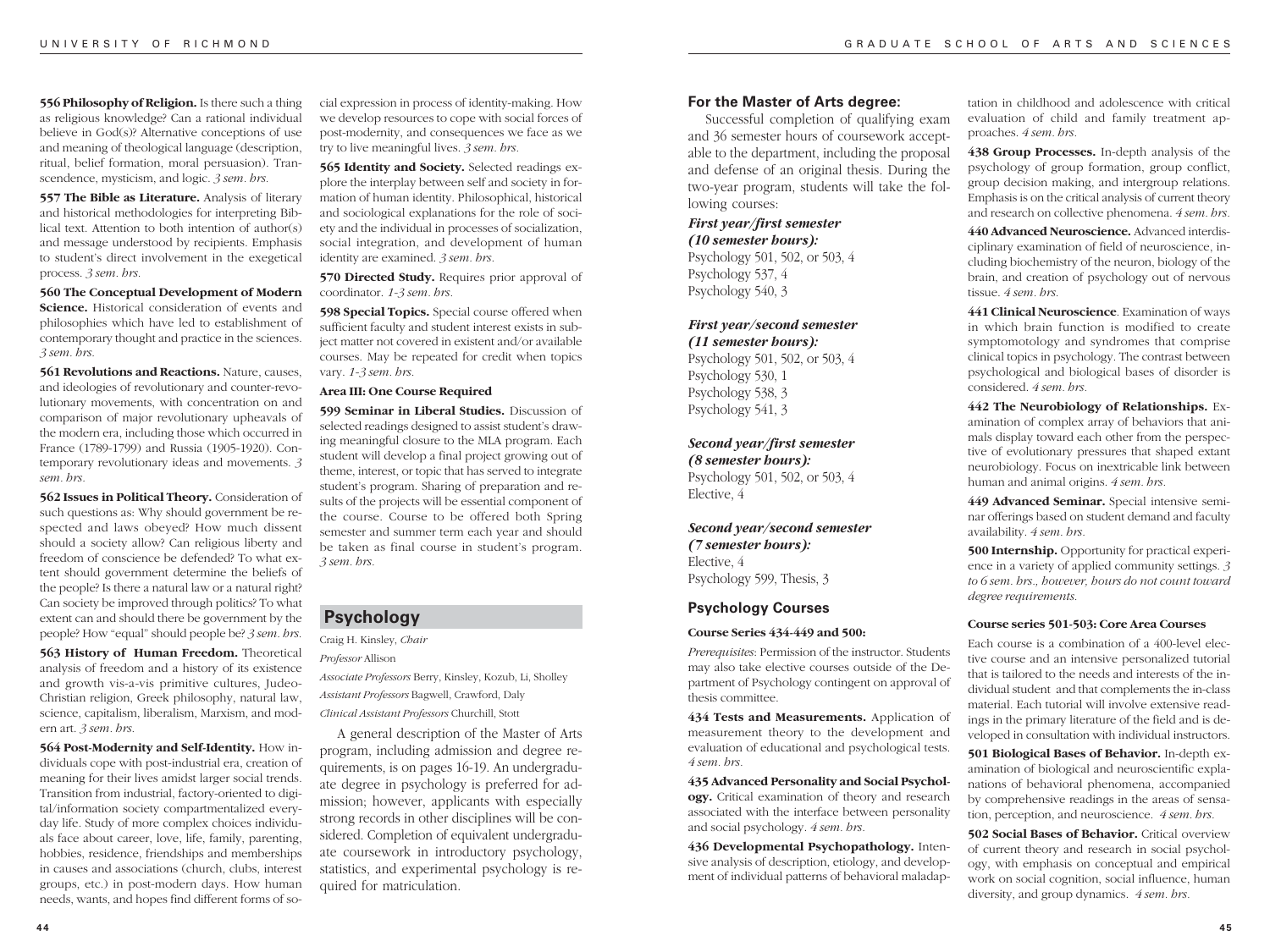**503 Cognitive and Affective Bases of Behavior.** In-depth examination of the research and theory that helps to explain and define the architecture and function of the mind. Focus is on the production of information and emotion as a consequence of the input, encoding, and output of knowledge and experience. *4 sem. hrs.*

#### **Course 530: Ethical Principles in Psychology**

**530 Professional Ethics.** A review of A.P.A. Ethical Principals of Psychologists and relevant professional issues and dilemmas in psychology. Graded pass/fail. *1 sem. hr.*

### **Course series 537-599: Research**

**537 Advanced Statistical Methods & Research Design.** Methods of research in psychology and descriptive, inferential, and correlational statistical approaches. Emphasis on experimental and correlational designs and on analysis of variance and regression. *3 sem. hrs.*

**538 Multivariate Statistics.** Multiple variable research design and applied multivariate analyses, including multiple regression, factor analysis, and multivariate analysis of variance. *4 sem. hrs.*

**540-541 Research.** First-year research project completed in collaboration with faculty mentor. *3- 3 sem. hrs.*

**599 Thesis.** Individual research project approved by departmental thesis committee and supervised by departmental faculty member. *3 sem. hrs.*

# **Courses for Graduate Credit in Departments not Offering a Master's Degree**

With special permission of his or her graduate coordinator, a student may select courses from the following groups either as a declared graduate minor or as part of a graduate major. Qualified special students not in degree programs also may take these courses for graduate credit, subject to the approval of the appropriate departmental chair.

# **American Studies**

**301 The Harlem Renaissance.** *3 sem. hrs.* **321 American Immigration and Ethnicity.** (Same as History 321.) *3 sem. hrs.*

**322 Jews In the American Mind.** (Same as History 322.) *3 sem. hrs.*

**398 Selected Topics.** *3 sem. hrs.*

#### **Anthropology**

**300 Gender in Cross-Cultural Perspectives.** Cross-cultural analysis of masculinity and femininity. Diversity and variation. *3 sem. hrs.*

**301 Dependency and Development: An Introduction to the Third World.** *3 sem hrs.*

**304 Ritual, Witchcraft, & Divination.** Role of religion in tribal, peasant, and industrial cultures, including myth, ritual, symbolism, and relation of religion to social structure. *3 sem. hrs.*

**307 Native American Heritage.** *3 sem. hrs.*

**308 Peoples of Latin America.** *3 sem. hrs.*

**326-327 Directed Independent Study.** *1-3, 1-3 sem. hrs.*

**336 Political Anthropology.** *3 sem. hrs.*

**338 Peoples of Africa.** *3 sem. hrs.*

**339 Peoples of the Pacific.** *3 sem. hrs.*

**379 Selected Topics.** *3 sem. hrs.*

**388 Individual Internship.** Supervised independent field work. *Prerequisite*: Permission of department. *3 sem. hrs.*

#### **Art and Art History**

**301 Greek Art and Archaeology.** (See Classics 301.) *3 sem. hrs.*

**302 Roman Art and Archaeology.** (See Classics 302.) *3 sem. hrs.*

**303 The Aegean Bronze Age.** (See Classics 303.) *3 sem. hrs.*

**313 Art of the United States.** Art and architecture from 1800 to 1900. Examined in relation to cultural, political and social contexts of 19th-century America. *3 sem. hrs.*

**319 Advanced Seminar.** Highly focused in-depth studies on topics of Art History related to departmental course offerings. Topics to be chosen by instructor. Representative topics: Poetry and Sculpture of Michelangelo, French 18th-Century Tomb Architecture, Hieronymus Bosch, and Picasso. *Prerequisite*: 200-level Art History course in the area of the seminar or permission of instructor. *3 sem. hrs.*

**322 Seminar in Museum Studies.** History, philosophy, functions, and future of museums; collection research, evaluation, publications, and museum procedures and education. *3 sem. hrs.*

**330 An Era of Spectacle: Music and Art in the Baroque Period.** Explores music and art of the Baroque period. Also looks at aspects of role of artist/musician as well as role of art and music in Baroque society. *3 sem. hrs.*

**365 Art Theories and Methodologies.** Study of theoretical approaches and methods used in discipline of art history. Required for art history majors and studio art majors before their senior year. *4 sem. hrs.*

#### **Chemistry**

**326 Biochemistry I.** Three lecture and three laboratory hours a week. *4 sem. hrs.*

**418 Chemical Synthesis Laboratory.** Three laboratory hours a week. *1 sem. hr.*

**419 Advanced Inorganic Chemistry.** *3 sem. hrs.* **433 Special Topics.** *1-3 sem. hrs.*

#### **Chinese**

(See Modern Languages and Literatures)

# **Classical Studies**

# *Classics in English*

**301 Greek Art and Archaeology.** Architecture, painting, and sculpture of Greece; techniques by which these were produced and are reclaimed and displayed. *3 sem. hrs.*

**302 Roman Art and Archaeology.** Architecture, painting and sculpture of the Roman world. *3 sem. hrs.*

**304 The Feminine in Greco-Roman Literature.** Survey of major works from ancient Greek and Roman poetry, prose, and drama through investigation of a prominent theme and related theories of literary interpretation. *3 sem. hrs.*

**305 Greek and Roman Values.** Investigation of ancient Graeco-Roman values, artistic, religious, political, and personal, as found in eclectic survey of unusual primary texts. Focuses on methods of understanding these distant and relatively well-preserved civilizations. *3 sem. hrs.*

**306 The Classical Tradition.** Legacy of classical Greece and Rome in medieval and modern worlds. *3 sem. hrs.*

**307 Myth and Film.** Study of use of ancient myth in modern cinema *3 sem. hrs.*

**308 Women in Greece and Rome.** Structure of Greek and Roman societies based on analysis of the position of women within them. Comparison with other disenfranchised groups, particularly ethnic minorities, is also made. *3 sem. hrs.* (FSSA)

**310 Selected Topics.** Topics or themes in Classics. Examples include origin and development of historiography, ancient conceptions of death and the soul, ancient athletics, Greek and Roman novel, pagan and Christian beliefs in late antiquity, Greek sculpture, the Etruscans, and Greek topography. *Prerequisite*: Permission of department. *3 sem. hrs.*

**499 Independent Study.** Content adapted to requirements and interests of participant. *1-3 sem. hrs.*

#### *Greek*

**401 Greek Historiography.** Readings from Herodotus and Thycydides. *3 sem. hrs.*

**402 Greek Drama.** Readings from Sophocles and Euripides. *3 sem. hrs.*

**403 Greek Philosophical Prose.** Readings from Plato and Aristotle. *3 sem. hrs.*

**404 Greek Epic.** Readings from Homer's Iliad and Odyssey. *3 sem. hrs.*

**410 Selected Topics.** Topics or themes in Greek literature and history. Examples include the Pre-Socratics, Greek concepts of love, Socrates, Greek oratory, Hellenistic philosophy, Hellenistic poetry and scholarshi, and the New Testament. *3 sem. hrs.*

**499 Independent Study.** Content adapted to the requirements and interests of participant. *1-3 sem. hrs.*

#### *Latin*

**403 Roman Epic.** Special emphasis on Vergil's Aeneid. *3 sem. hrs.*

**404 Roman Historiography.** Emphasis on Livy and Tacitus. *3 sem. hrs.*

**405 Latin Lyric Poetry.** Emphasis on Horace. *3 sem. hrs.*

**406 Roman Philosophical Literature.** Special emphasis on Lucretius' De Rerum Natura or Cicero's Tusculan Disputations. *3 sem. hrs.*

**407 Roman Satire.** Readings from Horace and Juvenal. *3 sem. hrs.*

**408 The Novel.** Latin novels of Petronius and Apuleius. *3 sem. hrs.*

**409 Cicero.** Theory and history of Roman oratory. *3 sem. hrs.*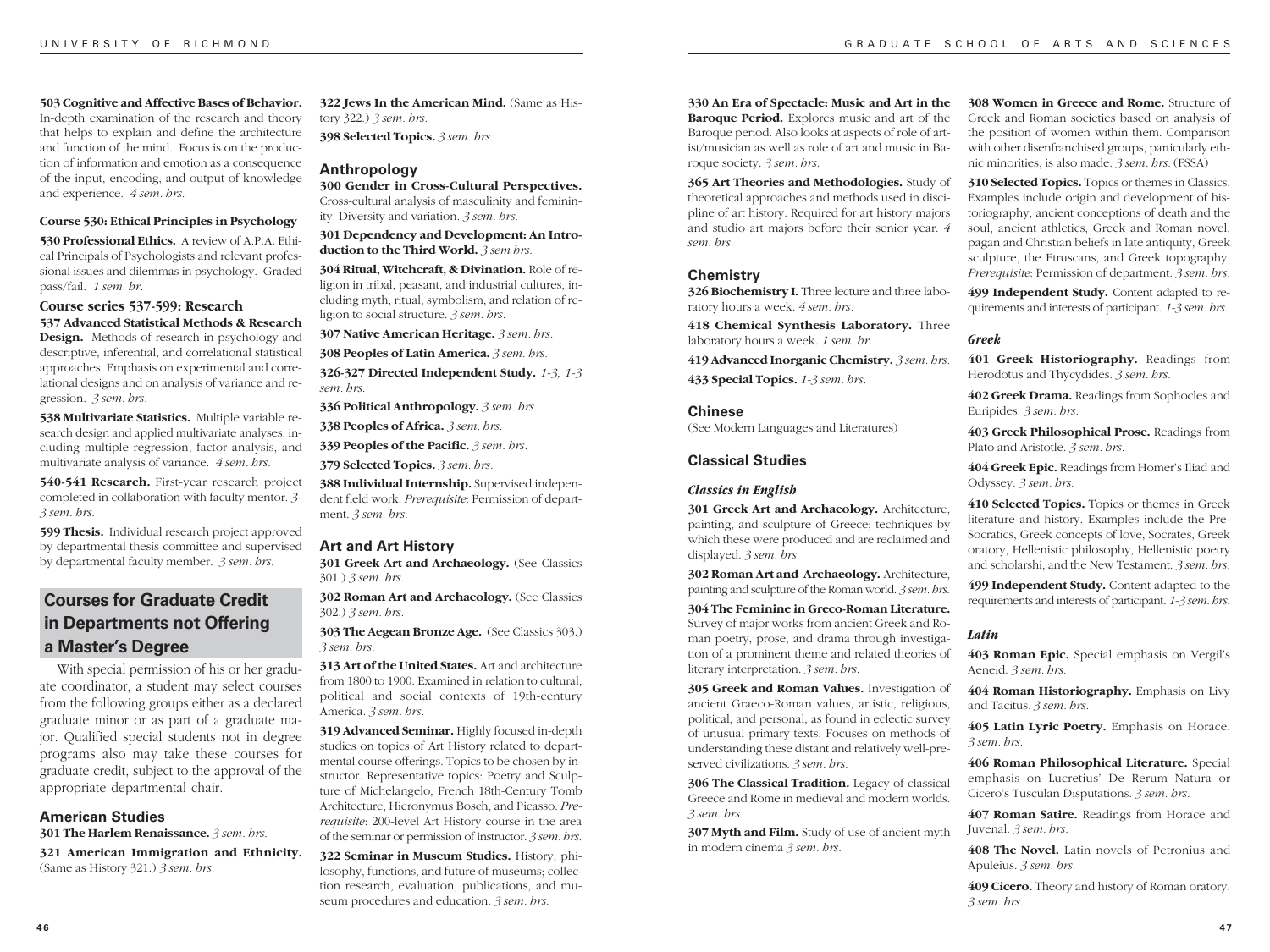**410 Selected Topics.** Topics or themes in Roman literature and history. Examples include historical biography, epistolography, drama, Latin Christian literature, Medieval or Renaissance Latin, art criticism in Latin literature. *3 sem. hrs.*

**499 Independent Study.** Content adapted to the requirements and interests of the participant. *1-3 sem. hrs.*

#### **Computer Science**

**301 Computer Systems and Architecture I.** *4 sem. hrs.*

**315 Algorithms.** *4 sem. hrs.*

**321 Operating Systems.** *4 sem. hrs.*

**322 Software Engineering Practicum.** *4 sem. hrs.*

**323 Design and Implementation of Programming Languages.** *4 sem. hrs.*

**325 Database Systems.** *3 sem. hrs.*

**328 Numerical Analysis.** *3 sem. hrs.*

**330 Theory of Computations.** *3 sem. hrs.*

**332 Computer Networks.** *4 sem. hrs.*

**335 Computer Graphics.** *4 sem. hrs.*

**395 Special Topics.** *Prerequisite*: Permission of instructor. *1-4 sem. hrs.*

#### **Economics**

**386U Macroeconomics for Teachers.** (Summer only.) Designed to provide in-depth concentration of economics for teachers who have had introductory course. Comprehensive coverage of concepts such as measuring economic performance, public finance, inflation, unemployment, fiscal policy, and monetary policy. Will emphasize various theories on controlling the economy such and Keynesian, Monetarist, and rational expectations. Will include computer simulation on running U.S. economy and a one-day session at the Federal Reserve Bank of Richmond where Federal economists will discuss a variety of macroeconomic topics with students. *4 sem. hrs.*

# **Education**

**316 Special Topics.** Accommodates special needs of teachers and school systems through the use of selected contemporary topics, resource persons, and prepared programs; supports requests for professional development. Variable credit depending on course structure and time commitment. *1-3 sem. hrs.*

**322 Teaching Diverse Learners.** Examines the teaching, instruction, and curricula required to meet the needs of diverse students who, by virtue of their experiential, cultural, socioeconomic, linguistic, and physiological backgrounds, challenge traditional curriculum and instructional programs. *3 sem. hrs.*

**335 Assessment and Evaluation in Education.** Considers issues surrounding assessment in the school setting. Introduction to forms of assessment including standardized, diagnostic, authentic, performance and portfolio. Emphasis on procedures of construction, analysis, and evaluation of tests. *3 sem. hrs.*

**345 Curriculum Modifications for Inclusion.** Includes techniques and methodology for modifying instruction and assignments. Includes collaborative paradigms and assessment across the exceptionalities and the content areas, K-12. *3 sem. hrs.*

**451 Survey of Children's Literature.** Survey of modern and traditional literature with emphasis on evaluative criteria used in selecting books based on school and recreational needs and interests of children. Features storytelling, creative dramatics, ways of integrating books into the curriculum. *3 sem. hrs.*

#### **French**

(See Modern Languages and Literatures)

# **German**

(See Modern Languages and Literatures)

# **Greek**

(See Classical Studies)

# **Interdisciplinary Studies**

**500 Library Bibliographic Research Methods.** Materials and methods of advanced research in the humanities with emphasis on literature. Organization, retrieval, and communication of scholarly information. *3 sem. hrs.*

# **International Studies 301 Dependency and Development: An Introduction to the Third World.** *3 sem. hrs.*

**321 Exploring Latin America: An Interdisciplinary Seminar.** *3 sem. hrs.*

**349-350 Selected Topics.** *1-6/1-6 sem. hrs.*

**491 Senior Seminar.** *3 sem. hrs.*

# **Italian**

(See Modern Languages and Literatures)

#### **Latin**

(See Classical Studies)

#### **Mathematics**

**315 Modern Geometry.** *3 sem. hrs.*

**320-321 Real Analysis I and II.** *3-3 sem. hrs.*

**323 Discrete Mathematical Models.** *3 sem. hrs.*

**324 Continuous Mathematical Models.** *3 sem. hrs.*

**328 Numerical Analysis.** *3 sem. hrs.*

**329-330 Mathematical Statistics I and II.** *3-3 sem. hrs.*

**331 Complex Analysis.** *3 sem. hrs.*

**336 Operations Research.** *3 sem. hrs.*

**395 Special Topics.** *1-3 sem. hrs.*

#### **Modern Languages and Literatures**

#### *Modern Languages*

**410 The Teaching of a Modern Foreign Language.** Theory and practice of teaching second or foreign language, including English as a second language, at different levels. *Prerequisite*: 18 semester hours in one modern foreign language or permission of department. (Same as French, German, Russian, and Spanish 410.) *3 sem. hrs.*

**495 Independent Study.** *1-4 sem. hrs.*

**497 Selected Topics.** *1-4 sem. hrs.*

#### *Chinese*

**495 Independent Study.** Special projects individually pursued under supervision of faculty member. *Prerequisite*: Permission of instructor. *1-3 sem. hrs.*

**497 Selected Topics.** Special interest topics offered at department's discretion. *1-3 sem. hrs.*

# *French*

*Prerequisite to courses numbered 400 - 413:* French 301, 305, or permission of instructor. See also Modern Languages, preceding.

**402 Advanced French Conversation.** *4 sem. hrs.*

**404 Advanced Composition and Syntax.** *4 sem. hrs.*

*Prerequisite to courses numbered 411 or above are two of the following:* French 321, 322, 323, 324, the equivalent, or permission of department.

**411 The French Middle Ages: Alterity and Modernity.** *4 sem. hrs.*

**421 Renaissance.** *4 sem. hrs.*

**431 Le Siècle Classique.** *4 sem. hrs.*

**441 Enlightenment.** *4 sem. hrs.*

**451 From Romanticism to Decadence.** *4 sem. hrs.*

**461 Experiments in Contemporary Literary Productions.** *4 sem. hrs.*

**465 French Film.** *4 sem. hrs.*

**471 Francophone Studies.** *3-3 sem. hrs.*

**487 Contemporary Ideas.** *4 sem. hrs.*

**495 Independent Study.** *1-4 sem. hrs.*

**497 Selected Topics.** *1-4 sem. hrs.*

# *German*

*Prerequisite to courses 400-level German literature courses:* German 321 or 322 or permission of instructor.

**402 Advanced German Conversation.** *4 sem. hrs.* **404 Advanced Composition and Syntax.** *4 sem. hrs.*

**441 Enlightenment, Storm and Stress, Classicism.** *3 sem. hrs.*

**442 German Romanticism.** *4 sem. hrs.*

**452 Fin-de-siècle.** *4 sem. hrs.*

**465 Responses to the Third Reich in Literature and Film.** *4 sem. hrs.*

**471 Gender and Performance in Twentieth-Century Literature and Film.** *4 sem. hrs.*

**472 Multiculturalism, Identity, and Authorship in the German Context.** *4 sem. hrs.*

**495 Independent Study.** *1-4 sem. hrs.*

**497 Selected Topics.** *1-4 sem. hrs.*

#### *Italian*

**495 Independent Study.** Special projects individually pursued under supervision of faculty member. *Prerequisite*: Permission of department. *1-4 sem. hrs.*

**497 Selected Topics.** *1-4 sem. hrs.*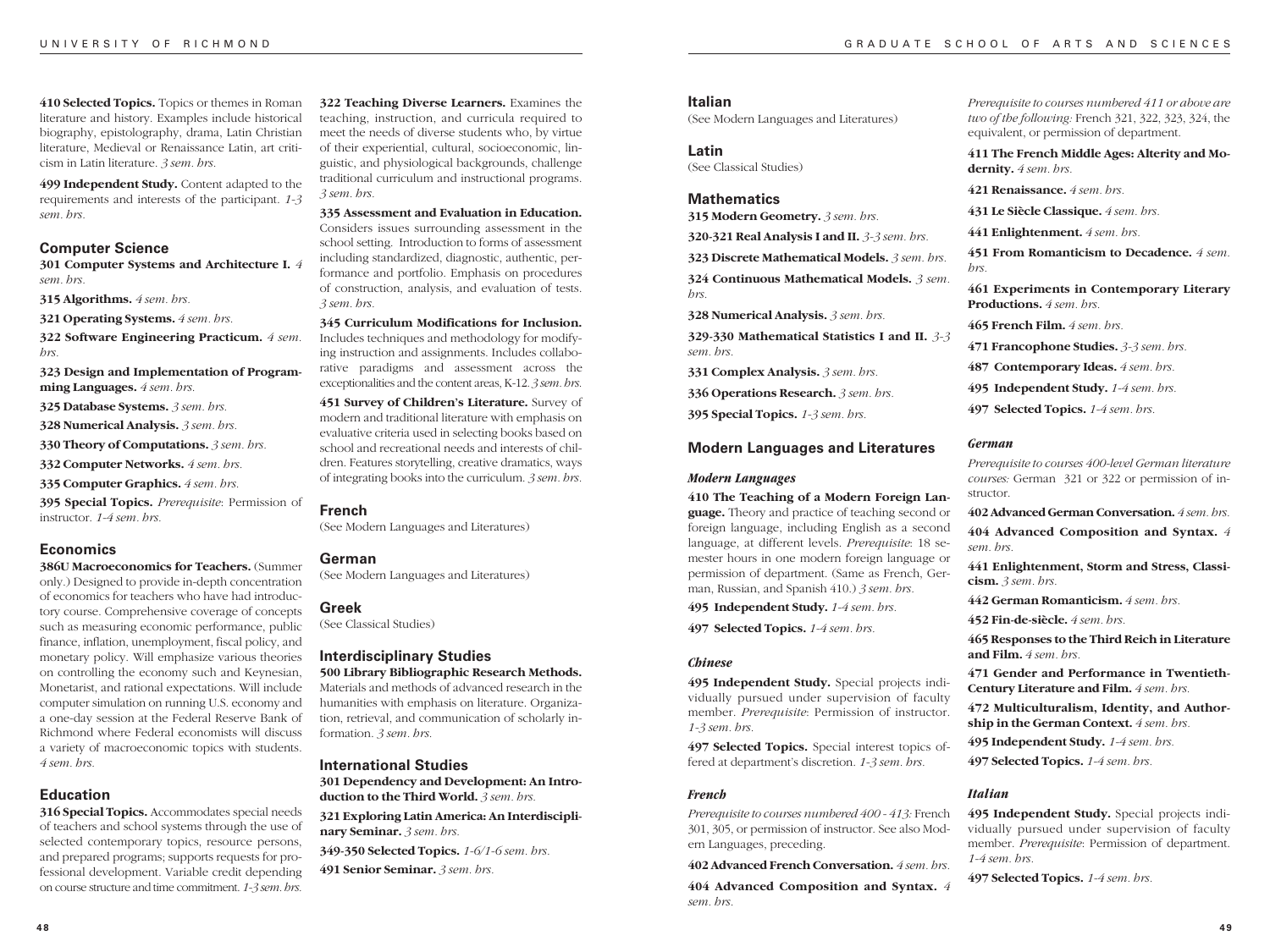#### *Japanese*

**495 Independent Study.** *1-3 sem. hrs.* **497 Selected Topics.** *3 sem. hrs.*

#### *Russian*

**401-402 Advanced Russian.** *Prerequisite*: 301- 302 or permission of department. *4-4 sem. hrs.* **495 Independent Study.** *1-4 sem. hrs.*

**497 Selected Topics.** *1-4 sem. hrs.*

# *Spanish*

*Prerequisites to courses numbered 400 - 410:* Spanish 301 and 305, or permission of instructor. See also Modern Languages, preceding.

*Prerequisite for all Spanish courses above 410:* Spanish 321 or 322 or 331 or 332 or permission of department.

**421 Arabs, Jews and Christians from Frontiers to Empire: Medieval Spanish Literature.** *4 sem. hrs.* **431 Imperial Spain: The Age of Conflict.** *4 sem. hrs.*

**432 True Lies: Fiction and Truth in "Don Quijote."** *4 sem. hrs.*

**451 Literature of Exile.** *4 sem. hrs.*

**452 Spanish American Poetic Texts.** *4 sem. hrs.*

**461 The Spanish Labyrinth.** *4 sem. hrs.*

**462 Visions of Contemporary Spain.** *4 sem. hrs.*

**471 Latin American Cinema.** *4 sem. hrs.*

**472 Contemporary Spanish American Theater.** *4 sem. hrs.*

**475 Women and Writing in Latin America.** *4 sem. hrs.*

**477 Literature of the Spanish-Speaking Caribbean.** *4 sem. hrs.*

**481 The Arts in Spain.** *3 sem. hrs.*

**485 Spanish-American Narrative.** *4 sem. hrs.*

**486 U.S. Latino/a Literature.** *4 sem. hrs.*

**487 Latin America: Encounter and Conflict.** *4 sem. hrs.*

**495 Independent Study.** *1-4 sem. hrs.*

**497 Selected Topics.** *1-4 sem. hrs.*

**5 0**

#### **Music**

**310 Managing Performing Arts Organizations.** Review of topics essential for successful management of performing arts organizations. Includes organizational structure, budget development and

management, strategic planning, marketing, audience development, box-office management, and related topics. *Prerequisite*: Permission of instructor. *3 sem. hrs.*

**330 An Era of Spectacle: Music and Art in the Baroque Period.** Explores music and art of the Baroque period. Also looks at aspects of role of artist/musician as well as role of art and music in Baroque society. (Same as Art 330.) *3 sem. hrs.*

#### **Philosophy**

**336 Nineteenth-Century European Philosophy.** *3 sem. hrs.*

**337 Social and Political Philosophy.** *3 sem. hrs.*

**339 Existentialism.** *3 sem. hrs.*

**343 Twentieth-Century Analytic Philosophy.** *4 sem. hrs.*

**344 Twentieth-Century Continental Philosophy.** *4 sem. hrs.*

**350 Topics Seminar: Historical.** *2-4 sem. hrs.* **357 Nietzche.** *3 sem. hrs.*

**358 Topics in Feminist Philosophy.** *2-4 sem. hrs.* **359 Thinking and Seeing: Philosophy and the Visual Arts.** *3 sem. hrs.* **360 Ethics.** *3 sem. hrs.*

**362 Philosophy of Religion.** *3 sem. hrs.*

**364 Philosophy of Law.** *3 sem. hrs.*

**365 Action, Responsibility, and Free Will.** *3 sem. hrs.*

**380 Topics Seminar: Issues.** *2-4 sem. hrs.* **390 Independent Study.** *2-4 sem. hrs.*

# **Physics**

**301 Mathematical Methods in Physics.** *3 sem. hrs.* **303 Mechanics.** *3 sem. hrs.* **305-306 Electricity and Magnetism.** *3-3 sem. hrs.* **308 Statistical Mechanics.** *3 sem. hrs.* **401-402 Quantum Mechanics.** *3-3 sem. hrs.* **404 Theoretical Physics.** *3 sem. hrs.* **479 Special Topics.** *3 sem. hrs.*

#### **Political Science Courses**

**303 Metropolitan Problems and Politics.** *3 sem. hrs.*

**304 Virginia Government and Politics.** *3 sem. hrs.*

**311 Political Theory: Plato to Locke.** *3 sem. hrs.*

**312 Modern Political Theory.** *3 sem. hrs.* **315 American Political Theory.** *3 sem. hrs.*

**322 Public Opinion and Public Policy.** *3 sem. hrs.*

**325 Racial Politics.** *3 sem. hrs.*

**326 Legislative Process.** *3 sem. hrs.*

**327 The American Presidency.** *3 sem. hrs.*

**328 American National Government.** *3 sem. hrs.*

**329 Campaigns and Elections.** *3 sem. hrs.*

**331 Constitutional Law.** *3 sem. hrs.*

**333 Civil Rights/Liberties.** *3 sem. hrs.*

**336 American Constitutional History.** *3 sem. hrs.*

**337 The American Legal System.** *3 sem. hrs.*

**341 Great Britain, France, and Germany.** *3 sem. hrs.*

**342 Russian and the Newly Independent States.** *3 sem. hrs.*

**343 Politics of Asia.** *3 sem. hrs.*

**344 Europe Today.** *3 sem. hrs.*

**345 Politics of China, Hong Kong, and Taiwan.** *3 sem. hrs.*

- **346 Politics of Cultural Pluralism.** *3 sem. hrs.*
- **347 Politics of Developing Nations.** *3 sem. hrs.*

**348 Politics of Africa.** *3 sem. hrs.*

**349 Politics of Latin America and the Caribbean.** *3 sem. hrs.*

**350 American Foreign Policy.** *3 sem. hrs.*

**352 International Law and Organization.** *3 sem. hrs.*

**356 International Political Economy.** *3 sem. hrs.*

**358 The United States and the Pacific Rim.** *3 sem. hrs.*

**379 Selected Topics.** *3 sem. hrs.*

**390 Independent Study.** *1-3 sem. hrs.*

**393 Seminar.** *3 sem. hrs.*

**395 Legislative Internship.** *3 sem. hrs.*

# **Religion**

**331 The Hebrew Prophets.** *3 sem. hrs.* **332 Hebrew and Christian Wisdom Literature.** *3 sem. hrs.*

**340 Varieties of Early Christianity.** *3 sem. hrs.*

**341 Paul and Christian Origins.** *3 sem. hrs.*

**342 John in Early Christian Literature.** *3 sem. hrs.*

**343 Apocalyptic Visions of the End.** *3 sem. hrs.*

**352 Buddhism in India and Tibet.** *3 sem. hrs.*

**353 Buddhism in China and Japan.** *3 sem. hrs.*

**354 The Hindu Tradition.** *3 sem. hrs.*

**355 Selected Asian Religions.** *3 sem. hrs.*

**356 Religious Thought of the Renaissance and Reformation.** *3 sem. hrs.*

**357 Religion in the Development of American Society.** *3 sem. hrs.*

**358 Topics in American Religious Traditions.** *3 sem. hrs.*

**359 American Judaism.** *3 sem. hrs.*

**360 Goddess Traditions Ancient and Modern.** *3 sem. hrs.*

**361 Christian Beliefs.** *3 sem. hrs.*

**362 Modern Religious and Anti-Religious Thinkers.** *3 sem. hrs.*

**363 Contemporary Christian Thought.** *3 sem. hrs.*

**364 Cross-Cultural Psychology of Religion.** *3 sem. hrs.*

**365 Problems in Comparative Religious Thought.** *3 sem. hrs.*

**366 Buddhist Philosophy.** *3 sem. hrs.*

**Russian**

**369 Problems in Social Ethics.** *3 sem. hrs.*

**393-394 Selected Topics.** *1-3, 1-3 sem. hrs.*

(See Modern Languages and Literatures)

**395-396 Independent Study.** *1-3, 1-3 sem. hrs.*

**5 1**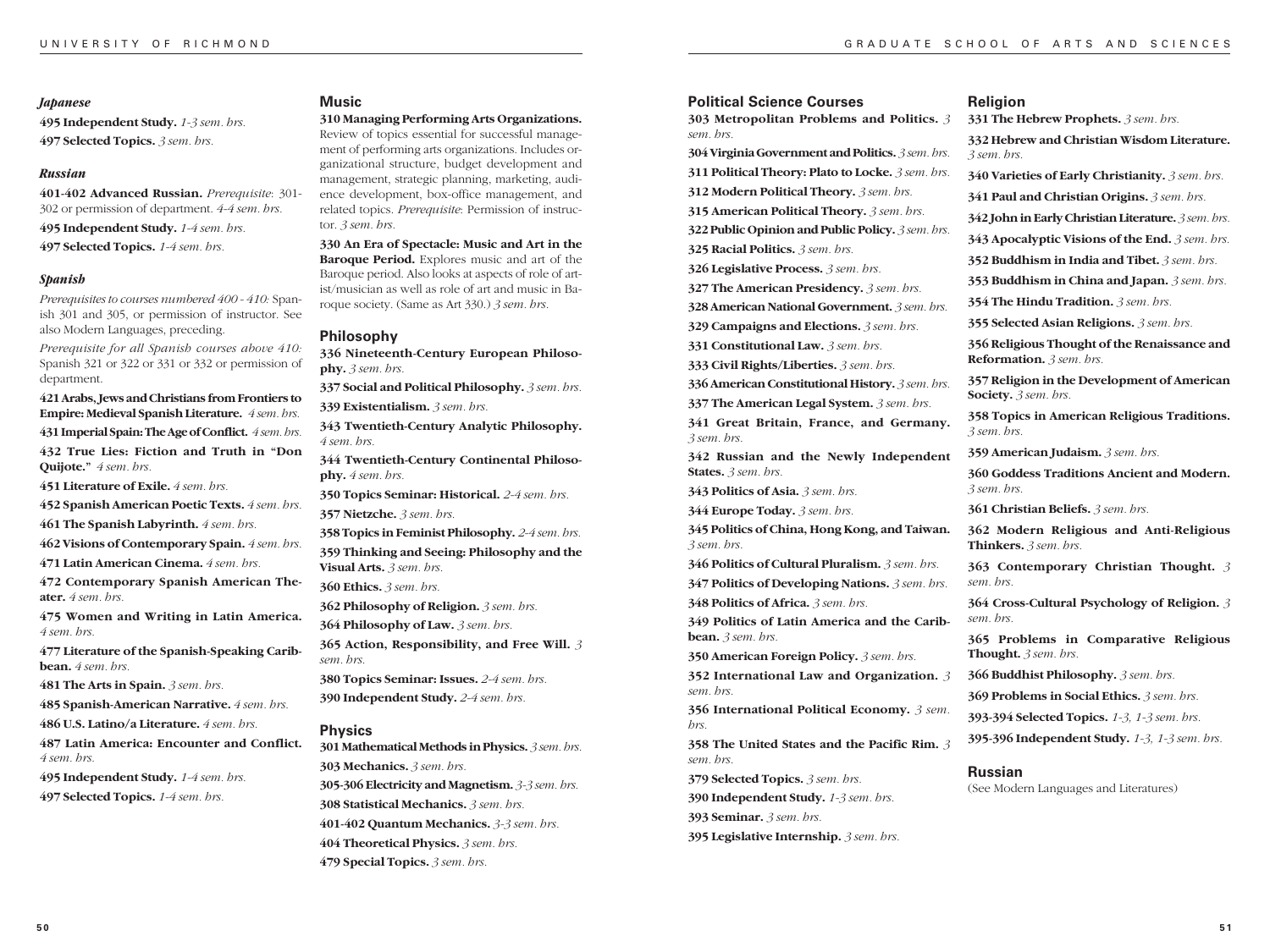**302 Social Movements.** *3 sem. hrs.*

**303 Sociology of Families.** *3 sem. hrs.*

**305 Deviance.** *3 sem. hrs.*

**309 Social Problems.** *3 sem. hrs.*

**310 Criminology.** *3 sem. hrs.*

**311 Juvenile Delinquency.** *3 sem. hrs.*

**313 Field Investigation of the Juvenile and Adult Criminal Justice System.** *3 sem. hrs.*

**315 Population.** *3 sem. hrs.*

**316 Race and Ethnicity in America.** *3 sem. hrs.*

**317 Medical Sociology.** *3 sem. hrs.*

**318 Social Stratification.** *3 sem. hrs.*

**319 The Sociology of Sex and Gender.** *3 sem. hrs.*

**320 Sociology of Religion.** *3 sem. hrs.*

**321 Sociology of Leisure.** *3 sem. hrs.*

**322 Collective Behavior.** *3 sem. hrs.*

**323 The Black Community in Urban America.** *3 sem. hrs.*

**324 Law and Society.** *3 sem. hrs.*

**325 Self and Society.** *3 sem. hrs.*

**326-327 Directed Independent Study.** *Prerequisite*: Permission of the instructor. *3-3 sem. hrs.*

**328 Social Gerontology.** *3 sem. hrs.*

**329 Education and Society.** *3 sem. hrs.*

**334 Sociological Theory.** *3 sem. hrs.*

**342 Dying, Death, and Grief.** *3 sem. hrs.*

**379 Selected Topics.** *1-3 sem. hrs.*

# **Spanish**

(See Modern Languages and Literatures)

#### **Theatre**

**310 Managing Performing Arts Organizations.** (See Music 310.) *Prerequisite*: Theatre Major or Dance Minor. *3 sem. hrs.*

**312 Special Topics.** Representative topics: Acting for the Camera, Advanced Costume, Advanced Directing, Advanced Makeup, Critical Theory, History of Apparel, Improvisation, Performance Theory, State Combat. *Prerequisite*: Permission of instructor. *3 sem. hrs.*

# **Sociology**<br> **S CHOOL OF ARTS** AND **SCIENCES FACULTY**

1991

The year given designates the year of appointment. The year with ( ) is the year of first appointment.

**Abrash, Samuel A.,** *Associate Professor of Chemistry;* 1990 B.A. (University of Chicago), Ph.D. (University of

California at Berkeley)

**Abreu, Dixon,** *Instructor of Spanish;* 2001 B.A. (Fordham University), M.A. (City University of New York)

**Addiss, Stephen,** *Professor of Art History, Tucker-Boatwright Professor in the Humanities;* 1992 M.A. (Harvard University), M.A., Ph.D. (University of Michigan)

**Allen, Thomas M.,** *Assistant Professor of English,* 2000 B.A. (University of California at Santa Cruz), M.A. (Claremont Graduate School), Ph.D. (University of Wisconsin at Madison)

**Allison, Scott T.,** *Professor of Psychology, The MacEldin Trawick Chair in Psychology;* 1987 B.A. (University of California at San Diego), Ph.D. (University of California at Santa Barbara)

**Anderson, Gene H.,** *Professor of Music and Director of Band;* 1982

B.A. (Luther College), M.A., Ph.D. (University of Iowa) **Bagwell, Catherine L.,** *Assistant Professor of Psychology;* 1999 B.S. (University of Richmond), M.A., Ph.D. (Duke University)

**Bak, Joan L.,** *Associate Professor of History and International Studies;* 1978 B.A. (Stanford University), M.Phil., Ph.D. (Yale University)

**Barnett, B. Lewis, III,** *Associate Professor of Computer Science;* 1990

B.S. (Furman University), M.S.C.S., Ph.D. (University of Texas)

**Barza, Steven L.,** *Associate Professor of English;* 1978 B.A. (Cornell University), M.F.A., Ph.D. (University of Iowa)

**Basso, Matthew L.,** *Assistant Professor of History*; 2001 A.B. (Vasser College), M.A. (University of Montana), Ph.D. (University of Minnesota)

**Becker, Richard,** *Associate Professor of Music;* 1975 B.M. (University of Rochester), M.M. (Boston University)

**Bell, J. Ellis,** *Professor of Chemistry*, *The Floyd D. and Elizabeth S. Gottwald Chair in Chemistry;* 2001 B.A., M.A., D.Phil. (Oxford University)

**Belliard-Acosta, Marianella,** *Assistant Professor of Spanish*; 2001 B.A. (Queens College), M.A., Ph.D. (New York University)

University Divinity School), Ph.D. (University of Pennsylvania) **Berry, Jane M.,** *Associate Professor of Psychology;* 1991 B.A., M.A., Ph.D. (Washington University) **Bhatt, Archana J.,** *Assistant Professor of Communication Studies;* 2002 B.A. (California State University at Fullerton), M.A. (University of Northern Iowa), Ph.D. (University of Oklahoma) **Bishop, John W.,** *Professor of Biology and Environmental Studies;* 1966 B.A. (Rutgers University), M.S., Ph.D. (Cornell University) **Blecher, Robert I.,** *Assistant Professor of History;* 2002

**Bergren, Theodore A.,** *Associate Professor of Religion;*

A.B. (Princeton University), M.T.S. (Harvard

B.A. (Brown University), M.A. (Harvard University), Ph.D. (Stanford University)

**Bolt, Ernest C., Jr.,** *Professor of History,The Samuel Chiles Mitchell-Jacob Billikopf Professor in History;* 1966 B.A. (Furman University), M.A., Ph.D. (University of

Georgia) **Bonfiglio, Thomas P.,** *Associate Professor of German;*

1984 B.S. (University of Rochester), M.A. (University of

Toronto), M.A. (University of Wisconsin), Ph.D. (Indiana University)

**Bower, Kathrin M.,** *Associate Professor of German;* 1995 B.A. (University of Vermont), M.A., Ph.D. (University of Wisconsin at Madison)

**Bradley-Cromey, Nancy,** *Associate Professor of French;* 1992

B.A. (Wells College), M.A. (Middlebury College School of Italian),

M.A., Ph.D. (University of Wisconsin) **Broening, Benjamin P.,** *Assistant Professor of Music;*

1999 B.A. (Wesleyan University), M.M. (Yale University), M.Phil. (Cambridge University), Ph.D. (University of Michigan)

**Brown, Mavis H.,** *Associate Professor of Education;* 1978

B.S., M.S. (Radford College), Ph.D. (Texas Woman's University)

**Cable, Jennifer A.,** *Associate Professor of Music;* 1993 B.M. (Oberlin College), M.M., D.M.A. (Eastman School of Music)

**Carapico, Sheila,** *Professor of Political Science;* 1985 B.A. (Alfred University), M.A., Ph.D. (State University of New York at Binghamton)

**Caudill, Lester F., Jr.,** *Associate Professor of Mathematics;* 1995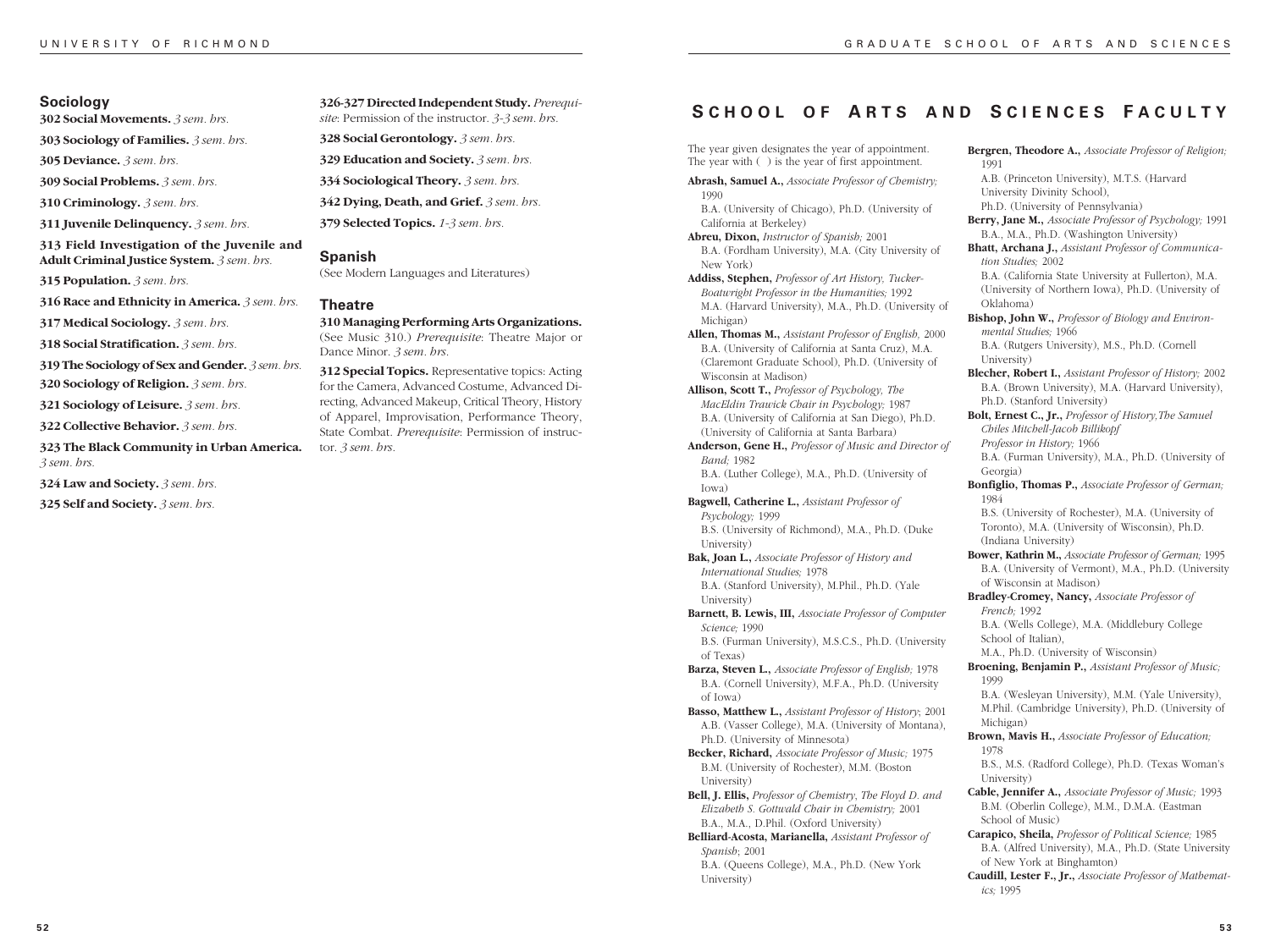B.S., M.S., Ph.D., (Texas A&M University)

- **Cavalcanti, H.B.,** *Associate Professor of Sociology;* 1993 B.Th. (Seminário Teológico Batista de Norte), B.Law (Universidade Católica de Pernambuco), M.Div. (Southern Baptist Theological Seminary), M.A., Ph.D. (Vanderbilt University)
- **Charlesworth, Arthur T.,** *Professor of Mathematics and Computer Science;* 1976 B.S. (Stetson University), A.M., Ph.D. (Duke

University), M.S., Computer Science (University of Virginia)

**Cheever, Abigail,** *Assistant Professor of English;* 2001 A.B. (Harvard University), M.A., Ph.D. (The Johns Hopkins University)

**Churchill, Mary M.,** *Clinical Psychologist and Adjunct Assistant Professor of Psychology;* 1989 B.A., M.A., Ph.D. (University of Cincinnati)

**Clough, Stuart C.,** *Associate Professor of Chemistry;* 1973

B.S. (University of Richmond), Ph.D. (University of Florida)

- **Cook, Robert Winston, Jr.,** *Associate Professor of Economics;* 1980 B.A. (University of Richmond), Ph.D. (Virginia Polytechnic Institute)
- **Covitz, Akiba J.,** *Assistant Professor of Music;* 2000 B.L.A. (St. Johns College), M.Studies in Law (Yale University), Ph.D. (University of Pennsylvania)

**Craft, Erik D.,** *Associate Professor of Economics;* 1994 B.A. (St. Lawrence University), M.S., Ph.D. (University of Chicago)

**Crawford, L. Elizabeth,** *Assistant Professor of Psychology;* 2001

B.A., Ph.D. (University of Chicago)

**Daleng, Myra W.,** *Director of Dance;* 1981 B.A. (University of Maryland), M.S. (James Madison University)

**Dance, Daryl Cumber,** *Professor of English;* 1992 A.B., M.A. (Virginia State College), Ph.D. (University of Virginia)

**Davis, G. Scott,** *Associate Professor of Religion, The Lewis T. Booker Professor of Religion and Ethics;* 1994

A.B. (Bowdoin College), Ph.D. (Princeton University) **Davis, James A.,** *Professor of Mathematics, The Roger*

*Francis and Mary Saunders Richardson Chair in Mathematics;* 1988 B.S. (Lafayette College), M.S., Ph.D. (University of

Virginia) **Davison, Michael A.,** *Associate Professor of Music;* 1986

B.M.E. (Eastman School of Music), M.S.T. (University of Wisconsin at Whitewater),

D.M.A. (University of Wisconsin at Madison)

**de Sá, Rafael O.,** *Associate Professor of Biology;* 1992 Licenciado en Ciencias Biologicas (Universidad Mayor de la Republica Oriental del Uruguay), M.A. (University of Kansas), Ph.D. (University of Texas at Austin)

**Dean, David H.,** *Associate Professor of Economics;* 1987 B.A. (Hobart College), M.A., Ph.D. (Rutgers University) **Denton, Margaret Fields,** *Associate Professor of Art History;* 1990 B.A. (George Washington University), M.A. (Tulane University), Ph.D. (New York University-Institute of Fine Arts) **Dolan, Robert C.,** *Professor of Economics;* 1980 B.A. (Hobart College), M.A., Ph.D. (Rutgers University) **Dominey, Raymond N.,** *Associate Professor of Chemistry;* 1986 A.A. (Pensacola Junior College), B.S. (University of West Florida), Ph.D. (Massachusetts Institute of Technology) **Drell, Joanna H.,** *Assistant Professor of History;* 2000 B.A. (Wellesley College), Ph.D. (Brown University) **Eakin, Frank E., Jr.,** *Professor of Religion, The Marcus M. and Carole M. Weinstein, and Gilbert M. and Fannie S. Rosenthal Jewish and Christian Studies Chair;* 1966 B.A. (University of Richmond), B.D. (Southern Baptist Theological Seminary), Ph.D. (Duke University) **Erkulwater, Jennifer L.,** *Associate Professor of Political Science;* 2001 B.A. (Rhodes College), Ph.D. (Boston University) **Essid, Joseph,** *Director of the Writing Center;* 1992 B.A. (University of Virginia), M.A., Ph.D. (Indiana University) **Fages, Guiomar C.,** *Instructor of Spanish;* 2001 B.A. (St. Cloud State University), M.A. (University of Nebraska) **Feldman, Sharon G.,** *Associate Professor of Spanish;* 2000 B.A (University of Pennsylvania), M.A.(New York University), Ph.D. (University of Texas at Austin) **Fenster, Della D.,** *Assistant Professor of Mathematics;* 1994 B.A. (University of Mississippi), M.A. (Boston College), Ph.D. (University of Virginia) **Ferman, Claudia,** *Associate Professor of Spanish;* 1992 M.A. (Universidad Nacional de Buenos Aires), Ph.D. (Arizona State University) **Fetea, Mirela Simona,** *Assistant Professor of Physics;* 2000 B.Sc., M.Sc. (University of Timisoara, Romania), Ph.D. (University of Cape Town) **Geaney, Jane M.,** *Assistant Professor of Religion;* 1997 B.A. (College of the Holy Cross), M.A., Ph.D. (University of Chicago) **Gilfoyle, Gerard P.,** *Associate Professor of Physics;* 1987 A.B. (Franklin and Marshall College), Ph.D. (University of Pennsylvania)

**Givens, Terryl L.,** *Professor of English;* 1988 B.A. (Brigham Young University), M.A., Ph.D. (University of North Carolina)

**Goddu, Geoffrey C.,** *Assistant Professor of Philosophy;* 2000 B.A (Hamilton College), M.A., Ph.D. (University of Massachusetts at Amherst) **Goldman, Emma W.,** *Associate Professor of Chemistry;* 1984 B.A., M.A. (Vassar College), Ph.D. (Massachusetts Institute of Technology) **Gordon, John L., Jr.,** *Professor of History;* 1967 A.B. (Western Kentucky University), M.A., Ph.D. (Vanderbilt University) **Greenfield, Gary R.,** *Associate Professor of Mathematics and Computer Science;* 1981 B.A. (University of California at Los Angeles), Ph.D. (Oregon State University) **Gruner, Elisabeth R.,** *Associate Professor of English and Women's Studies;* 1993 A.B. (Brown University), M.A., Ph.D. (University of California at Los Angeles) **Gunlicks, Arthur B.** *Professor of Political Science and International Studies;* (1968), 1980 B.A. (University of Denver), Ph.D. (Georgetown University), (University of Freiburg), (University of Gottingen) **Gupton, John T., III,** *Professor of Chemistry, Floyd D. and Elizabeth S. Gottwald Professor of Chemistry;* 1999 B.S., (Virginia Military Institute), M.S., Ph.D. (Georgia Institute of Technology) **Hall, James H., Jr.,** *Professor of Philosophy, The James Thomas Professor in Philosophy;* 1965 A.B. (The Johns Hopkins University), Ph.D. (University of North Carolina at Chapel Hill) **Hamm, Michelle L.,** *Assistant Professor of Chemistry;* 2001 B.A. (Carleton College), Ph.D. (University of Chicago) **Harrison, J. Michael,** *Assistant Professor of Geography and Environmental Studies;* 2001 B.S. (The Rensselaer Polytechnic Institute), M.A. (University of Georgia), Ph.D. (University of Florida) **Hayden, W. John,** *Professor of Biology, The D.A. Kuyk Chair of Biology;* 1980 B.A. (University of Connecticut), M.S., Ph.D. (University of Maryland) **Hayes, Julie C.,** *Professor of French;* 1982 B.A. (Austin College), M.A., Ph.D. (Northwestern University) **Hermida-Ruiz, Aurora,** *Associate Professor of Spanish;* 1995 B.A. (Universidad de Sevilla), M.A. (University of Virginia) **Hewett-Smith, Kathleen M.,** *Associate Professor of English;* 1991 B.A. (University of Colorado at Boulder), M.A., Ph.D. (University of California at Irvine)

**Hickey, Dona J.,** *Associate Dean for Research Support and Director, Graduate School of Arts and Sciences, and Professor of English;* 1984 B.A., M.A., Ph.D. (University of Wisconsin at Milwaukee) **Hicks, Douglas A.,** *Assistant Professor of Leadership Studies and Religion;* 1998 A.B.(Davidson College), M.Div. (Duke University), Ph.D. (Harvard University) **Hilliard, Raymond F.,** *Professor of English;* 1976 B.A. (University of Maryland), Ph.D. (University of Rochester) **Hoke, Katherine W.,** *Associate Professor of Mathematics;* 1985 B.S. (College of Charleston), M.S., Ph.D. (University of North Carolina) **Holland, Dorothy J.,** *Assistant Professor of Theatre;* 1999 B.S. (Skidmore College), M.F.A. (Sarah Lawrence College), Ph.D. (University of Washington) **Holton, Abner L. (Woody),** *Assistant Professor of History;* 2000 B.A. (University of Virginia), Ph.D. (Duke University) **Hooker, Lynn M.,** *Assistant Professor of Music;* 2001 A.B. (Duke University), M.A., Ph.D. (University of Chicago) **Howell, Yvonne,** *Associate Professor of Russian;* 1991 B.A. (Dartmouth College), M.A., Ph.D. (University of Michigan) **Hubbard, John R.,** *Professor of Mathematics and Computer Science;* 1983 A.B. (University of Rochester), A.M., Ph.D. (University of Michigan), M.S. (Pennsylvania State University) **Jackson, Regine O.,** *Assistant Professor of Sociology;* 2001 B.A. (Brown University), M.A., Ph.D. (University of Michigan) **Johnson, Charles W., Jr.,** *Professor of Art History;* 1967 B.M.Ed. (Westminster College), M.S.M. (Union Theological Seminary, New York City), Ph.D. (Ohio University) **Johnson, Scott D.,** *Associate Professor of Speech Communication;* 1996 B.A. (University of Minnesota), M.A. (University of Wisconsin), Ph.D. (Bowling Green State University) **Jones, Suzanne W.,** *Associate Professor of English and Women's Studies;* 1984 B.A., M.A. (The College of William and Mary), Ph.D. (University of Virginia) **Jones-DeWeever, Avis A.,** *Assistant Professor of Political Science;* 2000 B.A. (Virginia State University), M.A.( University of Akron), Ph.D. (University of Maryland at College Park)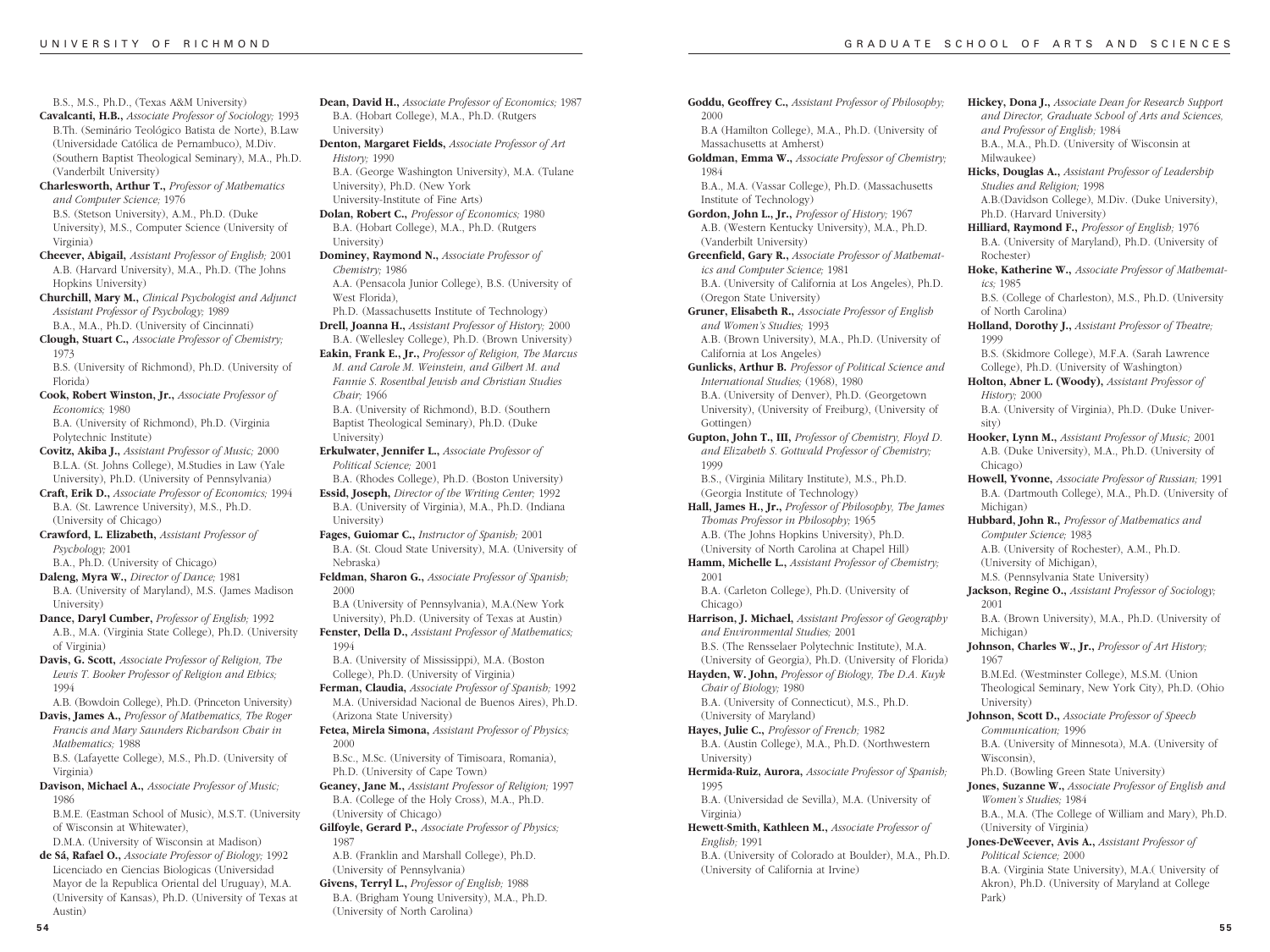- **Kaempfer, Alvaro,** *Assistant Professor of Spanish;* 2000 B.A. (The Universidad Austral de Chile), M.A. (The Universidad de Santiago de Chile), Ph.D. (Washington University)
- **Kandeh, Jimmy D.A.,** *Associate Professor of Political Science;* 1992 B.A. (University of Sierra Leone), M.A., Ph.D.

(University of Wisconsin at Madison)

- **Kanters, René P.F.,** *Director of Computer-Assisted Science Education;* 2000 Kandidaats, Doctoraal, Ph.D. (University of Nijmegen)
- **Kasongo, Kapanga M.,** *Associate Professor of French;* 1992
- Licence en Pédagogie Appliquée, Graduat en Pédagogie Appliquée (Université Nationale du Zaïre), M.A. (University of Durham, England), Ph.D. (Vanderbilt University)
- **Keiler, Leslie S.,** *Assistant Professor of Education;* 2000 B.S., M.S. (Stanford University), M.A. (Columbia University), Ph.D. (University of Oxford)
- **Kent, Joseph F., III,** *Associate Dean for Academic Operations, and Professor of Computer Science;* 1973 B.A., M.A., M.C.S., Ph.D. (University of Virginia)
- **Kenzer, Robert C.,** *Professor of History and American Studies, The William Binford Vest Professor of History;* 1993
- B.A. (University of California at Santa Barbara); M.A., Ph.D. (Harvard University)
- **Kerckhove, Michael G.,** *Associate Professor of Mathematics;* 1988 B.S. (University of Wisconsin), M.S., Ph.D. (Brown University)
- **Kerr, Roy A.,** *Associate Professor of Spanish;* 2002 B.A. (Pennsylvania State University), M.Ed. (Temple University), Ph.D. (Pennsylvania State University)
- **Kingsley, Roni J.,** *Associate Professor of Biology;* 1988 B.S. (Queens College, City University of New York), M.S., Ph.D. (University of South Carolina)
- **Kinsley, Craig H.,** *Associate Professor of Psychology;* 1989

B.A. (State University of California, Sonoma), M.A. (Catholic University),

- Ph.D. (State University of New York at Albany) **Kish, Valerie R.,** *Professor of Biology, The Clarence E. Denoon, Jr. Professor of Science;* 1993 B.S. (University of Kentucky), M.A. (Indiana University), Ph.D. (University of Michigan)
- **Kozub, Frederick J.,** *Associate Professor of Psychology;* 1968
- B.A. (State University of New York at Buffalo), M.A. (Hollins College), Ph.D. (University of Virginia)
- **Kuntz, Shannon K.,** *Instructor of Computer Science;* 2001
- B.S., M.S. (University of Notre Dame)
- **Lam, Tong,** *Assistant Professor of History;* 2002 B.Sc. (Oklahoma State University), M.A. (University of Kansas), Ph.D. (University of Chicago)
- **Larkin, Edward J.,** *Assistant Professor of English and American Studies;* 1999 B.A. (University of Harvard), M.A., Ph.D. (Stanford University) **Laskaris, Julie,** *Associate Professor of Classical Studies;* 1996 B.A. (New York University), M.A. (University of California at Los Angeles) **Lawrence, Dulce,** *Assistant Director of the Intensive*
	- *Language Program in Spanish;* 1991 B.A., M.A. (University of Richmond)
		- **Lawson, Barry G.,** *Assistant Professor of Computer Science;* 2002
		- B.S. (University of Virginia at Wise), M.S., Ph.D. (The College of William and Mary)
	- **Leary, David E.,** *University Professor;* 1989
	- B.A. (San Luis Rey College), M.A. (San José State University), Ph.D. (University of Chicago)
	- **Leopold, Michael C.,** *Assistant Professor of Chemistry;* 2002

B.A. (James Madison University), Ph.D. (North Carolina State University)

- **Lessem, Paula B.,** *Director of the Biology Laboratories;* 1996
- B.S. (Pennsylvania State University), M.S., Ph.D. (Rutgers University)
- **Lewellen, Ted C.,** *Professor of Anthropology, The Irving May Professor of Human Relations;* 1978 B.A. (Alaska Methodist University), M.A. (New York
- University), Ph.D. (University of Colorado, Boulder) **Li, Ping,** *Associate Professor of Psychology;* 1996
- B.A., M.A. (Peking University), Ph.D (Leiden University) **Loxterman, Alan S.,** *Professor of English;* 1970
- A.B. (Kenyon College), M.A. (University of Chicago), Ph.D. (The Ohio State University)
- **MacAllister, Joyce B.,** *Associate Professor of English;* 1979

B.A., M.Ed. (University of Arizona), M.A. (University of Texas at El Paso),

- Ph.D. (University of Texas at Austin) **Mack-Shelton, Kibibi V.,** *Associate Professor of*
- *History, Tyler and Alice Haynes Professor of American Studies;* 2002
- B.A. (University of Maryland at Eastern Shore), M.A. (Northwestern University), Ph.D. (State University of New York at Binghamton)
- **Marcin, Lorenza A.,** *Director of the Italian Language Program;* 2000
- Dottore (Universita di Urbino)
- **Marx, John B.,** *Assistant Professor of English;* 2000 B.A. (New York University), M.A., Ph.D. (Brown University)
- **Matorras, Rosa M.,** *Instructor of Spanish;* 2001 Licenciatura (Universidad de Oviedo)
- **Mayes, Ben Richardson, III,** *Assistant Professor of Political Science;* 2002 B.A. (University of Richmond), Ph.D. (University of Virginia)

**McCormick, Miriam,** *Assistant Professor of Philosophy;* 2000 B.A., Ph.D. (McGill University) **McGoldrick, KimMarie,** *Associate Professor of Economics;* 1992 B.S. (State University of New York at Oswego), M.A., Ph.D. (State University of New York at Binghamton) **McWhorter, Ladelle,** *Professor of Philosophy and Women's Studies;* 1992 B.A. (Birmingham-Southern College), M.A., Ph.D. (Vanderbilt University) **Mifsud, Mari Lee,** *Assistant Professor of Rhetoric;* 1998 B.A. (Thiel College), M.A. (Colorado State University), Ph.D. (Pennsylvania State University) **Murphy, James T.,** *Assistant Professor of Geography and International Studies;* 2002 B.S. (Rutgers University), M.A. (Tufts University), Ph.D. (University of Florida) **Myers, William H.,** *Professor of Chemistry;* 1973 B.A. (Houston Baptist College), Ph.D. (University of Florida) **Nall, Van C.,** *Associate Professor of Mathematics;* 1984 B.A. (University of the South), Ph.D. (University of Houston) **Nash, Stephen P.,** *Associate Professor of Journalism;* 1980 B.A., B.S. (San Francisco State University), M.J. (University of California at Berkeley) **Neff, Joan L.,** *Associate Professor of Sociology and Criminal Justice;* 1980 B.A. (University of Delaware), M.A., Ph.D. (The Ohio State University) **Nelson, Robert M.,** *Professor of English;* (1969), 1975 B.A. (University of Virginia), M.A., Ph.D. (Stanford University) **Newcomb, Andrew F.,** *Associate Dean for Planning, Director of Program and Research Development, and Professor of Psychology;* 1984 A.B. (Occidental College), Ph.D. (University of Minnesota) **Nicholson, Robert H.,** *Associate Professor of Economics;* 1972 B.S. (University of Delaware), M.S., Ph.D. (North Carolina State University) **Nourse, Jennifer W.,** *Associate Professor of Anthropology;* 1990 B.A. (University of Tennessee), M.A., Ph.D. (University of Virginia) **Obi, Joseph E., Jr.,** *Associate Professor of Sociology and International Studies;* 1992 B.Sc. (University of Ibadan), M.S. (University of Illinois at Urbana-Champaign), M.A., Ph.D. (Brandeis University) **O'Donnell, Kevin J.,** *Assistant Professor of Spanish;* 2000 (University of California at Los Angeles)

B.B.A. (St. Norbert College), M.A. (Roosevelt University), Ph.D. (University of Chicago)

**O'Handley, Suzanne F.,** *Assistant Professor of Chemistry;* 1998 B.S. (Rutgers University), Ph.D. (University of Rochester) **Outland, John W.,** *Professor of Political Science and International Studies;* 1969 B.A. (Whittier College), Ph.D. (Syracuse University) **Owen, William Jason,** *Assistant Professor of Mathematics;* 2002 B.S. (Salisbury University), M.S., Ph.D. (University of South Carolina) **Palazzolo, Daniel J.,** *Associate Professor of Political Science;* 1989 B.A. (Trinity College), M.A. (University of Houston), Ph.D. (University of Virginia) **Panoff, Kathleen,** *Director of the George M. Modlin Center for the Arts;* 1995 B.M., M.M. (University of Cincinnati) **Peebles, Edward M.,** *Director of the Intensive Language Program in Spanish;* 1997 B.A., M.A. (University of Virginia) **Perry, Katrina,** *Associate Professor of French;* 1990 B.A. (University of California at Santa Cruz), M.A., Ph.D. (Cornell University) **Radice, Gary P.,** *Associate Professor of Biology;* 1990 B.A. (Wittenberg University), Ph.D. (Yale University) **Raines, J. Patrick,** *Professor of Economics, The F. Carlyle Tiller Chair in Business;* 1982 B.A., M.A., Ph.D. (University of Alabama) **Ravaux-Kirkpatrick, Françoise R.,** *Professor of French, The William Judson Gaines Chair of Modern Foreign Languages;* 1973 Baccalaureat en Philosophie, Centre National de Tele-Enseignement Vanves (Université de Paris), M.A., Ph.D. (Michigan State University) **Reiner, Maren Bogen,** *Director of Biology Laboratories;* 1988 B.S. (Mary Washington College), M.S. (New York University) **Reynolds, Penny S.,** *Assistant Professor of Biology;* 1996 B.Sc., M.Sc., (University of Guelph), M.S. Ph.D. (University of Wisconsin at Madison) **Rhodes, D. Mark,** *Associate Professor of Art;* 1987 B.F.A. (Murray State University), M.F.A. (Southern Illinois University) **Riehl, Jeffrey S.,** *Associate Professor of Music;* 1995 B.S. (Lebanon Valley College), M.M. (Westminster Choir College) **Ross, William T.,** *Associate Professor of Mathematics;* 1992 B.S. (Fordham University), M.S., Ph.D. (University of Virginia) **Rubin, Philip D.,** *Associate Professor of Physics;* 1993 A.B. (University of Pennsylvania), M.A., M.S., Ph.D.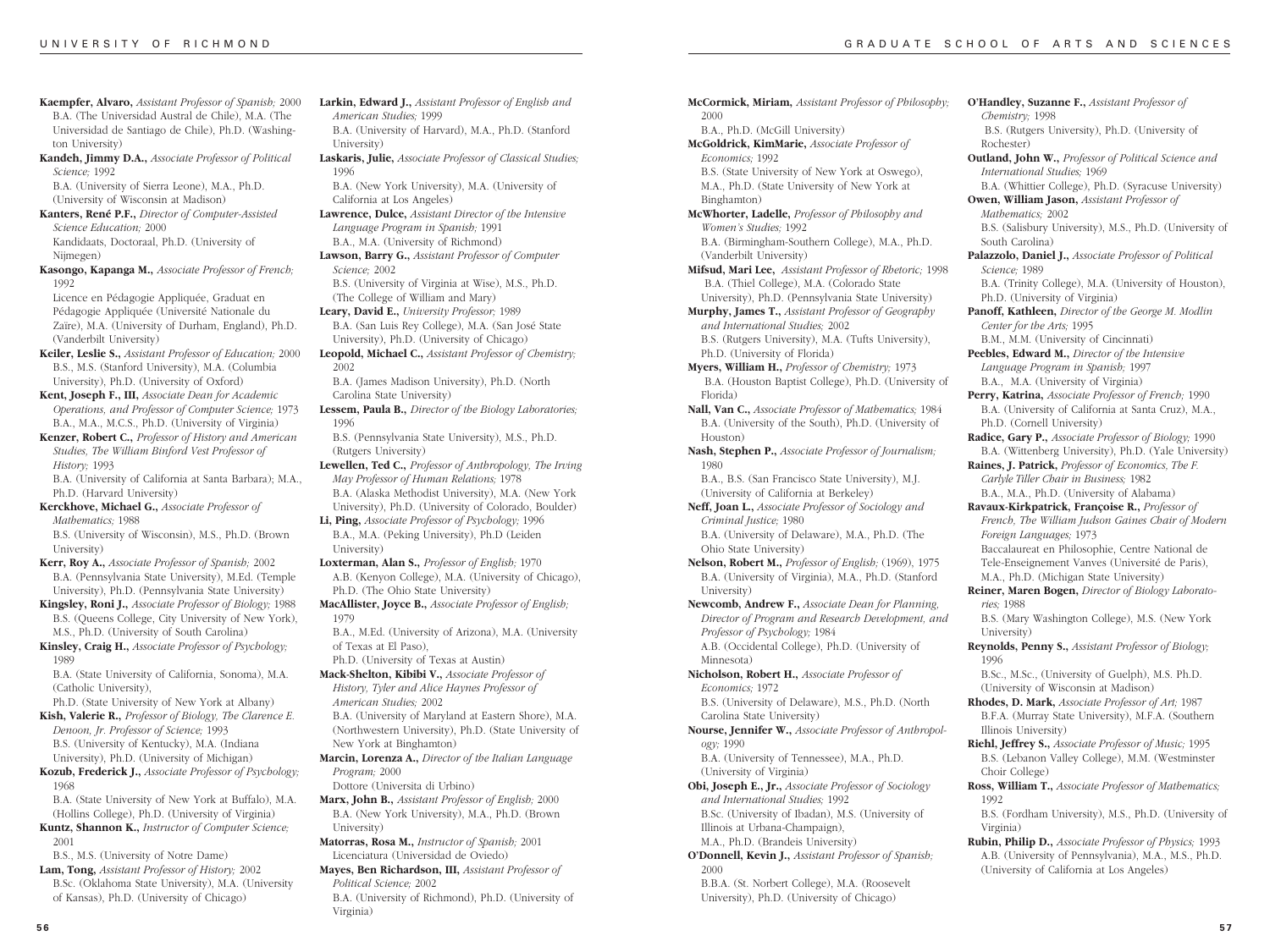**Russell, Anthony P.,** *Associate Professor of English;* 1992 B.A., M.Phil., Ph.D. (Yale University) **Saal, Ilka,** *Assistant Professor of English;* 2002 Intermediate Examination (Georg-August-Universitat), M.A. (Universitat Leipzig), Ph.D. (Duke University) **Sahlstein, Erin M.,** *Assistant Professor of Communication Studies;* 2000 B.S. (Iowa State University), M.A. (University of Wisconsin at Milwaukee), Ph.D. (University of Iowa) **Schauber, Nancy E.,** *Associate Professor of Philosophy;* 1993 A.B. (St. John's College), M.A. (University of Virginia), Ph.D. (Yale University) **Schmidt, Robert M.,** *Professor of Economics;* 1981 B.A. (University of Wisconsin at Madison), M.A., Ph.D. (Duke University) **Schoen, Walter L.,** *Associate Professor of Theatre;* 1991 B.A. (Pennsylvania State University), M.F.A. (University of California at San Diego) **Schoknecht, Patricia A.,** *Director of Teaching, Learning and Technology, Associate Professor of Biology;* 2000 B.S. (George Washington University), M.S. (Virginia Polytechnic Institute), Ph.D. (Cornell University) **Schwartz, Louis,** *Associate Professor of English;* 1989 B.A. (State University of New York at Albany), M.A., Ph.D. (Brandeis University) **Shapiro, Gary,** *Professor of Philosophy, The Tucker-Boatwright Professor in the Humanities;* 1991 B.A. (Columbia College), Ph.D. (Columbia University) **Shaw, Miranda E.,** *Associate Professor of Religion;* 1991 B.A. (The Ohio State University), M.T.S. (Harvard University Divinity School), M.A., Ph.D. (Harvard University) **Sholley, Barbara K.,** *Associate Professor of Psychology and Women's Studies;* 1972 A.A. (Hershey Junior College), A.B., M.S., Ph.D. (Ohio University) **Simpson, Dean W.,** *Associate Professor of Classical Studies;* 1982 B.A. (Dickinson College), M.Phil. (University College, Dublin), Ph.D. (National University of Ireland) **Sjovold, Erling A.,** *Assistant Professor of Art;* 2000 B.S. (University of California at Berkeley), M.F.A. (The School of the Art Institute of Chicago) **Smallwood, Peter D.,** *Assistant Professor of Biology;* 1997 B.S. (The Ohio State University), M.S. (University of North Carolina at Chapel Hill), Ph.D. (University of Arizona) **Softic', Tanja,** *Associate Professor of Art;* 2000 B.F.A. (Academy of Fine Arts of the University of Sarajevo), M.F.A. (Old Dominion University) 1983 Carolina at Chapel Hill) 1994 Commonwealth University), Commonwealth University) *Chemistry;* 1993 *Studies;* 1990 2000 *Education;* 1994 of New York at Buffalo) Hopkins University) *Program;* 1989 (Cornell University) (University of Maryland) University) *Communication;* 1986 (Michigan State University) (Florida State University), *International Studies;* 1981 University) 1979

**Spear, Michael M.,** *Associate Professor of Journalism;* B.A. (Guilford College), M.A. (University of North **Stenger, Krista Jane,** *Assistant Professor of Biology;* B.A. (University of Virginia), M.S. (Virginia Ph.D. (Medical College of Virginia/Virginia **Stevenson, Christopher L.,** *Associate Professor of* B.S. (University of North Carolina at Chapel Hill), Ph.D. (University of Florida) **Stevenson, Walter N.,** *Associate Professor of Classical* B.A. (Carleton College), Ph.D. (Brown University) **Stewart, Susan D.,** *Assistant Professor of Sociology;* B.A. (State University of New York at Fredonia), M.A., Ph.D. (Bowling Green University) **Stohr-Hunt, Patricia M.,** *Assistant Professor of* B.S. (State University of New York at Stony Brook), M.Ed., Ph.D. (State University **Summers, L. Carol,** *Associate Professor of History;* 1991 B.A. (Swarthmore College), M.A., Ph.D. (The Johns **Suzuki, Akira,** *Director of the Japanese Language* B.A. (Aoyama Gakuin University), M.A., Graduate Study (University of Pittsburgh), Graduate Study **Taylor, Welford D.,** *Professor of English, The James A. Bostwick Chair of English;* 1964 B.A., M.A. (University of Richmond), Ph.D. **Terry, Robert M.,** *Professor of French;* 1968 B.A. (Randolph-Macon College), Ph.D. (Duke **Thomas, David Allen,** *Associate Professor of Speech* B.A., M.A. (Hardin-Simmons University), Ph.D. **Treadway, John D.,** *Professor of History;* 1980 B.A. Ph.D. (University of Virginia) **Tremaine, Louis E.,** *Associate Professor of English and* A.B. (Occidental College), M.A., Ph.D. (Indiana **Troncale, Joseph C.,** *Associate Professor of Russian;* B.A. (Loyola University), M.A. (University of Arizona), Ph.D. (Cornell University)

**Vineyard, Michael F.,** *Professor of Physics, The Robert Edward and Lean Frazer Loving Chair in Physics;* 1986

B.S. (Stockton State College), M.S., Ph.D. (Florida State University) **Waller, Richard,** *Executive Director of University Museums and Director of the Marsh Gallery;* 1990 B.A. (Mankato State University), M.A. (University of Wisconsin), M.F.A. (Yale University) **Wang, Vincent W.,** *Associate Professor of Political Science;* 1996 B.A. (National Taiwan University), M.A. (Johns Hopkins University), Ph.D. (University of Chicago) **Watts, Sydney E.,** *Assistant Professor of History;* 1999 B.A. (Sarah Lawrence College), M.A., Ph.D. (Cornell University) **West, Ellis M.,** *Professor of Political Science;* 1968 B.A. (University of Richmond), (Yale Divinity School), (New York University School of Law); M.A., Ph.D. (Emory University) **West, Hugh A.,** *Associate Professor of History and International Studies;* 1978 B.A., M.A., Ph.D. (Stanford University) **West, Warwick Reed, III,** *Associate Professor of Theatre;* 1985 B.A. (University of Richmond), M.F.A. (Wayne State University) **Wharton, Carol S.,** *Associate Professor of Sociology and Women's Studies;* 1982 B.A. (Marshall University), M.S. (The Ohio State University), Ph.D. (Michigan State University) **Wheeler, Stuart L.,** *Associate Professor of Classical Studies;* 1967 B.A. (The College of William and Mary), M.A.T. (Vanderbilt University) **Whelan, John T.,** *Professor of Political Science;* 1970 B.S. (Canisius College), M.A., Ph.D. (University of Pittsburgh) **Wight, Jonathan B.,** *Associate Professor of Economics and International Studies;* 1982 B.A. (Duke University), M.A., Ph.D. (Vanderbilt University) **Winiarski, Douglas L.,** *Assistant Professor of Religion;* 2000 B.A. (Hamilton College), M.T.S. (Harvard Divinity School), Ph.D. (Indiana University) **Wohl, Debra L.,** *Assistant Professor of Biology;* 1999 B.A. (University of Michigan), M.S., Ph.D. (University of Georgia) **Wolf, Michael A**., *Professor of Law and History*; 1988 B.A. (Emory University), J.D. (Georgetown University), A.M., Ph.D. (Harvard University) **Yates, Andrew J.,** *Associate Professor of Economics;* 2002 B.S. (Washington University), M.S., Ph.D. (Stanford

University)

#### **Faculty Librarians**

**Gwin, James E.,** *Collection Development Librarian;* 1975 A.B. (University of Chattanooga), M.Ln. (Emory University), M.P.A. (Virginia Commonwealth University) **Hall, Bonlyn G.,** *Music Librarian;* 1971 B.S. (University of North Carolina), M.L.S. (State University of New York College at Geneseo), M.M. (University of Maryland) **Hillner, Melanie M.,** *Science Librarian;* 1987 A.B. (Earlham College), M.S.L.S. (University of Kentucky) **Lenville, Jean,** *Serials Librarian;* 1993 B.A. (Emerson College), M.S. (Simmons College) **Maxwell, Littleton M.,** *Business Librarian;* 1971 B.A. (Randolph-Macon College), M.L.S. (University of Kentucky), M.B.A. (University of Richmond) **McCulley, G. Lucretia,** *Head, Outreach and Instruction Services;* 1987 B.A. (Salem College), M.S.L.S. (University of Tennessee at Knoxville) **McDonald, Leigh H.,** *Head of Cataloging;* 1987 B.A. (University of Richmond), M.S.L.S. (University of North Carolina) **Porterfield, Paul C.,** *Head, Media Resource Center;* 1987 A.B. (Roanoke College), M.S.L.S. (Atlanta University), Ed.S. (Georgia State University) **Rettig, James,** *University Librarian;* 1998 B.A., M.A. (Marquette University), M.A. (University of Wisconsin at Madison) **Scott, Lisa,** *Social Sciences Librarian;* 2001 B.A. (University of Richmond), M.L.S. (University of Alabama) **Stevens, Lee Katherine,** *Humanities Librarian;* 1991 B.A. (University of Richmond), M.A. (University of Virginia), M.S.L.S. (Catholic University of America) **Whitehead, Marcia E.,** *Humanities Librarian;* 1985 A.B. (Brown University), M.L.S. (University of Rhode Island), Ph.D. (University of Texas at Austin) **Williams, Lila E.,** *Systems Administrator/Cataloging Librarian;* 1970 B.A. (Bridgewater College), M.L.S. (University of Pittsburgh) **Weimer, Keith,** *Government Information Librarian;* 2001 B.A. (Allegheny College), M.A., M.L.I.S. (University of Pittsburgh) **Woodall, Nancy K.,** *Social Studies Librarian;* 1992 B.A. (University of North Carolina), M.L.S. (University of South Carolina)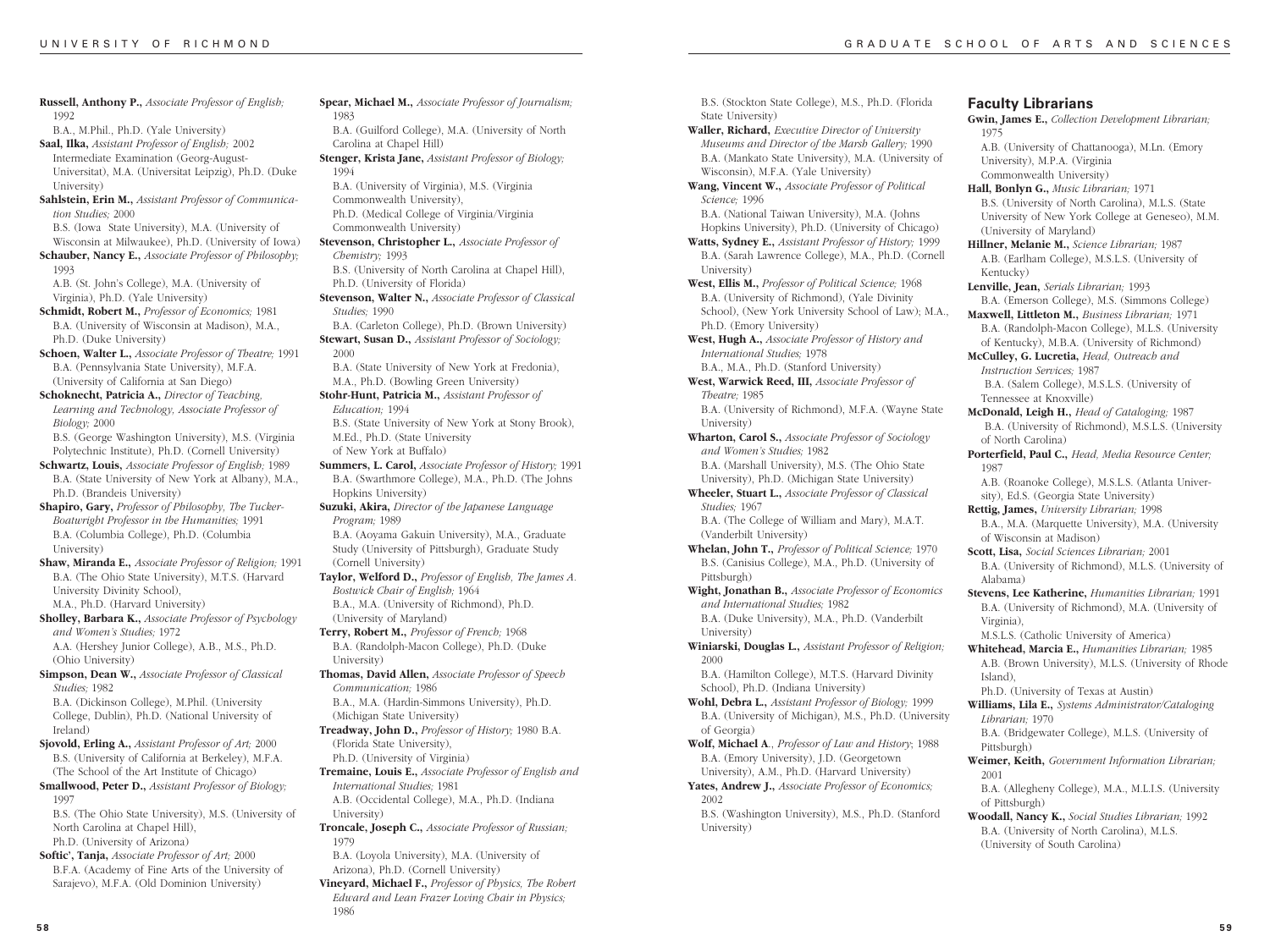

Richard S. Reynolds **Graduate School** 

#### **To Potential MBA Applicants:**

Thank you for your interest in the Richmond MBA. Students entering the program have the choice to pursue a generalist MBA or complete a concentration in marketing, finance, human resource management, or strategic leadership. All courses are designed around our two integrating themes of globalization and organizational transformation. The curriculum includes many innovative features that you will not find in most part-time programs, including an opening residency, an international experience, and a capstone project. We are very proud of our part-time program. The curriculum compares favorably with many of the best fulltime programs. We enroll talented, motivated students, and our faculty are among the finest teachers you will experience anywhere.

Because of the desirability of an MBA degree and the excellent reputation of the University of Richmond, the number of applications from highly qualified individuals has risen sharply. For your information, the mean Graduate Management Admission Test score of recently admitted classes is above 600, and the average undergraduate grade point average is above 3.00. Finally, you should note that applicants must have two years of relevant work experience since completing their undergraduate degree to be considered for the program.

I hope this information will help you as you consider applying to the Richmond MBA program. Please feel free to call our office if you have any questions.

#### **Dr. Carol Lawrence**

*Associate Dean and Director*

# 2002-03 **MBA C ALENDAR FALL SEMESTER 2002**

|  | Dec. 9-12, Mon.-Thurs.  Fall term examination period |
|--|------------------------------------------------------|
|  |                                                      |

#### **SPRING SEMESTER 2003**

| Apr. 21-24, Mon.-Thurs.  Spring term examination period |  |
|---------------------------------------------------------|--|
|                                                         |  |
|                                                         |  |

#### **SUMMER SESSION 2003**

The 2003 Summer School Calendar will be announced in January 2003.

# 2003-04

# **FALL SEMESTER 2003**

| Dec. 8-11, Mon.-Thurs.  Fall term examination period |  |
|------------------------------------------------------|--|
|                                                      |  |

#### **SPRING SEMESTER 2004**

| Apr. 26-29, Mon.-Thurs.  Spring term examination period |  |
|---------------------------------------------------------|--|
|                                                         |  |
|                                                         |  |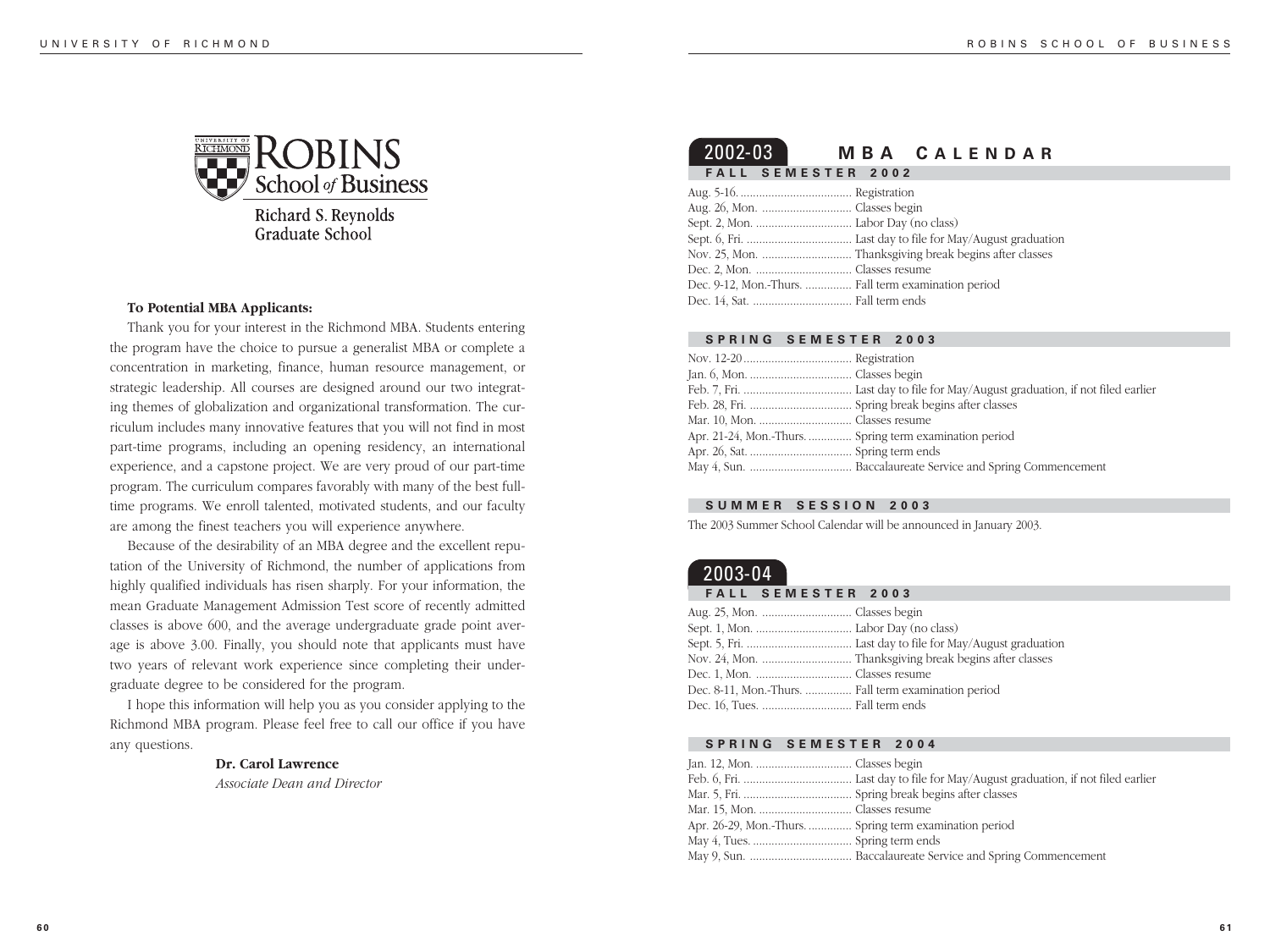The list below is intended to familiarize the University community with major religious holidays affecting many throughout the campus. Inclusion on this list does not imply that the day is a University holiday, but is provided to alert members of the Richmond community to possible scheduling conflicts. See the Class Attendance and University Holidays section of the catalog for details.

#### **Christian Holidays 2002-2004**

**Jewish Holidays 2002-2004**

| Holiday | 2002-2003 | 2003-2004            |
|---------|-----------|----------------------|
|         |           | Dec. 25, Thur., 2003 |
|         |           | April 9, Fri., 2004  |
|         |           | April 11, Sun., 2004 |
|         |           | April 12, Mon., 2004 |

| $\mu$ representation and $\mu$ and $\mu$                    |           |
|-------------------------------------------------------------|-----------|
| Holiday                                                     | 2002-2003 |
|                                                             |           |
|                                                             |           |
|                                                             |           |
| Shemini Atzeret/Simchat Torah  Sept. 28-29, Sat.-Sun., 2002 |           |
|                                                             |           |
|                                                             |           |
|                                                             |           |
|                                                             |           |

Jewish holy days, religious festivals, and the weekly Sabbath begin at sunset. On these days, observant Jews do not engage in daily activities or fulfill routine commitments.

**Holiday 2002-2003 2003-2004**

Sept. 27-28, Sat.-Sun., 2003 Oct. 6, Mon., 2003 Oct. 11-12, Sat.-Sun., 2003 Oct. 18-19, Sat.-Sun., 2003 Dec. 20-27, Sat.-Sun., 2003 April 6-7, Tues.-Wed., 2004 April 12-13, Mon.-Tues., 2004 May 26-27, Wed.-Thur., 2004

Many Jews who do not observe all holy days prefer to celebrate at their synagogue or at home on Rosh Hashanah, Yom Kippur, and the first two evenings of Passover.

\*\*This holiday does not require absence from routine commitments.

### **Islamic Holidays 2002-2004**

| Holiday | 2002-2003 | 2003-2004            |
|---------|-----------|----------------------|
|         |           | Nov. 25, Tues., 2003 |
|         |           | Feb. 1, Sun., 2004   |
|         |           | Feb. 22, Sun., 2004  |

All Islamic dates begin at sunset the preceding evening.

The Islamic year is based on the lunar cycle, consisting of twelve months of 29 or 30 days each, totaling 353 or 354 days. Each new month begins at the sighting of a new moon. Actual dates may differ by a day or two from the above dates. In many places, the moon sighting is often determined in advance by astronomical calculations.



# **T H E R OBINS S CHOOL O F B USINESS**

The Robins School of Business offers the Master of Business Administration (MBA) degree through two programs:

- The Master of Business Administration program
- The Juris Doctor/Master of Business Administration program (offered jointly with the University of Richmond School of Law)

These programs are administered by the faculty of The Robins School of Business. There are 45 full-time School of Business faculty members, over 94 percent of whom possess terminal degrees.

# **Mission Statement**

The mission of The Robins School of Business is to provide business education that meets the highest national standards and addresses local needs. The three major components of our mission are

- **Teaching:** preparing students for the present and future challenges of a complex, dynamic, global business world.
- **Intellectual Contributions:** creating and synthesizing knowledge to keep current in business disciplines through research and professional development.
- **Service:** providing resources and services to the University and to the business community.

Guided by these objectives, the MBA program provides a vital learning and growth experience for students.

In order to teach in the MBA programs, faculty members are required to hold a terminal degree, such as the Ph.D., D.B.A., or in certain cases, the J.D. or a master's degree with professional certification, such as the C.P.A., and to demonstrate a record of scholarly productivity in their area of competency. The director of the program and the chair of the department must approve each faculty member teaching a course in the department's area.

The Robins School is advised by the Executive Advisory Council, which is composed of business executives occupying policy-level positions in their organizations. The corporations represented in the Executive Advisory Council are a cross-section of firms located in central Virginia. Through the merger of thought among business academicians and business practitioners, the MBA programs are dynamic, challenging and practical.

The MBA programs are held in the School of Business building. The original building was completed in 1961. A major addition to the building was completed in the spring of 1984. A thorough interior renovation with technologically enhanced and restructured classrooms was completed in August 1999.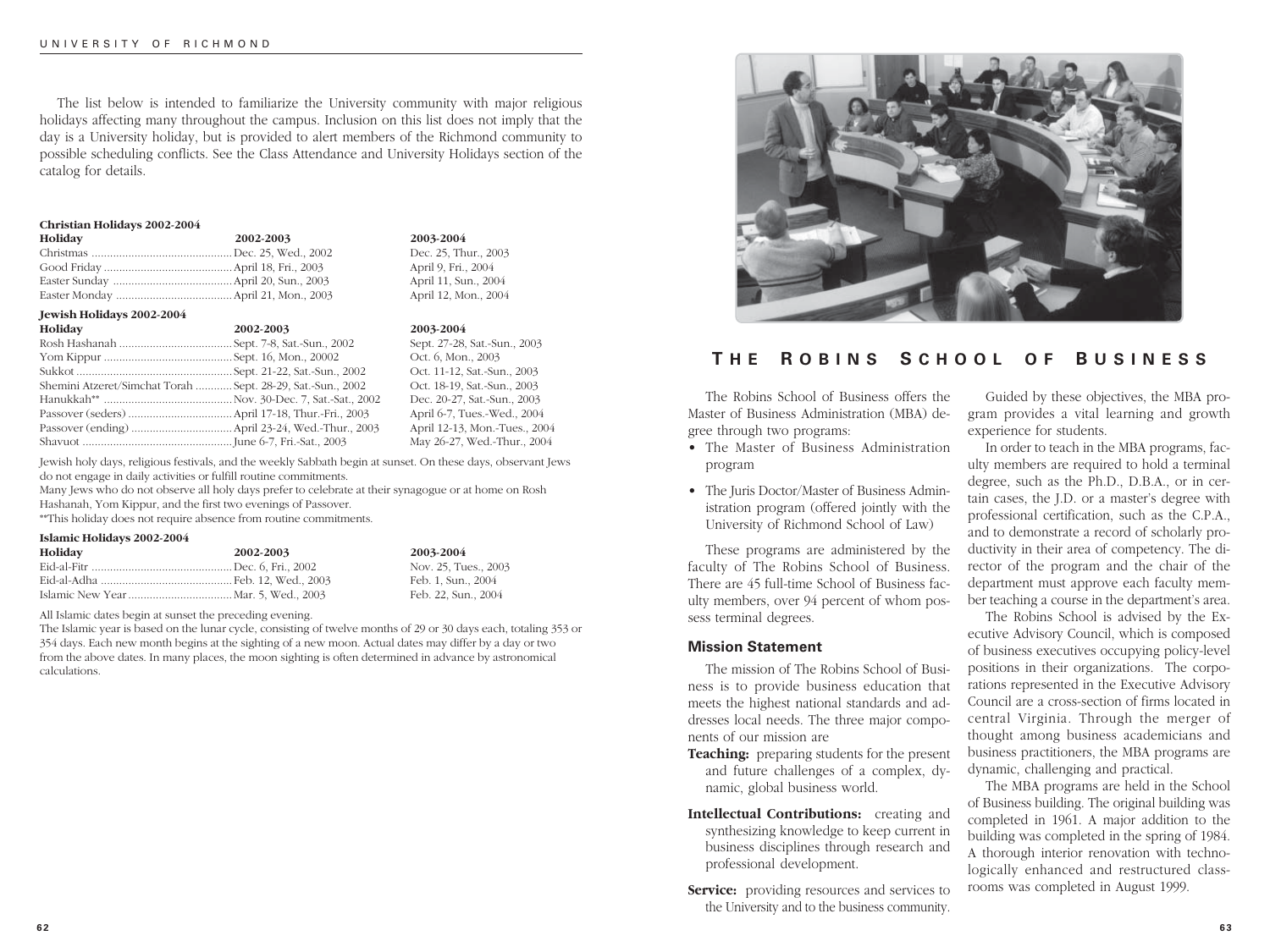# **MBA PROGRAM**

Graduate study in Business Administration at the University of Richmond is designed for professionals who hold an undergraduate degree. The MBA degree program is a decision-based course of study that provides students with the ability to advance to higher levels of management in all types of organizations.

*The objectives of the MBA programs are*

- to prepare students for career growth as they move through different organizations and industries;
- to provide students with the knowledge and tools to deal with contemporary business challenges;
- to provide an educational environment that allows students to interact with peers who work in a broad range of companies and industries; and
- to provide a classroom experience that encourages analysis, decision-making, and written and verbal communication.

*Key characteristics of the MBA programs in the Robins School of Business:*

- The School of Business is among a select group of business schools that are fully accredited by The Association to Advance Collegiate Schools of Business (AACSB International). The University of Richmond also is accredited by the Commission on Colleges of the Southern Association of Colleges and Schools.
- Outstanding facilities and teaching environment.
- Class sizes of 15 to 25 students ensure a personal class environment.
- Convenient location on the western outskirts of Richmond, with ease of parking close to the Business School.
- A wealth of data in our Business Information Center.
- An MBA faculty dedicated to quality teaching and to providing a real-world orientation to meet today's business challenges.
- A university that is currently ranked number one in the Southern Region by U.S. NEWS & WORLD REPORT and that is also among the most heavily endowed universities in the United States.
- A student-centered approach to learning.

# **MBA Program Options** *Option I: The MBA Program*

The MBA Program is designed to meet the needs of people holding responsible positions with Richmond-area business organizations and institutions, and who wish to continue their education on a part-time\* basis. As such, all classes are conducted at night. Although designed as a part-time program, a few fulltime students are admitted each year.

Currently six graduate assistantships are available for students seeking their MBA degree on a full-time basis.

# *Option II: The JD/MBA Program*

The JD/MBA program is offered through a reciprocal arrangement with the University of Richmond School of Law. A student may pursue a dual-degree program designed to provide its graduates with two degrees, the JD and the MBA, attesting to competency in both the law and in business administration. Because certain credits may count in both degree programs, the student pursuing this option may complete the JD and MBA degrees in less time than would be necessary to complete the two degrees independently.

# **MBA Curriculum Requirements**

The MBA degree program is divided into six parts: pre-course preparation, an Opening Residency, 11 core courses, an international course/residency, four concentration or elective courses, and a Capstone project. Each course carries three semester hours of credit.

\*A student is considered part time if enrolled for fewer than nine semester hours of credit in a semester; full time is enrollment of nine semester hours or more.

The pre-course preparation gives the students a basic background in business disciplines. The Opening Residency is designed to develop *esprit de corps* among the students, to provide concrete take-away knowledge, and to introduce students to the goals, expectations, and methods used throughout the program. The eleven core courses emphasize advanced analysis and decision-making in business. The international course/residency provides an indepth experience designed to enhance understanding of a country or region and gives students a concrete global business experience. The concentration, or elective, courses further students' skills and knowledge in areas of personal interest. The final project gives students a chance to incorporate the knowledge gained in their prior courses by solving a specific business problem.

In order to earn the MBA degree, all students must complete the Opening Residency, the 11 core courses, the international course/ residency, four concentration, or elective, courses, and the Capstone Project. The only course transfer credits that will be considered will be equivalent graduate business courses completed at an AACSB-accredited school. A maximum of four courses (12 credits) may be transferred into the program (see page 71 for specifics on transfer credits).

#### *Pre-Course Instruction*

Prior to beginning the program, all students should obtain pre-MBA interactive programs for self-study. The MBA Office will specify which self-study program will be used. The program should be completed prior to the opening residency and instructors will assume that students have mastered these materials prior to matriculation.

#### **MBA 500 – Opening Residency**

Opening Residency is designed to set appropriate expectations about effort, quality, performance, and cooperation. It is held over two weekends. The first weekend (Friday, Saturday, and Sunday) is at a residential off-site location. The second weekend (Saturday and

Sunday) is held in the Robins School and is not residential. The Opening Residency is organized around a "live case" and culminates in a case competition on the last day. This is a Pass/ Fail course and attendance is required.

#### *Core Courses*

The satisfactory completion of 11 core courses (33 semester hours) is required. These courses form a common body of knowledge of business administration. S*tudents must complete MBA 501 Financial Accounting, MBA 507 Quantitative Analysis and MBA 515 Managerial Economics within the first year after matriculation*. The core courses are:

# **MBA 501 – Financial Accounting**

**MBA 503 – Social, Ethical and Legal Issues in Business MBA 507 – Quantitative Analysis**

**MBA 511 – Strategic Cost Management**

**MBA 515 – Managerial Economics**

**MBA 520 – Marketing Management**

**MBA 530 – Organizational Behavior**

**MBA 540 – Operations Management**

**MBA 550 – Management Information Systems**

**MBA 560 – Financial Management**

**MBA 580 – Strategic Management**

#### *International Residency*

# **MBA 570 – Global Environment of Business/International Residency**

The international residency offers an intensive, in-depth, project-based experience that produces an understanding of a country or region and the unique problems that it faces.

#### *Concentrations*

Concentrations are offered in four areas, as listed below. In order to obtain certification in one of these areas it is necessary to complete 12 credit hours in that area. Students may also elect not to concentrate in any particular area but instead take four electives of their choosing.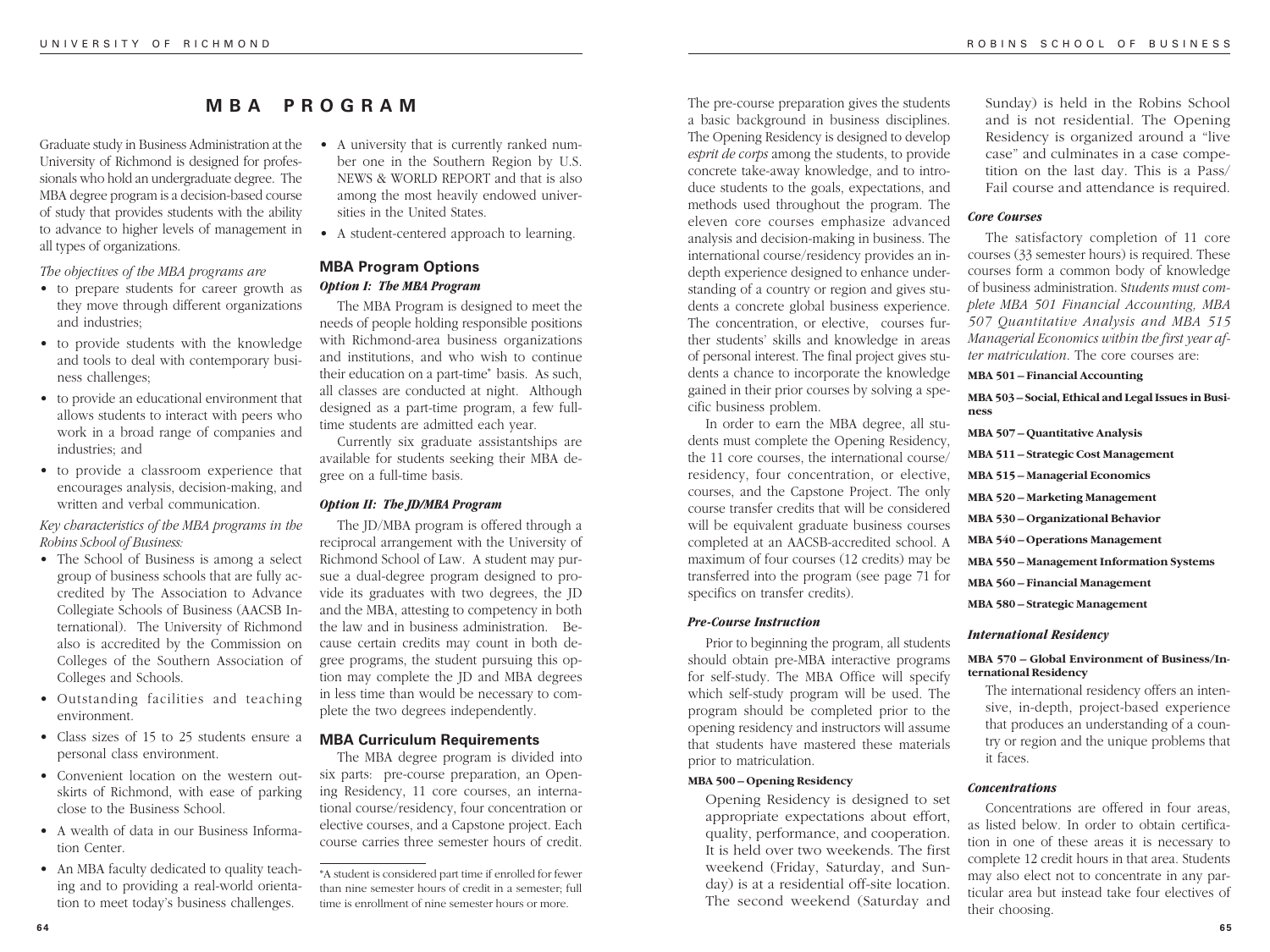#### *Marketing*

(All four courses have the core course MBA 520 – Marketing Management as a prerequisite)

**MBA 521 – Integrated Marketing Communications**

**MBA 522 – Strategic Marketing**

**MBA 524 – Marketing Research**

**MBA 525 – Consumer Behavior Analysis**

#### *Human Resource Management*

(All four courses have the core course MBA 530 – Organizational Behavior as a prerequisite)

**MBA 531 – Human Resource Management**

**MBA 532 – Legal Issues in Human Resource Management**

**MBA 533 – Research in Human Resource Management**

**MBA 534 – Strategic Human Resource Development**

#### *Finance*

(All four courses have the core course MBA 560 – Financial Management is a prerequisite)

**MBA 561 – Investments**

**MBA 562 – Portfolio Management and Analysis**

**MBA 563 – Global Financial Management**

**MBA 564 – Problems in Valuation and Modeling**

*Strategic Leadership*

**MBA 581 – Leadership**

**MBA 582 – Mergers & Acquisitions**

**MBA 583 – International Management**

**MBA 584 – New Venture Planning and Financing**

#### *Capstone Project*

#### **MBA 590 – Capstone Project**

A project relating to a local company or organization is developed by groups within the class. This will be researched and analyzed by the groups with a recommended solution presented to senior management and instructors. The project will incorporate the total learning experience of the program.

#### *JD/MBA Curriculum Requirements\**

JD/MBA students normally substitute four Law School courses for the concentration courses and MBA 503 – Social, Ethical and Legal Issues is waived from their degree requirements. More details and suggested curricula are available in the Dean's Office of each school.

#### *Changes in Catalog Information*

*Caution:* The course offerings and requirements of the University of Richmond are under continual examination and revision. This catalog is not a contract; it merely presents the offerings and requirements in effect at the time of publication and in no way guarantees that the offerings and requirements will not change. The University specifically reserves the right to change requirements for any major, minor, and/ or program, and to implement them during any particular years.

The student assumes full responsibility for compliance with all academic requirements. Current course offerings may be obtained from the appropriate school or department.

#### **Degree Requirements**

To qualify for the Master of Business Administration degree, a candidate must complete the curriculum satisfactorily, including the achievement of at least a 3.00 grade point average on all applicable coursework; complete at least 42 semester hours of applicable graduate level coursework taken at the University of Richmond; and complete the curriculum requirements within five years of starting the program unless amended by the Graduate Council.

To graduate, a student must file a degree application and participate in commencement. Degree applications must be filed in the Of-

fice of the University Registrar by the second Friday in September for the coming May or August commencement. Those enrolled only in the spring must file by the first Friday in February. Students enrolled only in the summer term culminating in their graduation must file by the second Friday in June. Degree applications are available in the MBA Office and in the Registrar's Office.

Degrees are awarded in person except by the decision of the University not to do so. A student who expects to graduate in the spring commencement may request absentia status by explaining in writing the very unusual circumstance which prevents participation in the ceremony. This request must be received by the University Registrar no later than eight working days before the ceremony. The Reg-

Applicants must meet the specified admission requirements to be eligible for admission to one of the programs offered by The Robins School of Business. However, meeting these requirements does not ensure acceptance. Acceptance is determined by the Graduate Council of The Robins School of Business. Equal opportunity for admission is assured to all applicants subject to qualifications, space

Application for admission to the MBA Program or the JD/MBA program must be made on the MBA application form. A \$50 nonrefundable fee must be submitted with the

Applicants for the JD/MBA program are required to meet the admission standards of both the MBA program (as set forth in this bulletin) and the University of Richmond School of Law. Applications must be made separately to the MBA program and to the School of Law. A bulletin and application form for the School of Law may be obtained from: Director of Admissions, University of Richmond School of Law, University of Richmond, VA 23173.

and class-size limitations.

application.

istrar will notify the degree candidate of the status granted by the University. *Unless approved as "absentia," a candidate for graduation who does not participate in the commencement ceremony does not graduate. Such a candidate may graduate by again filing a degree application and by following the appropriate commencement policy.*

August degrees are conferred as of the date specified in the University calendar and diplomas are mailed to those qualified.

**Note:** No degree is conferred if the student's responsibilities to the University are in an unsatisfactory condition. Such responsibilities include financial and administrative matters such as, but not limited to, delinquent payments, parking fines, or overdue library books.

# **ADMISSION**

#### **Admission Requirements**

To be considered for admission to the MBA program, an applicant must:

- hold a baccalaureate degree from an accredited college or university.
- have a grade point average (GPA) on all college and university academic work attempted that meets current admission standards.
- have a score on the Graduate Management Admission Test (GMAT) that meets current admission standards. The GMAT score must be no more than five years old at the time of application. Information on the GMAT may be obtained from the Educational Testing Service, Princeton, New Jersey 08541 or www.gmat.com.

**Note:** Students whose native language is not English, or whose collegiate level instruction was not in English, must also earn a score of at least 600 on the paper-based or 250 on the computer-based Test of English as a Foreign Language (TOEFL). Information about the TOEFL may be obtained from the Educational

<sup>\*</sup>Students who are pursuing the combined JD/MBA program and who complete the JD degree before the MBA degree must satisfy the MBA degree requirements within one year of completing the JD requirements. Further, the requirements for both degrees must be completed within five years of the starting date of the degree program, JD or MBA, in which the students first enrolled.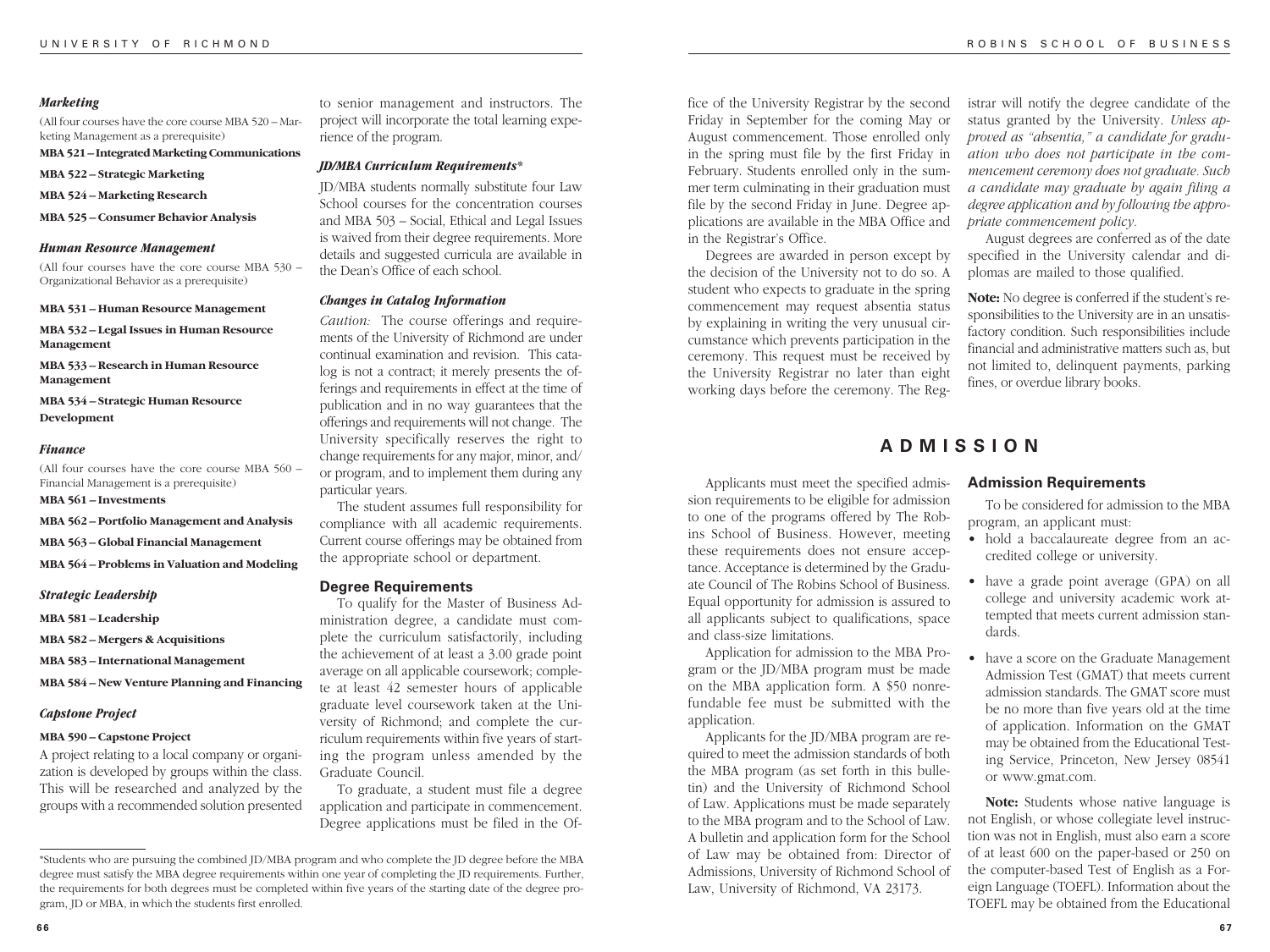Testing Service, Princeton, New Jersey 08541 or www.toefl.org.

Applicants for the MBA also are expected to have had at least two years of relevant work experience after completion of the baccalaureate. The two-year work experience requirement is waived for JD/MBA students, for those who hold another advanced degree, and for full-time applicants with exceptional academic records. However, applicants who hold the Bachelor of Science in Business Administration degree from The Robins School of Business are discouraged from applying to the MBA program until they have had two years of work experience beyond the baccalaureate.

Before an applicant will be considered for admission, the following documents must be on file in the MBA Office:

1. A completed application form.

2. Official transcripts of all college and university work attempted from each college and university attended. An applicant whose prior experience in higher education includes work taken at a non-United States college or university may be required to have the academic record evaluated by an independent credentials evaluation service. In addition, non-United States citizens are required to submit additional documents to meet Immigration and Naturalization Service requests. Such students should contact the director at least six months prior to the application deadline to determine if a transcript evaluation will be required and/ or what additional documents must be submitted.

- 3. Official GMAT score report.
- 4. Official TOEFL score report (when applicable).

5. Current résumé.

Official documents verifying college and university work and test scores must be sent from the institution or agency responsible for the information directly to the MBA Office.

Students are admitted for the Fall semester. **All application materials must be in the MBA Office by May 1 in order to be considered for admission for the upcoming fall semester.**

The address for all application materials: Director The MBA Program The Robins School of Business University of Richmond, VA 23173

# **A CADEMIC P ROCEDURES**

### **Registration**

In registering for courses, it is presumed that students enrolled in advanced-level courses will have the necessary academic background.

Students shall register each term according to the instructions published by the MBA office and the University Registrar. A calendar is published concurrently with pertinent dates.

Students are able to register for classes through *BannerWeb*, a secured Web site that may be accessed over the Internet through the Registrar's homepage: http:/oncampus. richmond.edu/academics/registrar/, or via the following link: https://bannerweb.richmond.edu/

Through *BannerWeb*, students can register for classes, drop classes, view their class schedules, view grades for a specific term and view their unofficial University of Richmond transcript. Students are responsible for all activity on their *BannerWeb* account including PIN maintenance, registration and security. If a student has questions or needs assistance with any aspect of *BannerWeb*, he or she should contact the Office of the University Registrar at (804) 289-8639 or registrar@richmond.edu.

Once registered, students may change their registration (drop/add) according to the published schedule. For a regular term, generally adds and withdrawals without academic record may be made during the first two weeks of

classes. After that time only withdrawals-withrecord are possible. The grade to be recorded during the withdrawal-with-record period is left to the instructor's discretion.

To initiate changes in registration, the student should contact the MBA Office promptly.

#### **Limits of Work**

A part-time MBA student may enroll in either three or six hours per semester. Part-time students should consider requirements of their employers when scheduling academic classes.

A full-time student carries from nine to 12 semester hours in one semester. The maximum load for a graduate student is 12 semester hours in one semester.

All full-time students are urged to bear in mind that graduate work requires much more time and effort for reading, research and organization of material than does undergraduate work. Every effort should be made to limit outside work of every sort. If outside employment is an economic necessity for a full-time student, that student must consult the director concerning the advisability of limiting his or her academic load.

#### **Class Attendance**

Each student is expected to attend all meetings of all classes, including lectures, seminars, laboratories and workshops, in which he or she is enrolled. The specific attendance policy in each course, however, is determined by the instructor of the course, subject to the section on University Holidays below. The specific attendance policy for each course will be announced to the students and distributed on the course syllabus at the beginning of each semester.

Faculty members will honor an official notification from the appropriate dean that a student is to be excused from participation in a University-sponsored event, such as choral performances off campus, intercollegiate athletic events or judicial hearings at which the student must be present.

A student generally will be held responsible for all work of a class or laboratory missed during an absence. Acceptance of any excuse for an absence, other than those excused by the appropriate dean in the previous paragraph, and any provision for makeup, will be at the discretion of the instructor provided it is consistent with the announced policy for the course and with the University Holiday Schedule below. Missed classes, work, tests and/or excessive absences with or without good cause may result in a poorer grade, or failure, in the course. (NOTE: Students enrolled in Business School courses must attend at least 75% of the class meetings, regardless of the reasons for absence, to be eligible to receive credit for the course.)

Generally, absences that may be excused by faculty members include accident or illness, death or serious illness of a family member, bona fide religious holiday observance, or participation in other University activities such as field trips. Students should make arrangements with their instructors as far in advance as possible for the make-up of any missed work. Students experiencing difficulty in making reasonable arrangements for make-up work may see their dean.

# **University Holidays**

With the increasing diversity of the University community and the limited flexibility in setting the academic calendar, it is not possible to avoid some religious and secular holidays that are very important to some members of our faculty, staff and student body. However, the University is very sensitive to the special needs of those who need to observe such holidays and will make accommodations for them to make up the time missed if arrangements are made in advance.

The University is officially closed on New Year's Day, Thanksgiving Day and Christmas. In addition, some schools are closed for classes on Memorial Day, July 4th and Labor Day while others hold classes on those days. (See the appropriate academic calendar for specifics.)

Other holidays affecting University community members include Martin Luther King Day, Rosh Hashanah, Yom Kippur, the first two days of Passover, Good Friday, and Easter Sunday. In consideration of their significance for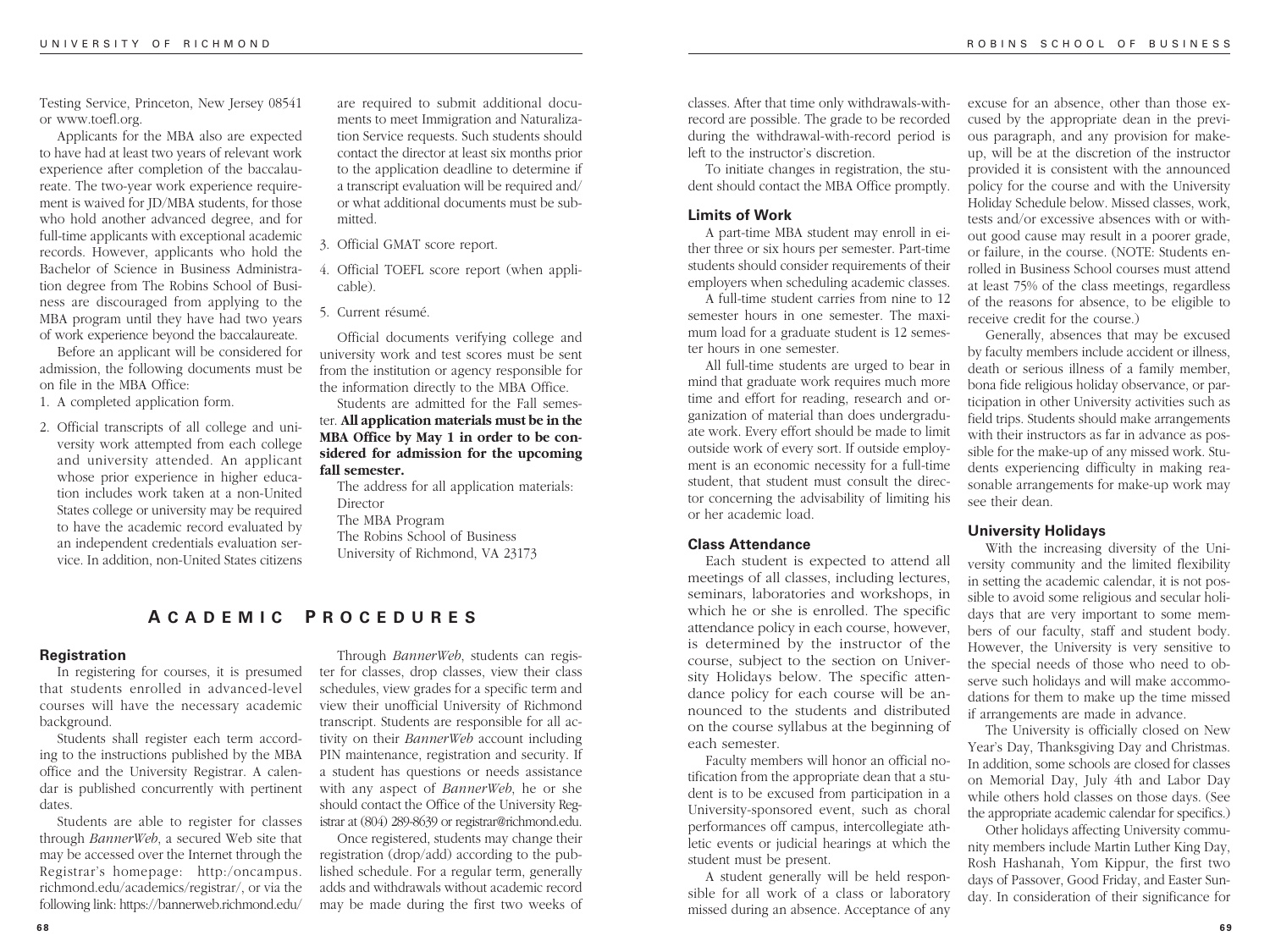our students, students who observe these holidays will be given an opportunity to make up missed work in both laboratories and lecture courses. If a test or examination is given on the first class day after one of these holidays, it must not cover material introduced in class on that holiday. Faculty and staff should be aware that Jewish and Islamic holidays begin at sunset on the evening before the published date of the holiday.

The University recognizes that there are other holidays, both religious and secular, which are of importance to some individuals and groups on campus. Such occasions include, but are not limited to, Sukkoth, the last two days of Passover, Shavuot, Shemini Atzerat and Simchat Torah, as well as the Islamic New Year, Ra's al-sana, and the Islamic holidays Eid-al-Fitr and Eid-al-Adha.

**Students who wish to observe any such holidays must inform their instructors within the first two weeks of each semester of their intent to observe the holiday even when the exact date of the holiday will not be known until later, so that alternative arrangements convenient to both the student and instructor can be made at the earliest opportunity. Students who make such arrangements will not be required to attend classes or take examinations on the designated days, and faculty must provide reasonable opportunities for such students to make up missed work and examinations. To facilitate this, faculty will announce and distribute all anticipated test and examination dates on the course syllabus, distributed at the beginning of each semester. Students should be aware that faculty may need to adjust these dates as necessary.**

# **Credit and Grades**

The MBA program uses the semester hour credit value and the four-point grading system as applied to a normal *A - F* grading scale.

A semester hour is the value of one class hour of work a week through the semester. Grade points are given to each semester hour according to the following scale:

| A+ $4.0$ B+ $3.3$ C+ $2.3$ D+ $1.3$<br>A 4.0 B 3.0 C 2.0 D 1.0<br>A- 3.7 B- 2.7 C- 1.7 D- 0.7<br>F 0.0 I 0.0 M 0.0 V 0.0 |  |  |  |  |
|--------------------------------------------------------------------------------------------------------------------------|--|--|--|--|
|                                                                                                                          |  |  |  |  |
|                                                                                                                          |  |  |  |  |
|                                                                                                                          |  |  |  |  |
|                                                                                                                          |  |  |  |  |

These letter grades may be accompanied by a (+) or minus (-) to indicate a relative position within the grade category. The grade point average is determined by dividing the total number of grade points earned by the total number of academic hours attempted. Each of these totals is accumulated term by term. Students may not choose to take a class Pass/ Fail in the MBA program. However, certain classes (e.g., the Opening Residency) may be offered on a Pass/Fail basis.

Special grades also are used as follows: *V*—failing due to excess absence, *W*—withdrawn passing, *M*—withdrawn failing, and *X* grade not received from instructor. The *V* and *M* count as *F* in the grade point average computation.

#### **Incomplete Work**

Two other letters are used in reports for MBA students. *I* and *Y* mean that course-work has not been completed by the end of the term. The *I*, which counts as a failing grade in the grade point average, is given when the reasons for incomplete work are deemed unjustifiable by the instructor. The work is to be made up by the date the instructor specifies, but no later than the mid-term point of the next regular term. If the work is not made up during the grace period, the *I* will be converted to *F* unless the instructor has submitted to the registrar a written request for delay until a specified date which has been approved by the director. The *Y*, which does not count as a failing grade, is given when the reasons for incomplete work are deemed justifiable by the instructor. There is no deadline for completion of the work unless the instructor so specifies. In any case, it is the student's responsibility to make arrangements for and progress to the completion of an incomplete course. **Part-time students carrying a grade of** *I* **or** *Y* **may not enroll for further coursework without the permission of the director.**

# **Evaluation**

Instructors establish grading criteria for their courses and prepare and submit the final course reports (using the grades defined under Credit and Grades) to the University Registrar for recording. In the event of a question about the accuracy of the recorded grade, a student should direct inquiries to the instructor and/or the Office of the University Registrar.

It is recognized that each class and each student in a class has unique characteristics that the instructor alone is in the best position to evaluate; consequently, except in unusual circumstances, formal appeals concerning the evaluation on which a grade is based are not appropriate.

If unusual circumstances appear to have existed which could have affected the evaluation, the student should first bring the matter to the attention of the instructor (if available). If that informal inquiry is impossible, or if its results are disputed, the student may next bring the matter to the attention of the department chair and the instructor, jointly. In the event of continued dispute, the student may formally petition the dean of the student's school who, in consultation with department faculty, may present the matter to the appropriate academic council for a decision.

# **Academic Progress and Scholarship**

A student is expected to make steady progress toward completion of his or her program. A student who, over a period of one year, fails to complete an MBA course at the University of Richmond, unless completing elsewhere an approved course for transfer, will be terminated from the program. Such a student desiring to return to the program must reapply and be readmitted under the catalog standards applicable at the time of reapplication.

A student is expected to maintain an average of no less than *B* (3.00) to remain in the MBA program. A student who earns less than *B* in two or more courses (whether or not they are being taken for graduate credit) may be suspended from the MBA program. A student who earns three *Cs*, one *C* and one *D*, or one

*F* will automatically be dismissed from the program. A student who has been suspended or dismissed may apply for readmission after the lapse of one academic year. Application for readmission must be made in writing to:

> Graduate Council c/o Director MBA Program Robins School of Business University of Richmond, VA 23173

# **Transfer Credits**

It is expected that all work for the MBA degree will be completed at the University of Richmond. Under certain circumstances, a maximum of 12 semester hours may be accepted in transfer. All coursework transferred must be completed at an institution accredited as degree-granting by a recognized regional accrediting body for higher education, as well as an AACSB accredited graduate school at the time the coursework is completed. Written approval by the director must be obtained in advance if a student desires to take work elsewhere for transfer credit. Upon completion of the approved work, credit will be allowed only if a grade of *B* or better is earned, and after an official transcript documenting the fact is received by the MBA Office directly from the institution giving the instruction.

# **Records and Progress Reports**

Grades are available through *Banner-Web*. Students can also check grade changes, incomplete make-ups, and posting of transfer credit throughout the year from any location. Grades are deemed correct unless notification to the contrary is received by the University Registrar within three (3) months after the close of the term specified.

If students need an official copy of the academic record, they can request a transcript through the Office of the University Registrar. All courses taken at the University of Richmond become a part of the permanent academic record.

Advice concerning progress toward the degree may be obtained in the MBA Office.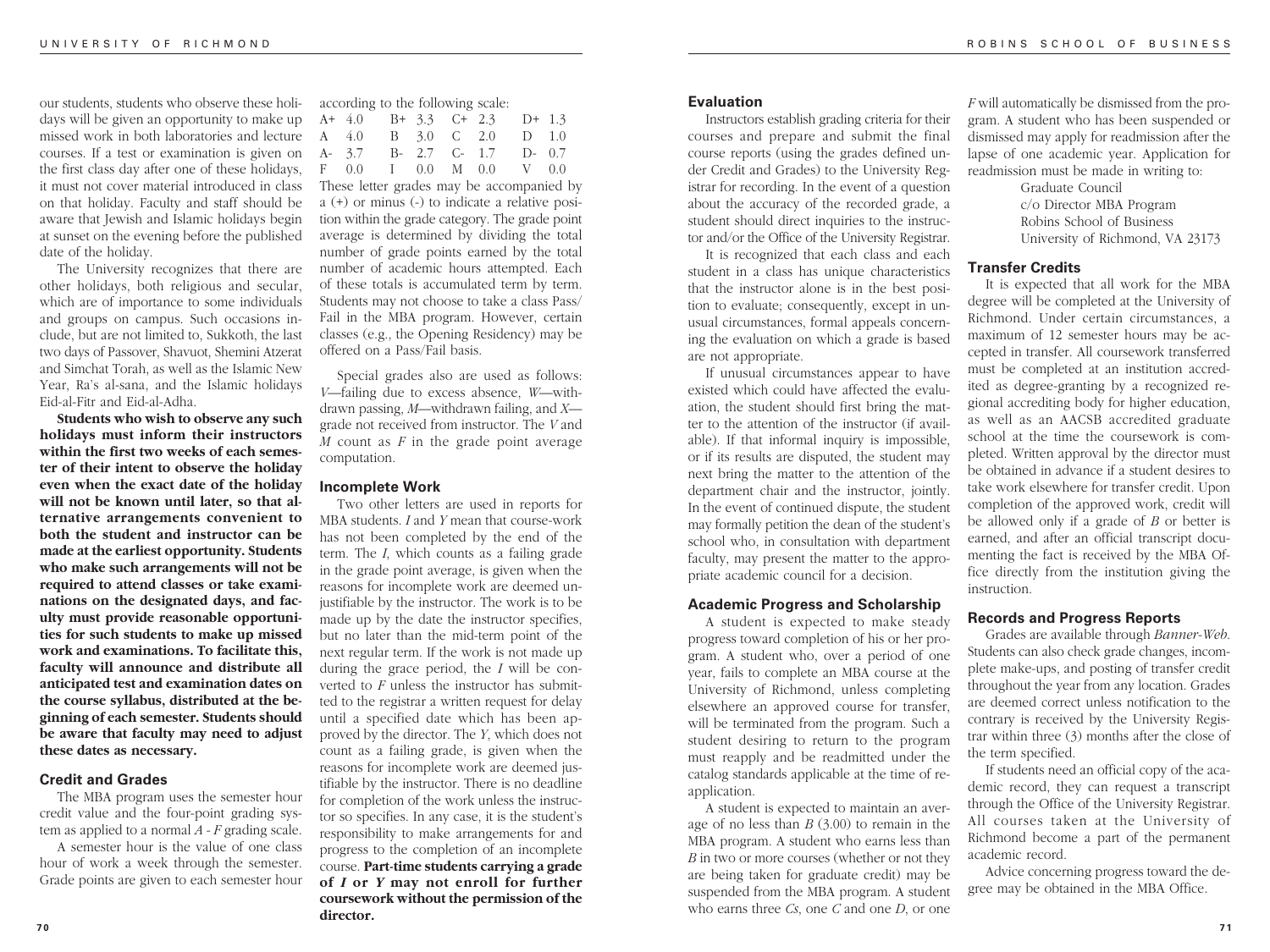# **FINANCIAL AFFAIRS**

# **Tuition**

For 2002-03, the tuition for MBA students taking fewer than nine hours is \$500 per semester hour; tuition for MBA students taking nine or more semester hours is \$11,180 per semester. Late registrations are subject to a \$60 fee, and changes in registration made after the first week of class are subject to a \$10 fee.

**The University reserves the right to increase the fees listed herein if conditions should make such changes necessary or advisable. The changes will be announced as far in advance as possible.**

**Note:** Regardless of the University division in which a course is taken, the student pays the tuition and fees of the school to which he or she has been admitted and which is considered the school of record. Any special fee associated with a particular course, such as a laboratory fee, is charged based on registration in the course.

#### **Financial Aid**

The University of Richmond offers graduate students various forms of financial support drawing on state, federal, and institutional resources. Financial aid is awarded without regard to race, color, religion, national origin, sex, disability or age. Applicants for financial aid must be enrolled or accepted for enrolllment on at least a half-time basis in a degree or certificate program at the University.

Graduate assistantships are available in limited number for full-time MBA students. Students in-

**Tuition, fees and**

terested in applying for a graduate assistantship should contact the director. Assistantships are not available for part-time students.

Students who are degree candidates and registered for at least six credits a semester may be eligible for either need-based or credit-based educational loans. Eligibility for need-based financial aid is evaluated annually based upon completion of the Free Application for Federal Student Aid (FAFSA). In addition, students must meet certain standards of satisfactory academic progress as outlined by the Financial Aid Office. Generally, graduate students are eligible for need-based financial aid for a total of four semesters if they are full time, 10 semesters if they are part time. All graduate students must maintain a 3.00 grade point average. Contact the Financial Aid Office, at (804) 289-8438 for more information.

The Virginia Tuition Assistance Grant is available to full-time degree-seeking MBA students who are bona fide Virginia residents. The grant is available for up to two academic years. Applications are available in the MBA Office and in the Financial Aid Office. The deadline is July 31.

# **General Fee, Room and Board Refund**

Students are matriculated by semester. If a student withdraws from classes or is dropped from the University for whatever cause, a refund of fees for a fall or spring semester shall be made in accordance with the University's refund policy, based on the following schedule. This schedule is adapted for summer terms.

| Tunnun, Res anu                                |                    |                     |
|------------------------------------------------|--------------------|---------------------|
| room refund                                    |                    | <b>Board refund</b> |
| Withdrawal on or before the first day of class | 100% less deposits | Prorated            |
| Withdrawal during the first week of classes    | 85% less deposits  | on a daily          |
| Withdrawal during the second week of classes   | 70%                | basis through       |
| Withdrawal during the third week of classes    | 50%                | the sixth week      |
| Withdrawal during the fourth week of classes   | 25%                | of classes.         |
| Withdrawal during the fifth week of classes    | 25%                |                     |
| Withdrawal during the sixth week of classes    | 25%                |                     |
| Withdrawal after the sixth week of classes     | None               |                     |

Students who withdraw from the University and who are receiving any financial assistance may be required to return such assistance per Public Law 668.22 and institutional policy. The University of Richmond complies with all federal regulations governing recipients of federal Title IV funds. Information regarding financial aid refund policies is available in the Office of Financial Aid.

*Any special fee associated with a particular course is nonrefundable after the first day of class.*

# **Appeals Process**

The University of Richmond has an appeals process for students and parents who believe individual circumstances warrant exceptions from published policy. All appeals must be in writing and directed to Annemarie Weitzel, Bursar, Box R, University of Richmond, VA 23173 or bursar@richmond.edu.

# **C URRICULUM**

*All courses carry 3 semester hours of credit.*

# **Pre-Course Instruction**

Prior to the beginning of the program all students should obtain pre-MBA interactive programs for selfstudy. The MBA Office will specify the self-study program to be used. These will consist of CD-ROMs and on-line instruction covering basic business disciplines. These must be completed prior to the Opening Residency and instructors will assume that students have mastered these materials prior to matriculation.

# **MBA 500 Opening Residency**

The objectives of the Opening Residency are to develop *esprit de corps* among all participants; to give the participants concrete, take-away knowledge; and to set the appropriate expectations about effort, quality, and cooperation. To accomplish these goals we analyze a "live case" during the week on a topic of relevant strategic importance. The residency ends with a case competition among the teams, judged by University faculty and selected executives from industry on both content and presentation quality. As part of the residency, participants are introduced to the goals, expectations, and methods that are used throughout the program, including case analysis methods and business research and analysis skills.

# **Core Courses**

*The student must complete MBA 501 Financial Accounting, MBA 507 Quantitative Analysis and MBA 515 Managerial Economics within the first year after matriculation*. *MBA 507 is a prerequisite for MBA 515.*

**MBA 501 Financial Accounting**. Basic concepts and procedures underlying corporate financial statements are developed. Tools for analyzing profitability, liquidity, leverage, activity, and risk are introduced. The impact of the alternatives available within generally accepted accounting principles on financial statements, especially in terms of management's financial reporting strategy are explored. *Mastery of pre-course instruction in accounting is assumed when this course begins.*

**MBA 503 Social, Ethical, and Legal Issues in Business**. Ethical and legal approaches and their application to the world of business are studied. Discussion centers on interaction between firms and their various stakeholders, including employees, customers and society. The role of business under the legal systems of countries other than the United States is introduced to highlight important differences. Emphasis is placed on court decisions relating to business contracts, secured transactions, and business organizations.

**MBA 507 Quantitative Analysis**. The techniques used in analyzing business and economic problems are covered, including algebra, differential calculus, statistics, optimization theory, and demand analysis as applied to business problems.

**MBA 511 Strategic Cost Management**. The design of management accounting systems that support an organization's strategic objectives is the focus of this course. Topics also include the impact of lean production methods on cost management, target costing, managing capacity costs, environmental costs, activity-based management, and the theory of constraints.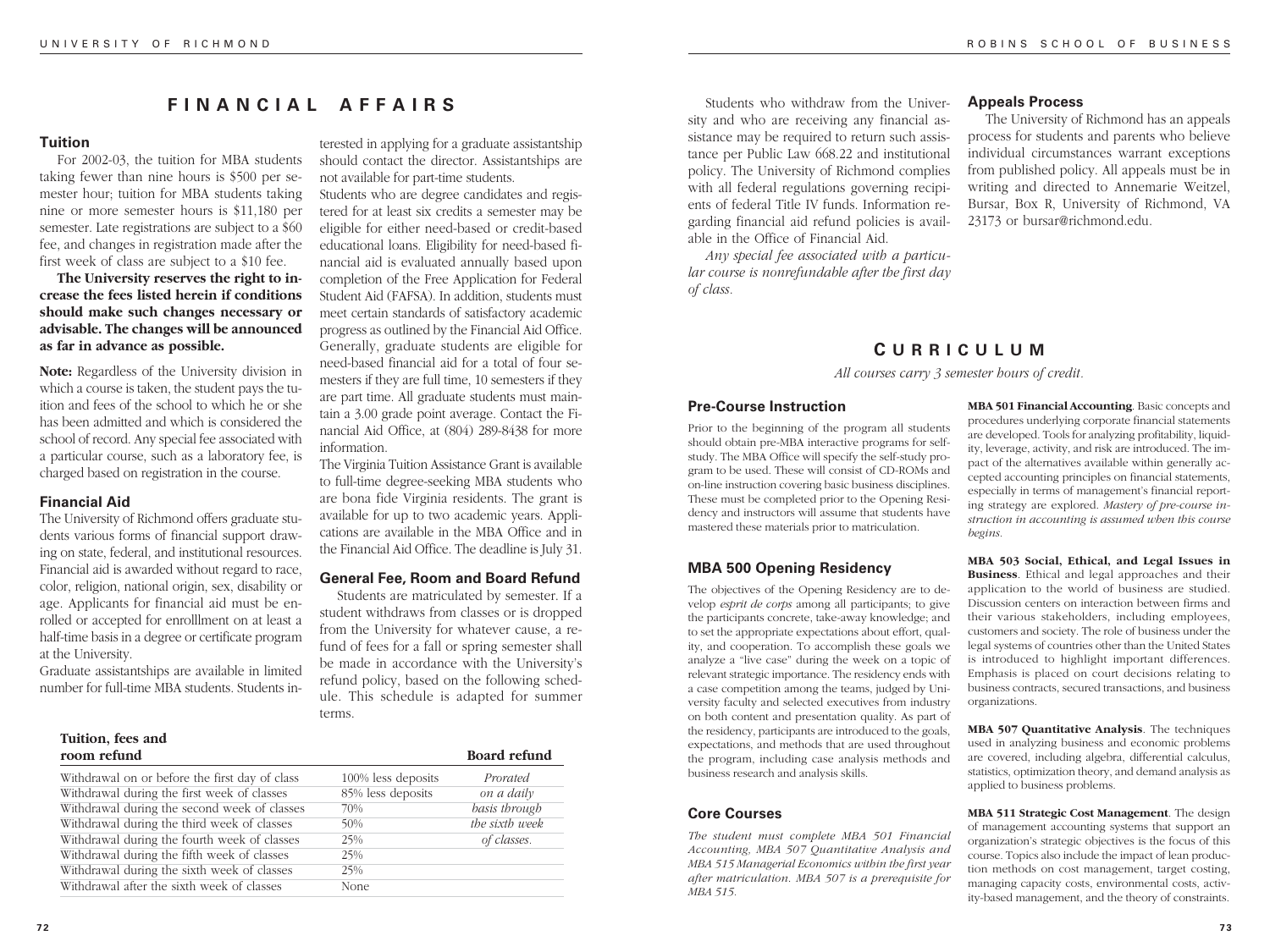**MBA 515 Managerial Economics**. Explores microeconomic methodologies to solve business-oriented problems. The focus is on tools and techniques for decision making and the role that economic analysis plays in decision process. *Prerequisite: MBA 507 Quantitative Analysis*.

**MBA 520 Marketing Management**. An intensive study of the marketing process in advanced market economies concerning the environment within which marketing decisions are made. Areas of concentration: consumer wants, motivation and purchasing power, structure of distribution; product service market offerings; a global approach; and management of the firm's marketing effort. Strategic decisions of the marketing mix variables applied to both service and manufacturing companies of various sizes. Lectures and the case analysis method are used to integrate the student's marketing background.

**MBA 530 Organizational Behavior**. Analysis of work behavior from the viewpoint of both behavioral research and managerial practice. Understanding of basic issues such as motivation, individual differences, leadership, and managing change provides students with foundation needed for managing performance, quality, and operations.

**MBA 540 Operations Management**. The systematic direction and control of the process that transforms inputs into finished goods or services. It emphasizes the concepts and analytical methods that are used in understanding the management of the firm's operations.

**MBA 550 Management Information Systems**. Integration of computer-based information systems for the purposes of managerial control and decision support. Analysis, design, implementation, and organization aspects of MIS demonstrated through case studies and computer-based studies.

**MBA 560 Financial Management**. Financial management techniques, policies and theory are discussed via case studies and problem-scenario analysis. Policies and strategies for current and long-term assets, working capital, total capitalization and profit distribution presented in the context of share price maximization. Multinational considerations, leasing, risk analysis, project evaluation, and cost of capital are specifically addressed.

**MBA 580 Strategic Management**. Examines the strategic alternatives and choices to be made by companies in light of opportunities and threats within the external environment. It also examines how companies should create core competencies to enhance the strategic choice and to create sustainable competitive advantage. Different levels of strategic management are emphasized. *Prerequisite: MBA 570 Global Environment of Business/International Residency.*

#### **International Course/Residency MBA 570 Global Environment of Business/Inter-**

**national Residency**.The international residency will provide an intensive, in-depth experience designed to enhance understanding of a country or region and the unique problems that it faces. The residency will consist of discussions with local business people, academics, politicians and civil servants, coupled with visits to other local operations to enhance this understanding. In addition, there will be a project relating to a relevant company or institution to be completed by the visiting groups. This project will be begun prior to departure, developed during the residency, and completed after the residency. Presentations of a final project report are required. *Prerequisites: MBA 520 Marketing Management and MBA 560 Financial Management.*

#### **Concentrations**

Concentrations are offered in four areas, as listed below. In order to obtain certification in one of these areas it is necessary to complete 12 credit hours in that area. **Students may also elect not to concentrate in any particular area but instead take four electives of their choosing.**

#### *Marketing Concentration*

*(All four courses have the core course MBA 520 Marketing Management as a prerequisite.)*

# **MBA 521 Integrated Marketing Communications**.

Analysis of effective marketing communication programs coordinated to achieve organizational objectives are emphasized. Lecture and cases are used to analyze marketing communication techniques, media, and issues involved in the design, implementation, and evaluation of promotion plans. Emphasis is on integrated marketing communication – a process of coordinating a mix of promotion messages and media for maximum impact. Class participants will examine:

- significant concepts of integrated marketing communication
- essential techniques of advertising, personal selling, sales promotion, and public relations
- major characteristics of promotion media and message delivery systems, including print, video, and electronic systems
- key steps involved in integrated communication planning

**MBA 522 Strategic Marketing**. Marketing concepts are extended from the functional domain to the corporate strategic domain. Concepts and theories underlying market decision making are explored and the skills needed to analyze and understand complex marketing decisions in order to develop and execute appropriate management actions are developed. Special emphasis is on strategic positioning and the use of the marketing mix. Students will:

- develop marketing strategies that support corporate and business unit-level strategy
- identify target markets through segmentation that enhances the positioning decision
- develop positioning concepts and strategies that clearly define products to consumers
- use the marketing mix—namely, product, place, promotion, and price—to attain the positioning strategy.

**MBA 524 Marketing Research**. Covers concepts, methods and techniques that facilitate practical learning of the basics of research in marketing. Topics include marketing research and technology; various research designs used to collect valid and reliable data; the process of gathering accurate data; and data analysis and communication of the research findings. In the course, students will:

- develop appropriate research objectives
- use secondary data with an emphasis on search strategies and traditional and online approaches
- develop research designs, decide on sampling procedures and design questionnaires
- collect primary data using different data collection procedures
- analyze data using SPSS or SAS
- communicate research results.

**MBA 525 Consumer Behavior Analysis**. Understanding and appreciation of buyer behavior in market environment. Theoretical perspective, emphasizing application to market analysis and managerial action.

#### *Human Resource Management Concentration*

*(All four courses have the core course MBA 530 Organizational Behavior as a prerequisite.)*

**MBA 531 Human Resource Management**. This basic course in human resources uses an HR development point of view in which employees are considered assets to be developed rather than costs to be minimized. Topics include recruiting, hiring, training, retaining, rewarding, and promoting employees; employment planning, performance management systems, and succession planning; and managing outsourced relationships. Special attention is given to quality of working-life issues; the balance between

work and non-work; traditional and nontraditional incentives; and generational, cultural, and ethnic differences in employees' needs and values. *A co-requisite for MBA 532 and a prerequisite for MBA 533 and MBA 534.*

**MBA 532 Legal Issues in Human Resource Man-**

**agement**. The legal, regulatory, and ethical context of the HR function is covered in this course. Recognizing the importance of these issues in the management of human resources, this course builds on the previous courses and lays a foundation for subsequent courses to allow HR managers to undertake their job responsibilities within both the letter and the spirit of the law. Topics include employment law, pension and benefits, privacy and intellectual property, and labor relations. *Co-requisite: MBA 531 Human Resource Management.*

**MBA 533 Research in Human Resource Manage-**

**ment**. HR professionals must be able to gather appropriate data, analyze it, and present it to line managers in a convincing way if they are to be strategic partners in the organization. This course includes an overview of the design, delivery, and analysis of employee and client satisfaction surveys; use of market analysis and benchmarking data; and understanding the statistical profile of the workforce. Students with no background in basic statistics will be offered a selfpaced tutorial prior to this course. *Prerequisite: MBA 531 Human Resource Management.*

**MBA 534 Strategic Human Resource Develop-**

**ment**. This capstone course includes an overview of business strategy and emphasizes the role of human resource management and development for effective strategy implementation. Models of organizational diagnosis and change, transformational leadership, reengineering, divesting, merging, acquiring, and downsizing are examined from a strategic and operational HR perspective. Students will be introduced to project management skills and integrate their course work by undertaking a major company-based project. This course should be taken last in the Concentration. *Prerequisite: MBA 531 Human Resource Management.*

#### *Finance Concentration*

*(All four courses have the core course MBA 560 Financial Management as a prerequisite.)*

**MBA 561 Investments**. Covers the structure, trading, and valuation of financial instruments in dynamic competitive markets. Both money markets and capital markets are examined with an emphasis on longer term investing. The course uses a blend of theoretical and practical approaches to investment strategies.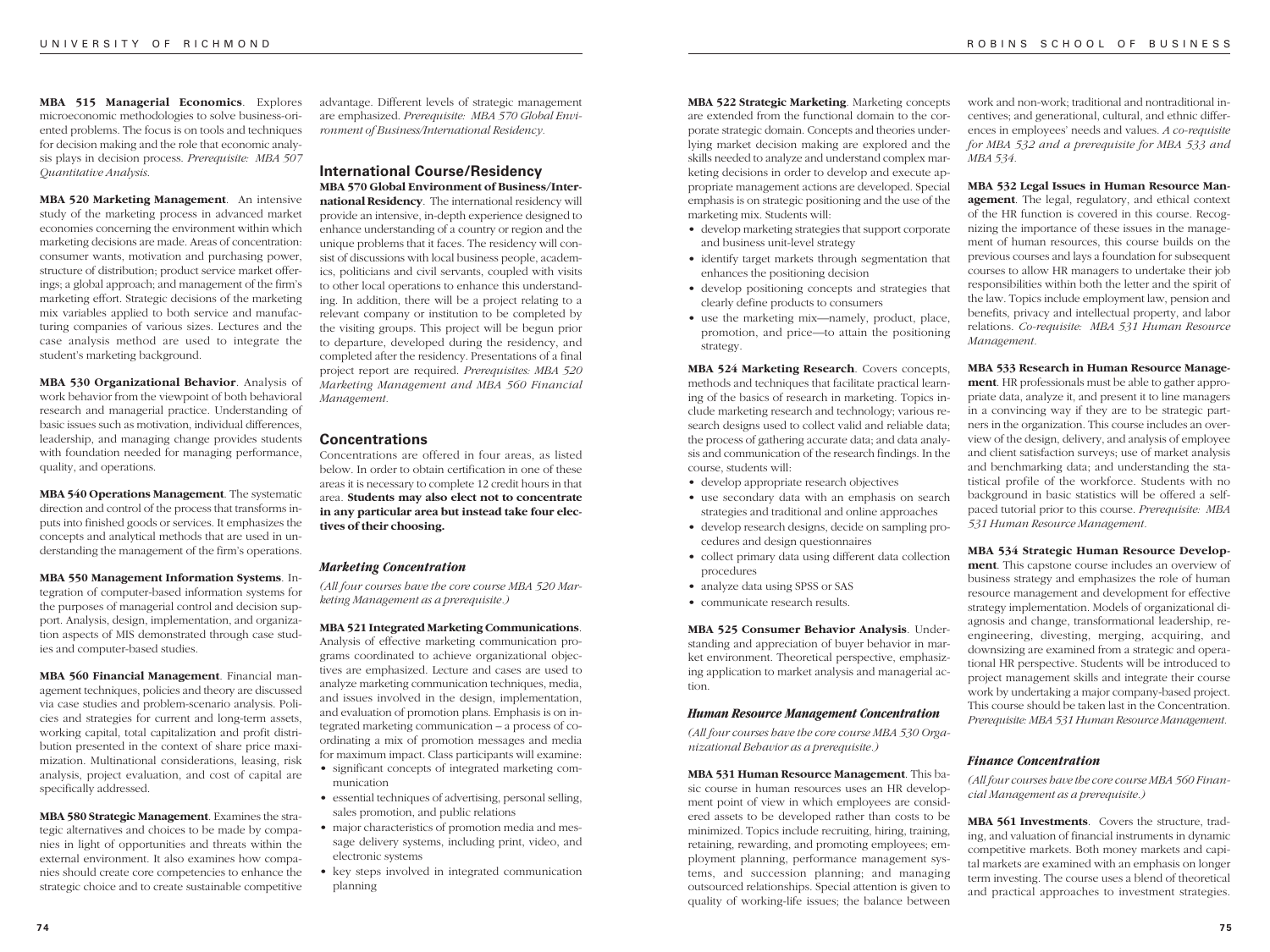Specific topics include market efficiency, yield and rate of return analysis, risk measurement, asset pricing theory, portfolio theory, valuation models, futures, and derivative contracts.

#### **MBA 562 Portfolio Management and Analysis**.

Techniques for analyzing and evaluating financial data for security selection are explored. Security markets, investment theories, valuation techniques and applied investment concepts are discussed. Emphasis is on political theory, risk/return objectives, and portfolio monitoring. Global diversification and resultant effects are treated within the context of constructing security portfolios. *Prerequisite: MBA 561 Investments.*

**MBA 563 Global Financial Management**. Tools and concepts used to identify and analyze risks in dynamic international financial markets are addressed. The course is designed in three modules. The first module provides a foundation in currency valuation, currency markets, parity theories, and balance of payments phenomena. The second module examines hedging concepts and practices. Applications of forward, future, option, and swap contracts are emphasized. The last module focuses on different approaches to the management of transaction, translation, and operating exposures of a firm. Case studies are employed as integrating exercises.

#### **MBA 564 Problems in Valuation and Modeling**.

The primary focus of this course is measuring and managing the value of companies. Topics include financing decisions, long-term investment decisions, and financial strategies of the firm that can lead to an increase in shareholder wealth. Taught through a combination of theories, cases, and financial models. *(This course should be taken last in the concentration.)*

#### *Strategic Leadership Concentration*

**MBA 581 Leadership**. Designed to assist MBA students in making the transition from theory to application in the science and art of leadership. Its focus is on what a leader does in the work environment. The emphasis is on leader/employee interactions and the behaviors required to be an effective leader. *Prerequisite: MBA 530 Organizational Behavior.*

**MBA 582 Mergers & Acquisitions**. Explores how mergers and acquisitions can achieve the strategic growth objectives of a corporation. The issues raised in merger and acquisition decisions are addressed, specifically (1) negotiation strategies, (2) valuation analysis, (3) strategic fit, (4) effects of competitive bidding, and (5) problems with post acquisition integration. The alternative mechanisms for corporate diversification such as joint and internal ventures are also explored. *Prerequisite: MBA 560 Financial Management.*

**MBA 583 International Management**. Focus on management challenges that businesses face in the international environment. Emphases include the role that culture plays in human resource decisions and the effect of an organization's management on host, parent, and third country nationals.

**MBA 584 New Venture Planning & Financing.** Uses a combined case and lecture approach for the study of entrepreneurship, new venture creation, and growth. The course covers the financial, strategic, legal, and market-related elements of new venture creation. Topics include opportunity recognition, business planning, and alternative financing means. Students write a business plan as part of the course. *Prerequisite: MBA 560 Financial Management.*

#### **Capstone Project**

#### **MBA 590 – Capstone Project**

A project relating to a local company or organization is developed by groups within the class. This will be researched and analyzed by the groups with a recommended solution presented to senior management and instructors. The project will incorporate the total learning experience of the program.

# **R OBINS S CHOOL O F BUSINESS FACULTY**

The year given designates the year of appointment. The year with ( ) is the year of first appointment.

**Altay, Nezih,** *Assistant Professor of Management Systems;* 2002 (2000) B.S. (Bogazici University, Istanbul, Turkey), M.B.A. (University of Texas-Pan American), Ph.D. (Texas A&M University) **Ashworth, D. Neil**, *Professor of Management Systems;* 1981 B.B.A. (University of Kentucky), M.Comm. (University of Richmond), M.B.A., Ph.D.(University of South Carolina) **Babb, Harold W.**, *Professor of Marketing;* 1977 B.S. (University of Richmond), M.S. (Virginia Commonwealth University), Ph.D. (Virginia Polytechnic Institue and State University) **Clikeman, Paul M.,** C.P.A., C.I.A., *Associate Professor of Accounting,* 1995 B.S. (Valparaiso University), M.B.A. (University of Chicago), Ph.D. (University of Wisconsin) **Conover, C. Mitchell**, *Assistant Professor of Finance;* 2000 B.A. (University of Maryland), M.B.A. (East Carolina University), Ph.D. (Florida State University) **Cook, Robert Winston, Jr.**, *Associate Professor of Economics;* 1980 B.A. (University of Richmond), M.A., Ph.D. (Virginia Polytechnic Institute and State University) **Coombs, Joseph E.**, *Assistant Professor of Management Systems,* 2001 B.S. (Bridgewater State College), M.B.A. (Suffolk University), Ph.D. (Temple University) **Cossé, Thomas J.**, *Professor of Marketing and Director of International Business Programs;* 1975 B.S.B.A. (University of Southwestern Louisiana), M.B.A., Ph.D. (University of Arkansas) **Coughlan, Richard S.**, *Assistant Professor of Management Systems;* 1998 B.S. (University of Virginia), M.B.A., M.S., Ph.D. (University of Arizona) **Craft, Erik D.**, *Associate Professor of Economics,* 1994 B.A. (St. Lawrence University). M.A., Ph.D. (University of Chicago) **Dean, David H.**, *Associate Professor of Economics;* 1987 B.A. (Hobart College), M.A., Ph.D. (Rutgers University) **Deans, P. Candace**, *Associate Professor of Management Systems,* 2002 B.S. (University of North Carolina at Chapel Hill), M.Ed. (North Carolina State University), M.B.A. (East Carolina University), Ph.D. (University of South Carolina), M.L.A. (University of Arizona) **Dolan, Robert C.**, *Professor of Economics;* 1980 B.A. (Hobart College), M.S., Ph.D. (Rutgers University) **Earl, John H., Jr.**, C.F.A., C.I.C., C.L.U., C.H.F.C., A.R.M., C.F.P., *Associate Professor of Finance;* 1981 B.B.A., M.S.B.A. (University of Massachusetts at Amherst), Ph.D. (Arizona State University) **Eylon, Dafna**, *Associate Professor of Management;* 1994 B.A. (Tel-Aviv University), Ph.D. (University of British Columbia) **Fagan, Marbury A. II,** C.P.A., *Director of Software*

**7 6 7 7** *Instruction***,** 1994 B.S., M.B.A. (University of Richmond) **Geiger, Marshall A.,** *Professor of Accounting;* 2000 B.S.B.A. (Bloomsburg University of Pennsylvania), M.S., Ph.D. (The Pennsylvania State University) **Hoyle, Joe Ben,** C.P.A.*, Associate Professor of Accounting;* 1979 B.A. (Duke University), M.A. (Appalachian State University) **Ireland, R. Duane,** *Professor of Management and W. David Robbins Chair in Strategic Management***,** 2000 B.B.A., M.B.A., Ph.D. (Texas Tech University) **Lancaster, M. Carol**, *Associate Professor of Finance;* 1989 B.S.E. (University of Arkansas), M.B.A., D.B.A. (Louisiana Tech University) **Lascu, Dana-Nicoleta**, *Associate Professor of Marketing;* 1991 B.A. (University of Arizona), M.I.M. (American Graduate School of International Management), Ph.D. (University of South Carolina) **Lawrence, Carol M.,** *Associate Professor of Accounting, Associate Dean and M.B.A. Director;* 1996 B.A. (Washington University), B.S. (Indiana University Southeast), M.B.A., Ph.D. (Indiana University) **Litteral, Lewis Andy**, *Associate Professor of Management Systems;* 1982 B.S. (Georgia Southern College), M.S., Ph.D. (Clemson University) **McGoldrick, KimMarie**, *Associate Professor of Economics;* 1992 B.S. (State University of New York at Oswego), M.A., Ph.D. (State University of New York at Binghamton) **Monks, James W.**, *Assistant Professor of Economics;* 2001 B.A. (Union College), M.A., Ph.D. (Boston College) **New, J. Randolph**, *Professor of Management*; 1994 B.S., B.A. (University of Arkansas), M.B.A. (University of Arkansas), Ph.D. (Arizona State University) **Newman, Karen L.**, *Professor of Management and Dean, Robins School of Business*; 1999 B.S. (Purdue University), M.B.A., Ph.D. (University of Chicago) **Nicholson, Robert H.**, *Associate Professor of Economics;* 1972 B.S. (University of Delaware), M.S., Ph.D. (North Carolina State University) **North, David S.**, *Assistant Professor of Finance*; 2000 B.A. (Michigan State University), M.B.A. (University of Notre Dame), Ph.D. (Michigan State University) **Raines, J. Patrick**, *Professor of Economics, The F. Carlyle Tiller Chair in Business;* 1982 B.A., M.A., Ph.D. (University of Alabama) **Ridgway, Nancy M.,** *Associate Professor of Marketing*; 2001 B.B.A., M.B.A., Ph.D. (University of Texas at Austin) **Rondeau, Patrick, J.,** C.P.I.M.*, Assistant Professor of Management Systems,* 1997 B.S. (University of Wisconsin-Superior), M.B.A. (Mankato State University), Ph.D. (University of Toledo)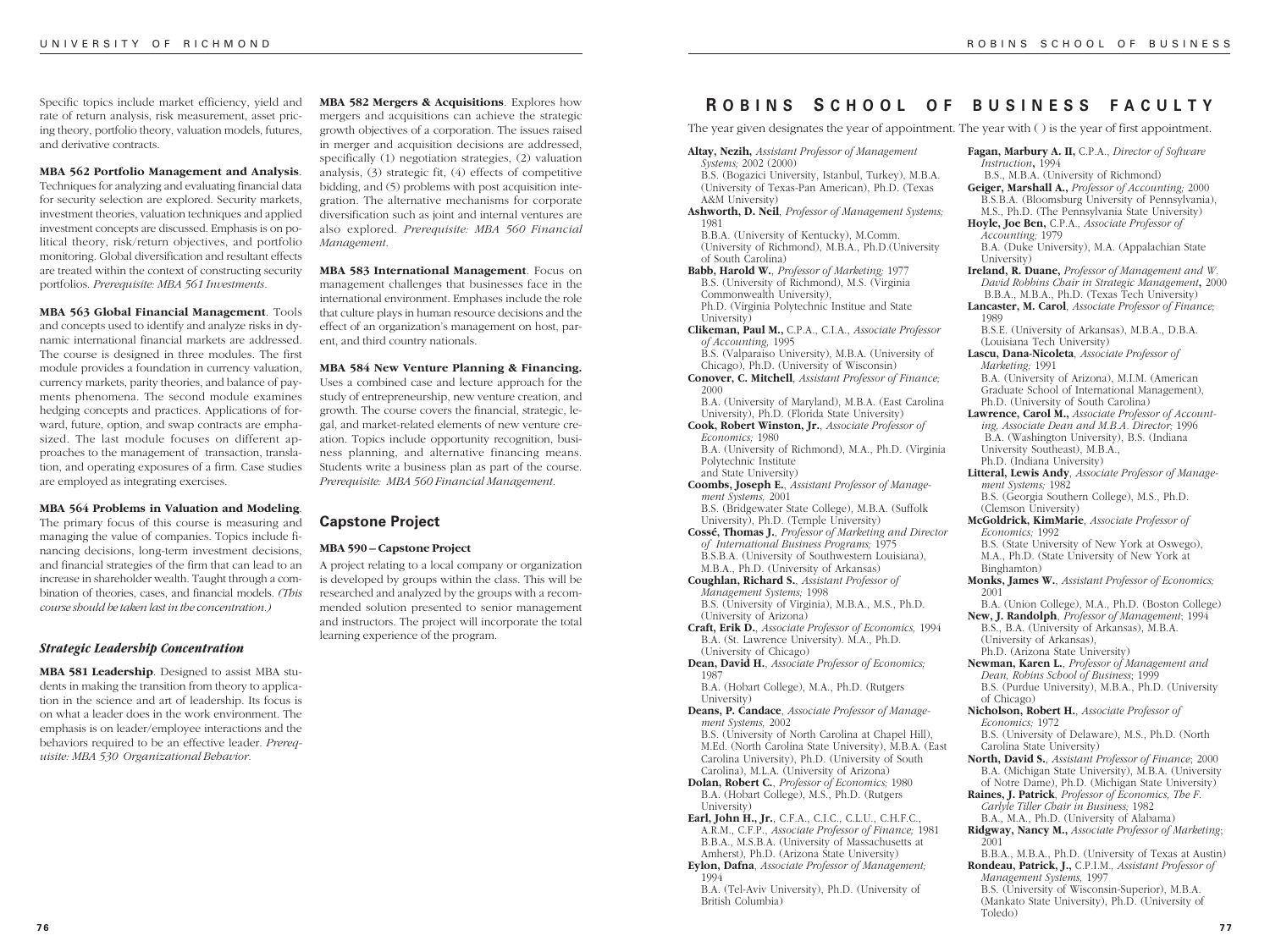**Sanborn, Robert H.**, *Associate Professor of Accounting;* 1988 B.A. (The Johns Hopkins University), M.B.A. (Boston

University), Ph.D. (University of Georgia)

- **Schmidt, Robert M.**, *Professor of Economics, The CSX Chair in Management and Accounting,* 1981 B.A. (University of Wisconsin-Madison), M.A., Ph.D. (Duke University)
- **Schnorbus, Roger,** *Visiting Professor of Management Systems,* 1997

B.S. (St. Francis College), M.B.A. (Wharton School, University of Pennsylvania)

**Slaughter, Raymond L.,** C.P.A.*, Associate Professor of Accounting and the David Meade White Distinguished Teaching Fellow;* 1977 B.A. (Kentucky State University), M.B.A. (University of Pennsylvania), J.D. (Howard University), LL.M. (The College of William and Mary)

**Stevens, Jerry L.**, C.C.M., *Professor of Finance, The Joseph A. Jennings Chair in Business;* 1987 B.S. (Southwest Missouri State University), M.S., Ph.D. (University of Illinois)

**Szakmary, Andrew C.,** *Associate Professor of Finance;* 2001

B.A., M.B.A. (Columbia University), Ph.D. (University of New Orleans)

**Walden, W. Darrell,** C.P.A., *Associate Professor of Accounting*, 1995 (1994) B.S. (Virginia Union University), M.S. (Syracuse University), Ph.D. (Virginia Commonwealth University)

**Webb, Kevin L.,** *Assistant Professor of Marketing*; 2001 B.S. (University of Virgina), M.B.A. (Old Dominion University), Ph.D. (University of North Carolina at Chapel Hill)

**Weisenberger, Terry M.**, *Associate Professor of Marketing and Associate Dean for Undergraduate Business Programs;* 1977 B.S., M.B.A., Ph.D. (Michigan State University)

**Wight, Jonathan B.**, *Associate Professor of Economics;* 1982

B.A. (Duke University), M.A., Ph.D. (Vanderbilt University)

**Wright, Richard W.,** *Professor of Management and The E. Claiborne Robins Distinguished Professor of Business;* 2001 B.A., M.B.A. (Dartmouth College), D.B.A. (Indiana

University)

**Yates, Andrew J.,** *Associate Professor of Economics*; 2002

B.S. (Washington University), M.S., Ph.D. (Stanford University)

# **Retired Business Faculty**

**Bettenhausen, Albert E.**, *Assistant Professor of Business Administration and Associate Dean, Robins School of Business, Emeritus;* 1971 B.S., B.A. (University of Richmond), M.B.A. (University of Florida)

**Bird, Francis A.,** C.P.A., *Professor of Accounting, Emeritus;* 1972 B.S. (Drexel University), M.S., Ph.D. (The Pennsylva-

nia State University),

- **Edwards, N. Fayne**, *Professor of Economics, Emeritus;* 1968
- B.S. (Virginia Polytechnic Institute and State
- University), Ph.D. (University of Kentucky) **Giese, Thomas D.,** *Professor of Marketing, Emeritus*;
- 1978 B.S., M.S. (Southern Illinois University), Ph.D.
- (University of Mississippi) **Goodwin, James C., Jr.**, *Professor of Management*
- *Systems, Emeritus;* 1976
- B.S., M.B.A. (Louisiana State University), Ph.D. (University of North Carolina)
- **Jones, Phillip A., Sr.**, *Professor of Accounting, Emeritus*; 1973 B.A. (Harpur College), M.A. (State University of New
	- York at Binghamton), Ph.D. (Michigan State University)
- **Jung, Clarence R., Jr.**, *Professor of Economics, Emeritus;* 1966
- B.A. (DePauw University), M.A., Ph.D. (The Ohio State University)
- **King, Robert L.**, *Professor of Marketing and Director of International Business Studies, Emeritus;* 1990 B.B.A. (University of Georgia), M.A., Ph.D. (Michigan State University), Doctor Honoris Causa (Oskar Lange Academy of Economics, Wroclaw, Poland)

**Partain, Robert T.**, *Professor of Business Administration, Emeritus;* 1963 B.B.A., M.B.A. (North Texas State University), Ph.D. (University of Texas)

**Phillips, Robert Wesley**, *Professor of Finance, Emeritus;* 1974 B.A. (Denison University), M.B.A. (Ohio University),

D.B.A. (Indiana University)

**Robbins, W. David**, *Professor of Business Policy, Emeritus; Dean Emeritus of the Robins School of Business; The W. David Robbins Chair of Business Policy;* 1959 B.A. (North Texas State University), M.B.A.

(Northwestern University), Ph.D. (The Ohio State University)

**Rose, John S.,** *Professor of Management Systems, Emeritus*; 1977

A.B., A.M. (University of Michigan), Ph.D. (Northwestern University)

**Whitaker, David A.**, *Professor of Economics, Emeritus;* 1969

B.S. (Virginia Commonwealth University), M.S. (Virginia Polytechnic Institute and State University), Ph.D. (University of Florida)

# **The Management Institute**

**Lawson, Robert G. (Jerry),** *Associate Professor of Organizational Development;* 1994 B.A. (King College), M.S., Ph.D. (Virginia Commonwealth University)

**Martin, Mirta M.,** *Director of Management Institute and Associate Professor of Management Development*; 2000 B.S. (Duke University), M.B.A. (University of Richmond), Ph.D. (Virginia Commonwealth University)

**Meluch, Jeanette M.**, *Associate Professor of Management Development;* 1988 B.A. (The Ohio State University), M.A. (George Washington University)



# **JEPSON S CHOOL O F LEADERSHIP STUDIES**

The Master in Leadership Studies program is an accelerated, rigorous 18-month course of study offered by the Jepson School of Leadership Studies. The inaugural class is expected to begin in 2003. The Jepson School of Leadership Studies, founded in 1992, is the nation's first undergraduate school of leadership studies with the mission to educate people for and about leadership.

The Master's program is for mid-career students who want to build a deep understanding of the dynamics and principles of leadership and followership. The program aims to equip emerging leaders in their respective fields and organizations as well as to further educate students who are already in leadership roles.

The studies at the Jepson School offer students the opportunity to sharpen their powers of analysis and their knowledge base. The primary aim of the program is to free participants from a narrow, discipline-constrained awareness of leadership issues and challenges to an interdisciplinary, strategic, action-oriented, "systems" approach and produce better problem-solvers, strategists, innovators, and team builders.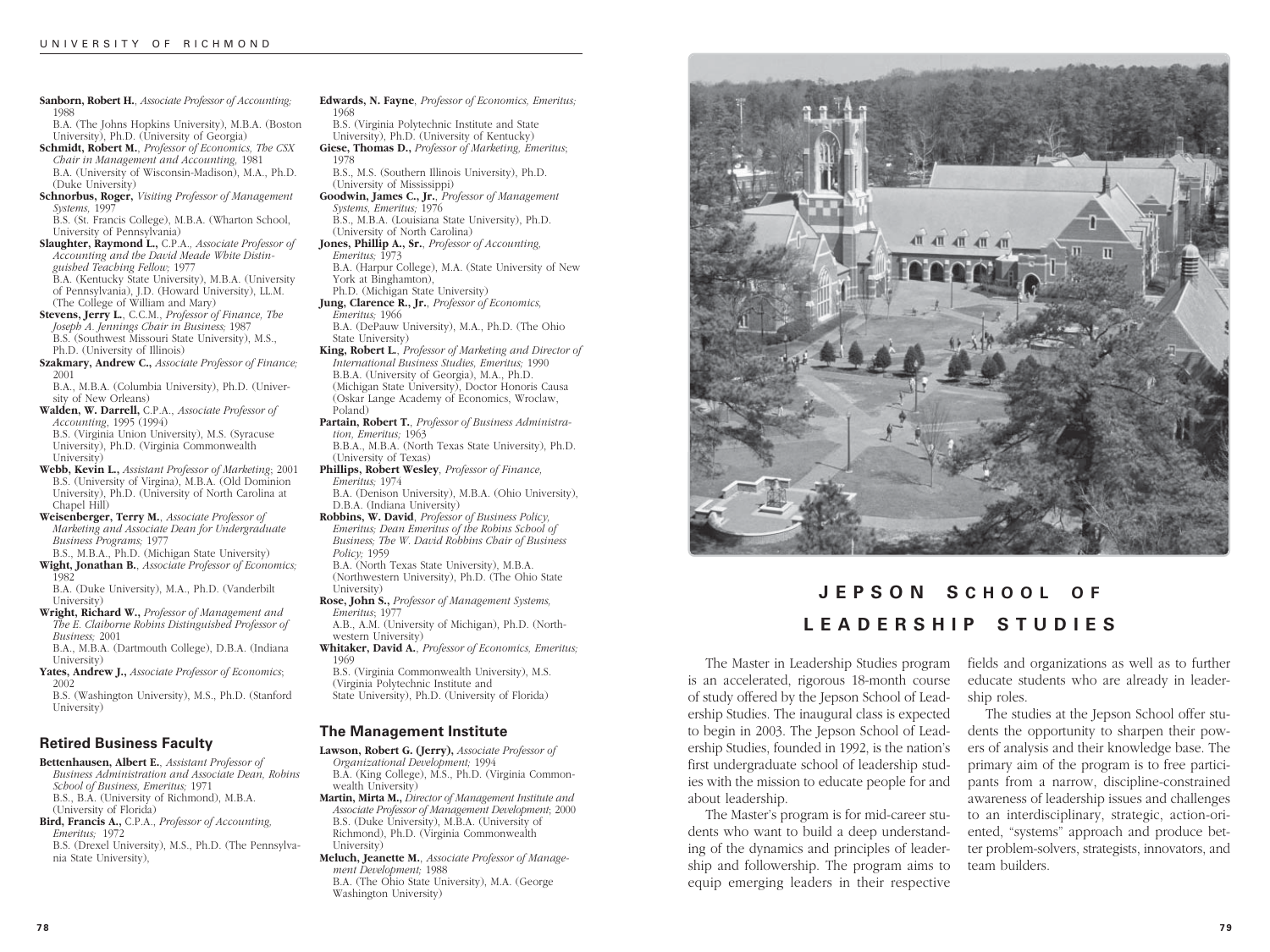#### **To Potential Master in Leadership Studies Applicants:**

Thank you for your interest in the Jepson School's Master in Leadership Studies program. Demanding and intellectually challenging, this 18-month program for senior-level and mid-career professionals from private, nonprofit and governmental organizations is built around 20 weekend sessions, a mid-year reflection retreat weekend, an in-depth, week-long session in our nation's capital, Washington, D.C., and a capstone leadership research project. The curriculum encompasses four broad themes: the purpose and meaning of leadership; leadership issues and challenges; leadership competencies; and innovative and creative leadership. These themes guide our view of leadership as a human experience.

Students will be referred to as *"associates"* of the Jepson School and will be encouraged and expected to engage in the activities of the Jepson School and the University community. A cohort of approximately 25 associates will comprise each class. Jepson associates will participate as an intentional learning community during the academic experience in order to maximize the opportunity to learn from and to share with a broad spectrum of peers who are eager to expand their learning for and about leadership. They will be challenged to stretch their awareness of leadership and followership issues from a narrow, discipline-constrained focus to an interdisciplinary, strategic, action-oriented, systems approach. The curriculum will emphasize participatory activities, including interaction with experts in various fields, simulation, role playing, field visits, case study analysis, and discussion of common reading materials. Faculty will be chosen from the Jepson School, other areas of the University, as well as distinguished scholars, experts, government officials, and community leaders drawn from off-campus environments.

Qualifications for admission include relevant work experience, educational background, community involvement, high potential to rise to a senior-level position, commitment to a demanding academic program of study, and organizational support/work release authorization from the organization. Applicants are expected to hold a baccalaureate degree from an accredited college or university as well as possess significant work experience. Meeting these requirements, however, does not ensure acceptance. The Admissions Committee for the Master in Leadership Studies Program will make the final determination for admissions. Equal opportunity for admission is assured to all applicants subject to qualifications, space, organizational support and class-size limitations.

We hope this information will help you as you consider applying to the Master in Leadership Studies program at the Jepson School. Please feel free to call our office if you have any questions.

#### **Carmen F. Foster, M.S., M.P.A.**

*Executive Director of the Master in Leadership Studies Program*

# **F ACULTY O F THE S CHOOL O F L EADERSHIP S TUDIES**

The year given designates the year of appointment.

- **Ciulla, Joanne B.,** *Professor of Leadership Studies, The Coston Family Chair in Leadership and Ethics;* 1991 B.A. (University of Maryland), M.A. (University of Delaware), Ph.D. (Temple University)
- **Faier, Elizabeth A.,** *Assistant Professor of Leadership Studies;* 1999 B.A. (Cornell University), M.A., Ph.D. (Indiana University)
- **Hickman, Gill R.,** *Professor of Leadership Studies;* 1992 B.A. (University of Denver), M.P.A. (University of California at Los Angeles), Ph.D. (University of Southern California)
- **Hicks, Douglas A.,** *Assistant Professor of Leadership Studies and Religion,* 1998 A.B. (Davidson College), M.Div., (Duke University), Ph.D. (Harvard University)
- **Jablin, Fredric M.,** *Acting Dean, Professor of Leadership Studies, The E. Claiborne Robins Distinguished Professorship of Leadership Studies;* 1994 B.A. (State University of New York at Buffalo), M.A. (University of Michigan), Ph.D. (Purdue University)
- **Ruscio, Kenneth P.,** *Dean, Jepson School of Leadership Studies, 2002. B.A. (Washington and Lee University), M.P.A., Ph.D. (Syracuse University).*
- **Price, Terry L.,** *Assistant Professor of Leadership Studies,* 1998 B.A. (University of North Carolina-Chapel Hill), M.A. (University of Arizona), M.Litt. (University of Oxford), Ph.D. (University of Arizona)
- **Williams, Teresa,** *Associate Dean, Jepson School of Leadership Studies;* 2001 A.B. (Washington University), M.A.T. (Webster University), Ph.D. (St. Louis University)
- **Wren, Thomas,** *Associate Professor of Leadership Studies;* 1992 B.A. (Denison University), J.D. (University of Virginia), M.A. (George Washington University), M.A., Ph.D. (The College of William and Mary)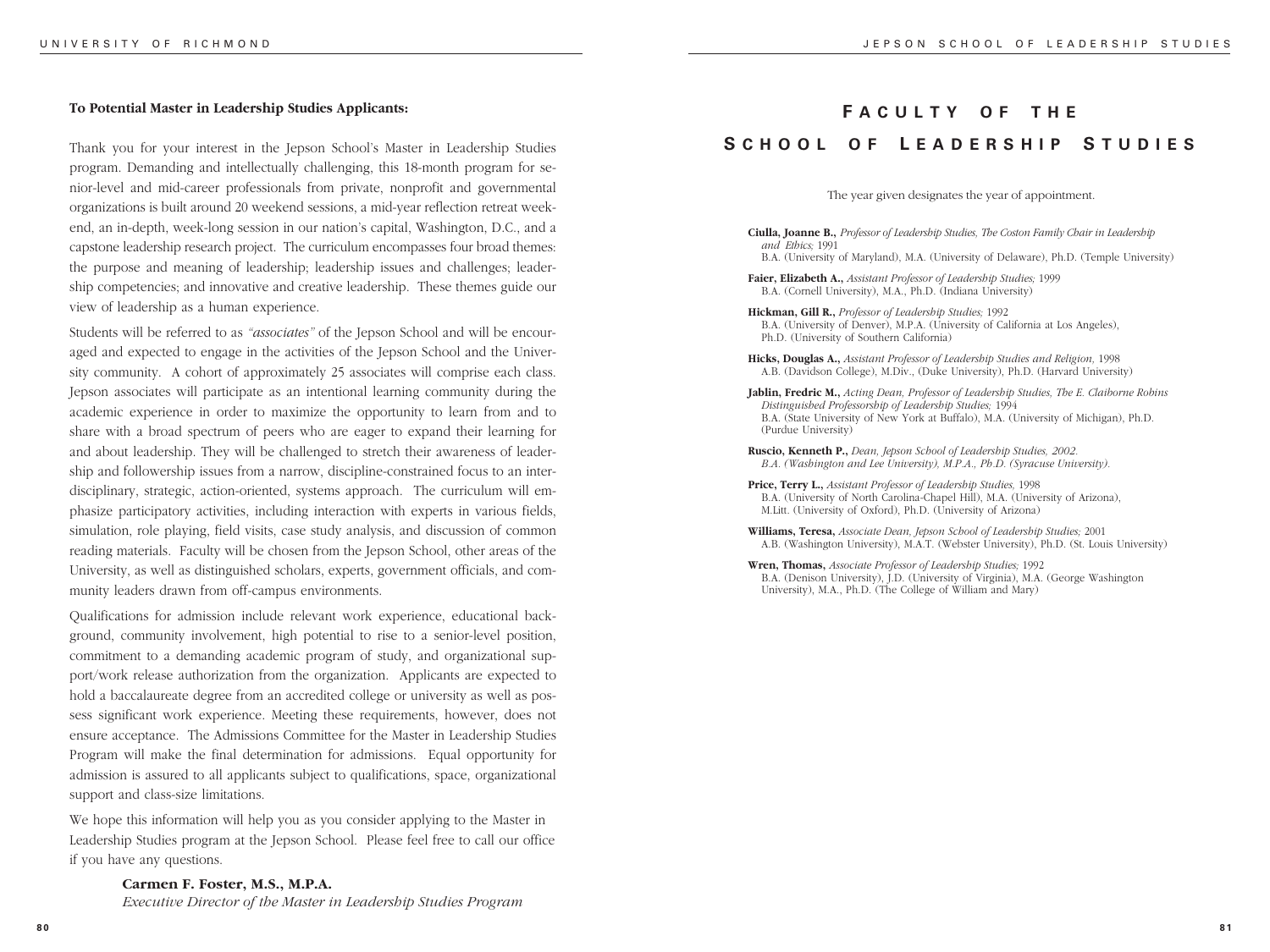# **D IRECTORY**

### **Board of Trustees**

#### **Officers**

**Otis D. Coston Jr.***, Rector* **Robert E. Rigsby***, Vice Rector* **Dr. William E. Cooper***, President* **Carolyn R. Martin***, Secretary*

#### *Trustees*

*Carolina*

**Waldo M. Abbot***, New York, New York* **Dr. William C. Bosher Jr.***, Richmond, Virginia* **Austin Brockenbrough III***, Richmond, Virginia* **Dale P. Brown***, Cincinnati, Ohio* **Robert L. Burrus Jr.***, Richmond, Virginia* **Richard E. Connors***, New York, New York* **Otis D. Coston Jr.***, McLean, Virginia* **John R. Davis Jr.***, Richmond, Virginia* **Jewel M. Glenn***, Richmond, Virginia* **Dr. Grace E. Harris***, Richmond, Virginia* **Dr. Brian L. Hawkins***, Niwot, Colorado* **Dr. Judith O. Hopkins***, Winston-Salem, North*

**Robert S. Jepson Jr.***, Savannah, Georgia* **Virginia A. Kamsky***, New York, New York* **Robert H. Keiter***, Richmond, Virginia* **Stephen J. Kneeley***, Berwyn, Pennsylvania* **Stephen M. Lessing***, New York, New York* **Lawrence C. Marsh***, New York, New York* **Rebecca C. Massey***, Richmond, Virginia* **Dennis A. Pryor***, Richmond, Virginia* **Paul B. Queally***, New Canaan, Connecticut* **Susan G. Quisenberry***, Richmond, Virginia* **Robert E. Rigsby***, Richmond, Virginia* **E. Claiborne Robins Jr.***, Richmond, Virginia* **Dr. Claire M. Rosenbaum***, Manakin-Sabot, Virginia*

**Jeremiah J. Sheehan***, Richmond, Virginia* **Raymond L. Spence Jr.***, Richmond, Virginia* **Nelson Lewis St. Clair Jr.***, Newport News, Virginia*

**Frederick P. Stamp Jr.***, Wheeling, West Virginia* **Charles W. Sweet Jr.***, Chicago, Illinois* **Terry Heilman Sylvester***, Moraga, California* **Fred T. Tattersall***, Richmond, Virginia* **Robert S. Ukrop***, Richmond, Virginia* **Douglas R. Van Scoy***, Sullivans Island, South Carolina*

**Sarah J. Walton***, Washington, D.C.* **Allison P. Weinstein***, Richmond, Virginia* **George W. Wellde Jr.***, New York, New York* **Russell C. Williams***, Hanover, Pennsylvania* **Elaine J. Yeatts***, Richmond, Virginia*

### *Trustees Emeriti*

**Lewis T. Booker***, Richmond, Virginia* **Dr. Martha A. Carpenter***, Charlottesville, Virginia*

**Ed Eskandarian***, Boston, Massachusetts* **Floyd D. Gottwald Jr.***, Richmond, Virginia* **William B. Graham***, Irvington, Virginia* **Robert C. King Sr.***, Richmond, Virginia* **Thomas C. Leggett***, South Boston, Virginia* **W. Dortch Oldham***, Nashville, Tennessee* **Stanley F. Pauley***, Richmond, Virginia* **David P. Reynolds***, Richmond, Virginia* **Gilbert M. Rosenthal***, Richmond, Virginia* **Charles H. Ryland***, Warsaw, Virginia* **H. Norman Schwarzkopf***, Tampa, Florida* **Henry F. Stern Sr.***, Richmond, Virginia* **C. Porter Vaughan Jr.***, Richmond, Virginia* **E. Carlton Wilton***, Richmond, Virginia*

# **Administrative Officers and Deans**

**Dr. William E. Cooper***, President*

**Dr. June R. Aprille***, Provost and Vice President for Academic Affairs*

**Dr. Stephen D. Bisese***, Dean, Richmond College*

**Susan D. Breeden***, University Registrar*

**Dr. David D. Burhans***, Chaplain to the University*

**Dr. Uliana F. Gabara***, Dean, International Education*

**Dr. Leonard S. Goldberg***, Vice President for Student Affairs*

**Dr. Anne B. Kerr***, Vice President for Advancement*

**Dr. Juliette L. Landphair***, Interim Dean, Westhampton College*

**Carolyn R. Martin***, Executive Assistant to the President and Secretary to the Board of Trustees*

**James D. Miller***, Director of Athletics*

**Louis W. Moelchert Jr.***, President, Spider Management Company*

**Kathryn J. Monday***, Vice President for Information Services*

**Dr. James L. Narduzzi***, Dean, School of Continuing Studies*

**Dr. Andrew F. Newcomb***, Dean, School of Arts and Sciences*

**Dr. Karen L. Newman***, Dean, Robins School of Business*

**Dr. John R. Pagan***, Dean, Richmond School of Law*

**Herbert C. Peterson***, Vice President for Business and Finance*

**James R. Rettig***, University Librarian*

**Dr. Kenneth Ruscio***, Dean, Jepson School of Leadership Studies*

**Gilbert E. Schill Jr.***, Esquire, Counsel, McGuireWoods, LLP*

**Pamela W. Spence***, Dean, Admission*

**Julie E. Tea***, Director of Special Projects, Office of the President*

#### *Academic Associates*

**Dr. Patricia J. Brown,** *Associate Dean, School of Continuing Studies*

**Dr. Thomas J. Cossé,** *Director, International Business Programs, Robins School of Business*

**Dr. Christopher J. Gruber,** *Director of Admission*

**Dr. Dona J. Hickey**, *Associate Dean for Research Support and Director of the Graduate School of Arts and Sciences, School of Arts and Sciences*

**Dr. Joseph F. Kent III**, *Associate Dean for Academic Operations, School of Arts and Sciences*

**Dr. Carol M. Lawrence**, *Associate Dean and Director, The Richard S. Reynolds Graduate School, Robins School of Business*

**Dr. Terry M. Weisenberger**, *Associate Dean for Undergraduate Business Programs, Robins School of Business*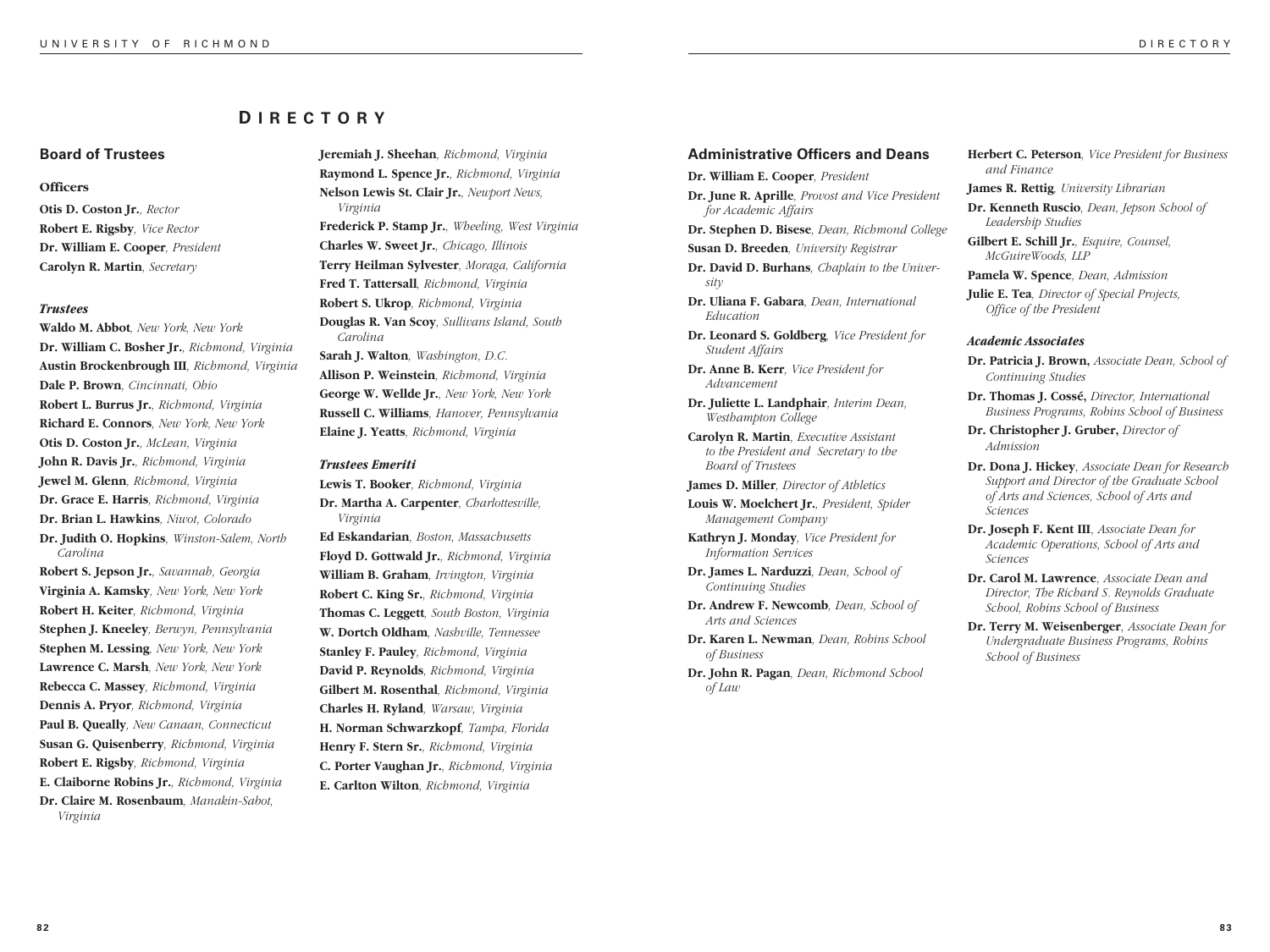

# **I NDEX T O B UILDINGS**

#### **Boatwright Memorial Library 5**

Built in 1955, this library is a memorial to Frederic W. Boatwright, the third president of the University (1895–1946) and chancellor (1946– 51). Multimedia facilities in the Media Resource Center include a 100 seat auditorium and individual study carrels wired for videotape, videodisk and audio media. The offices of the Dean of Arts and Sciences, the Graduate School and International Education are located in a wing of the library. On the lower level, the Lora Robins Gallery of Design from Nature displays shells, fossils, gems and minerals.

#### **Booker Hall of Music 38a**

This facility houses the music programs. It is named for Leslie Sessoms Booker, a 1922 graduate of Westhampton College who served as alumnae secretary for the Westhampton College Alumnae Association from 1943 to 1968; Russell E. Booker, a 1924 graduate of Richmond College and 1929 graduate of The T.C. Williams School of Law, who taught in the law school and was executive director of the Virginia State Bar for many years, and Lewis T. Booker, a 1950 graduate of Richmond College, a 1977 recipient of an honorary degree, a member of the Board of Trustees since 1972 and former rector.

#### **Brunet Memorial Hall 18**

One of the original buildings on campus, with additions completed in 1943 and 1964, Brunet Memorial Hall was extensively renovated in 1985. It is named for a University benefactor, Mrs. Sarah A. Brunet of Norfolk, Va. The building houses the admission office, the financial aid office, the Office of the Registrar and the Bursar's office.

#### **Camp Concert Hall 38b**

Located in the Booker Hall of Music, this theatre is named for James L. Camp, a trustee of the University (1900–26) and given in his memory by his six children. It was renovated in 1996.

**Cannon Memorial Chapel 36** Constructed in 1929, the chapel was donated by the widow of Henry Mansfield Cannon, a Richmond tobacconist. It contains a Baroque tracker-action pipe organ built by Rudolf von Beckerath in 1961. Each of the beautiful stained-glass windows was commissioned by friends of the University.

#### **Deanery 33**

May L. Keller, dean of Westhampton College (1914–46) and professor of English, had the deanery built in 1925, and it was her home until 1964. The Deanery was renovated in 1981 and now houses the Westhampton College dean's office.

# **Dennis Memorial Hall 13**

Completed in 1964, this men's residence hall is the gift of Overton D. Dennis, a member of the Richmond College class of 1910, in memory of his brother, Eugene T. Dennis.

#### **E. Carlton Wilton Center for Interfaith Campus Ministries 37**

Completed in 1992, this facility houses the chaplain's staff and the denominational campus ministers as well as meeting rooms, a reception area and counseling facilities. It was a gift of E. Carlton Wilton, a trustee since 1984 and chairman of The Wilton Companies.

#### **The E. Claiborne Robins School of Business 1**

The University's business school in 1979 was named The E. Claiborne Robins School of Business in honor of the University's distinguished trustee and benefactor. In 1978, the graduate school of business was named to honor Richard S. Reynolds. Both are housed in this 1961 building made possible by a substantial bequest of L.U. Noland, a Newport News, Va., businessman. A wing completed in 1984 enhances the building's capacity. A major upgrade of the building's technology infrastructure was completed in 1999, and includes 10 multimedia classrooms with desktop access for each student to network services, a new computer lab and student group study space.

#### **Fraternity Lodges 22 & 24**

#### **Freeman Hall 10**

This men's residence hall was built in 1965. It is named for Douglas Southall Freeman, class of 1904 and former editor of the *Richmond News Leader*, who served as a trustee of the University (1925–50) and as rector (1934–50).

#### **Gottwald Science Center 35**

Completed in 1977, this complex houses the biology, chemistry and physics departments, and also components of the Virginia Institute for Scientific Research (VISR). In 1979 the center was named in honor of University trustee emeritus Floyd D. Gottwald, vice chairman of the executive committee of Ethyl Corporation.

#### **Gray Court 39**

Completed in 1974, this women's residence hall was given in memory of Agnes Taylor Gray, a 1923 graduate of Westhampton College, by her husband, Virginia Senator Garland Gray, a 1921 graduate of Richmond College and a trustee of the University (1949–77).

#### **Heilman Dining Center 34**

Named for E. Bruce Heilman, president of the University (1971–86), this is the central dining facility for the campus. The building opened in the fall of 1982 and houses one of the most modern dining services in the South. The University Club is located on the lower level.

#### **Jenkins Greek Theatre 41**

This amphitheater was built in 1929 with funds given by a prominent Richmond businessman, Luther H. Jenkins, R'04, H'52.

#### **Jepson Alumni Center 49**

The Jepson Alumni Center began with the gift of the original "Bottomley House" to the University by Mr. and Mrs. William H. Goodwin Jr. The facility includes a state-of-the-art conference center, elegant entertainment space and overnight guest suites. It is named for Robert S. Jepson Jr., a 1964 graduate of The E. Claiborne Robins School of Business, holder of a graduate business degree (1975) and honorary degree (1987).

#### **Jepson Hall 17**

Completed in 1992, this building houses the Jepson School of Leadership Studies, the nation's first such school for undergraduates. University Computing and the mathematics and computer science department also are located in this 70,000-square-foot building. It is named for Robert S. Jepson Jr., a 1964 graduate of The E. Claiborne Robins School of Business, holder of a graduate business degree (1975) and honorary degree (1987).

#### **Jeter Memorial Hall 15**

This residence hall for men is one of the original buildings constructed in 1914. It is a memorial to Jeremiah Bell Jeter, a charter trustee of Richmond College (1840–80).

#### **Keller Hall 43**

Constructed in 1937, the building is named for May Lansfield Keller, the first dean of Westhampton College (1914–46), and professor of English. The residential section for undergraduate women includes the Keller Hall Reception Room. Another section is connected to the Modlin Center for the Arts.

#### **Law Residence Hall 21**

#### **Lora Robins Court 32**

Completed in 1979, this residence hall for 250 women was constructed through the generosity of Lora Robins.

#### **Marsh Hall 11**

Completed in 1973, this men's residence hall is named in honor of Robert T. Marsh Jr., a 1921 graduate who became a trustee in 1953 and served as rector (1958–73).

#### **Maryland Hall 3a**

Built in 1932 and named for its generous donors, the Maryland Baptists, this building houses the University's administrative office, including the president's suite and University Relations.

#### **Millhiser Memorial Gymnasium 16**

Constructed in 1921 with funds given by Mr. and Mrs. Clarence Millhiser in memory of their son, Roger, a former student at Richmond College, this building houses the Military Science department.

#### **Modlin Center for the Arts 38**

This spectacular state-of-the-art facility was completed in 1996, and is the focus for the arts at the University. It includes theatres, art galleries, a music-listening library, practice rooms and teaching studios. It is named for George M. Modlin, president of the University (1946- 71), chancellor (1971-86), and chancellor emeritus (1986-98.)

#### **Moore Memorial Hall 12**

Built in 1969, this men's residence hall is named in honor of T. Justin Moore, 1908 graduate of the University, who served as a trustee (1936–58) and rector (1951–58).

#### **North Court 40**

Constructed in 1914, this women's residence hall is one of the original buildings on the Westhampton campus. The four residence sections are grouped around a large English court, with a classroom section connected by a tower and cloisters.